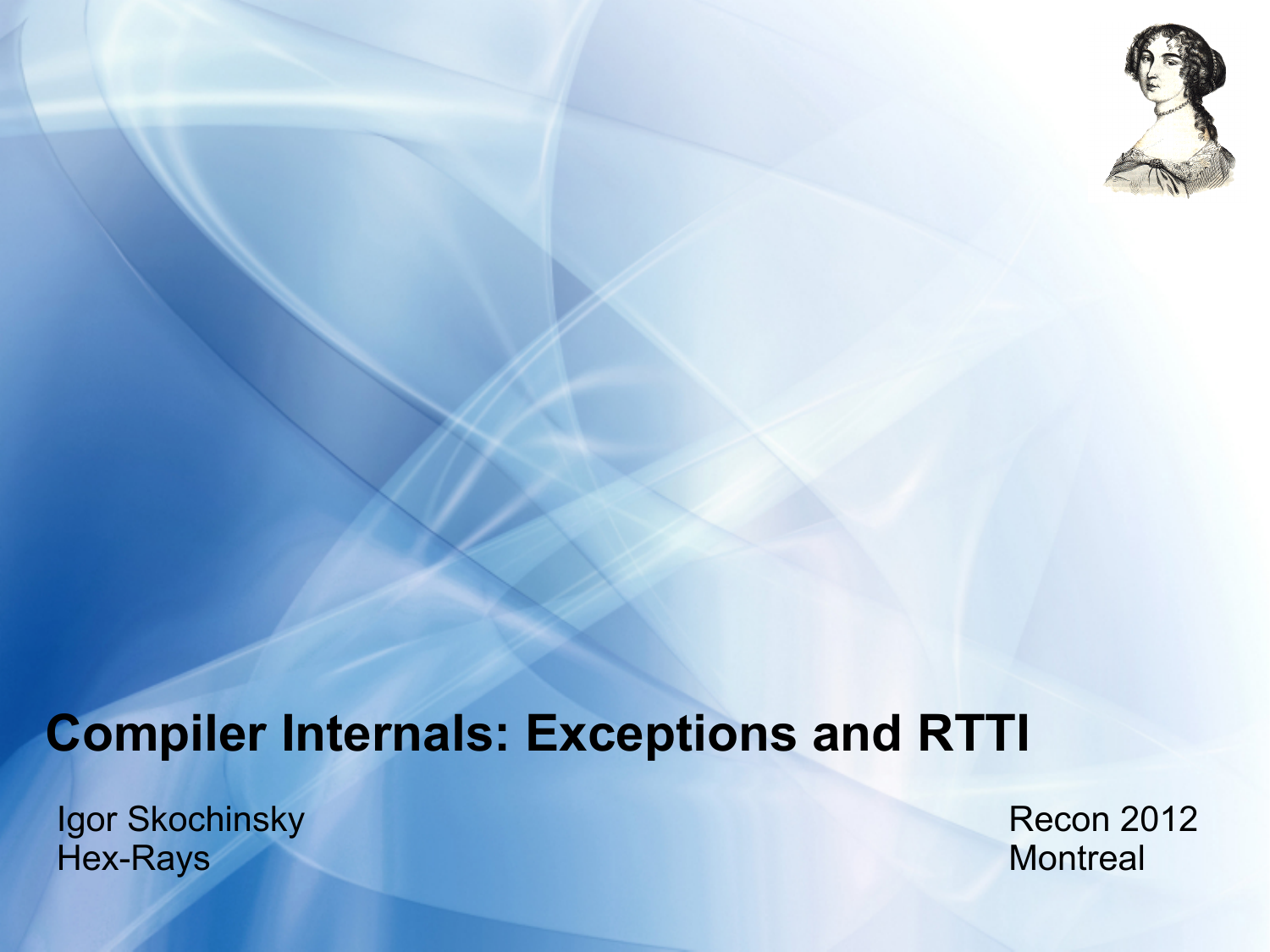# **Outline**

- Visual C++
	- **Structured Exception Handling (SEH)**
	- C++ Exception Handling (EH)
- **GCC** 
	- **RTTI**
	- **SjLj exceptions**
	- Zero-cost (table based)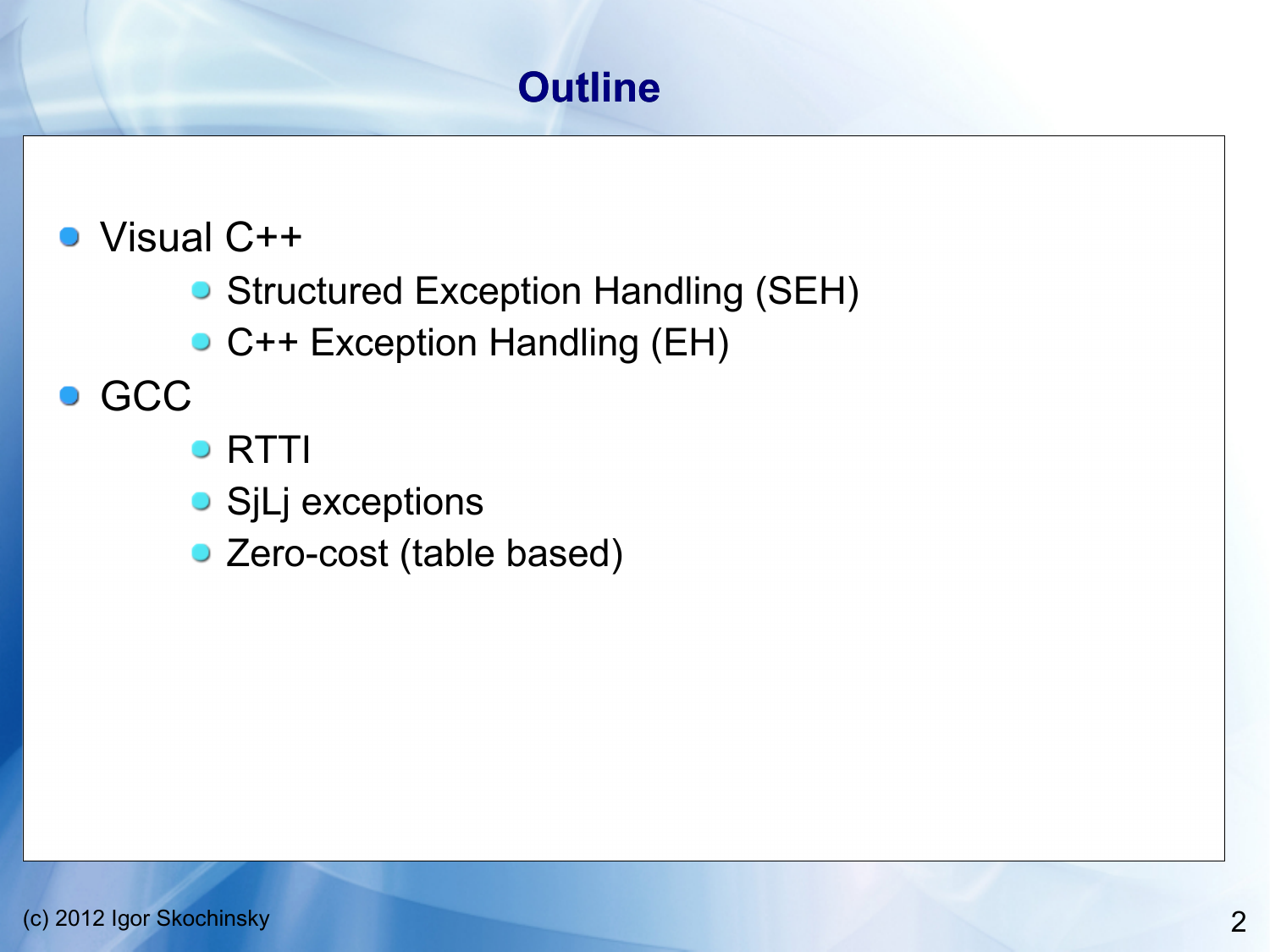- SEH vs C++ EH
- SEH (Structured Exceptions Handling) is the low-level, system layer
- Allows to handle exceptions sent by the kernel or raised by user code
- C++ exceptions in MSVC are implemented on top of SEH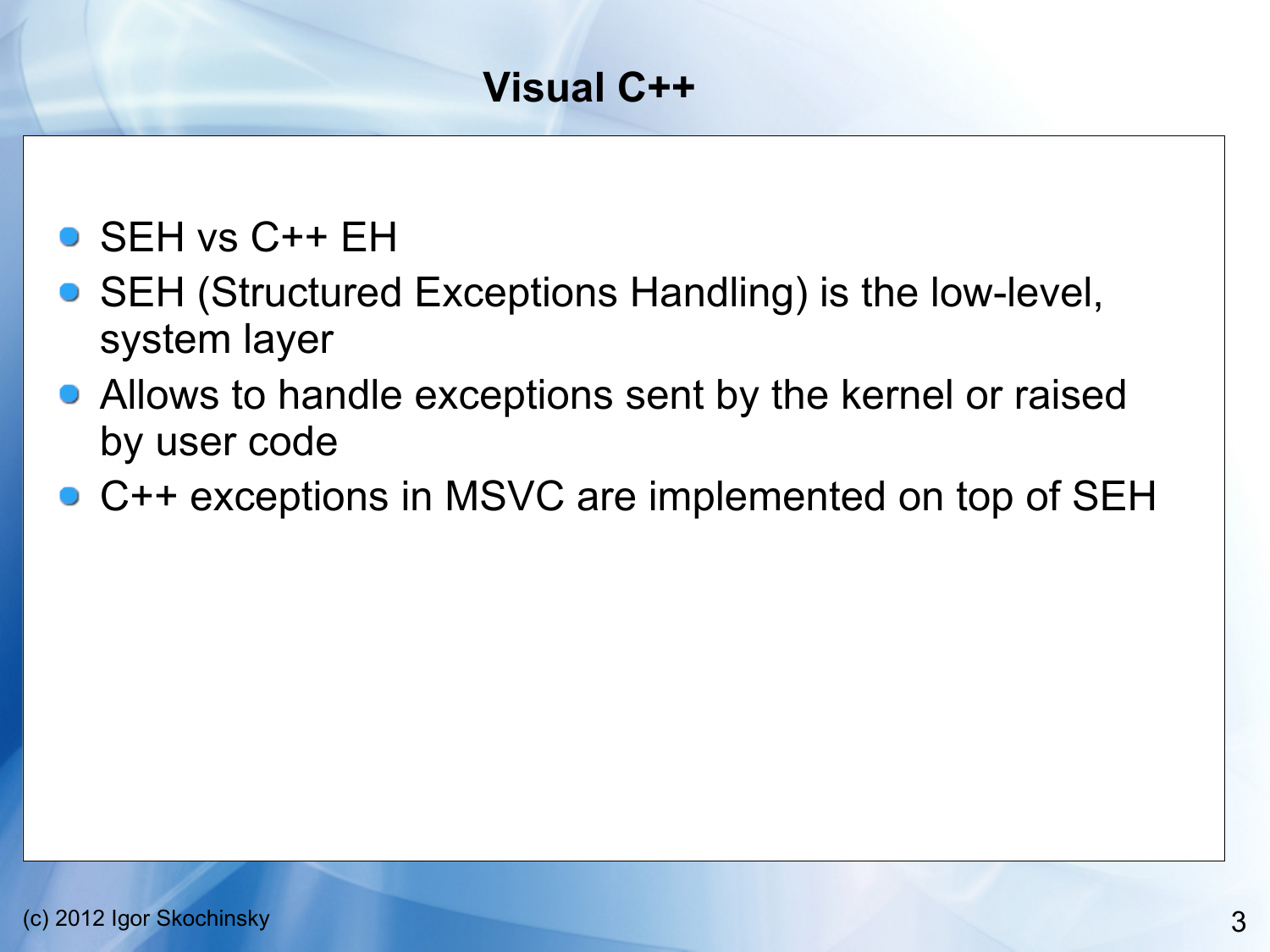- Keywords try, except and finally can be used for compiler-level SEH support
- The compiler uses a single exception handler per all functions with SEH, but different supporting structures (scope tables) per function
- The SEH handler registration frame is placed on the stack
- **•** In addition to fields required by system (handler address and next pointer), a few VC-specific fields are added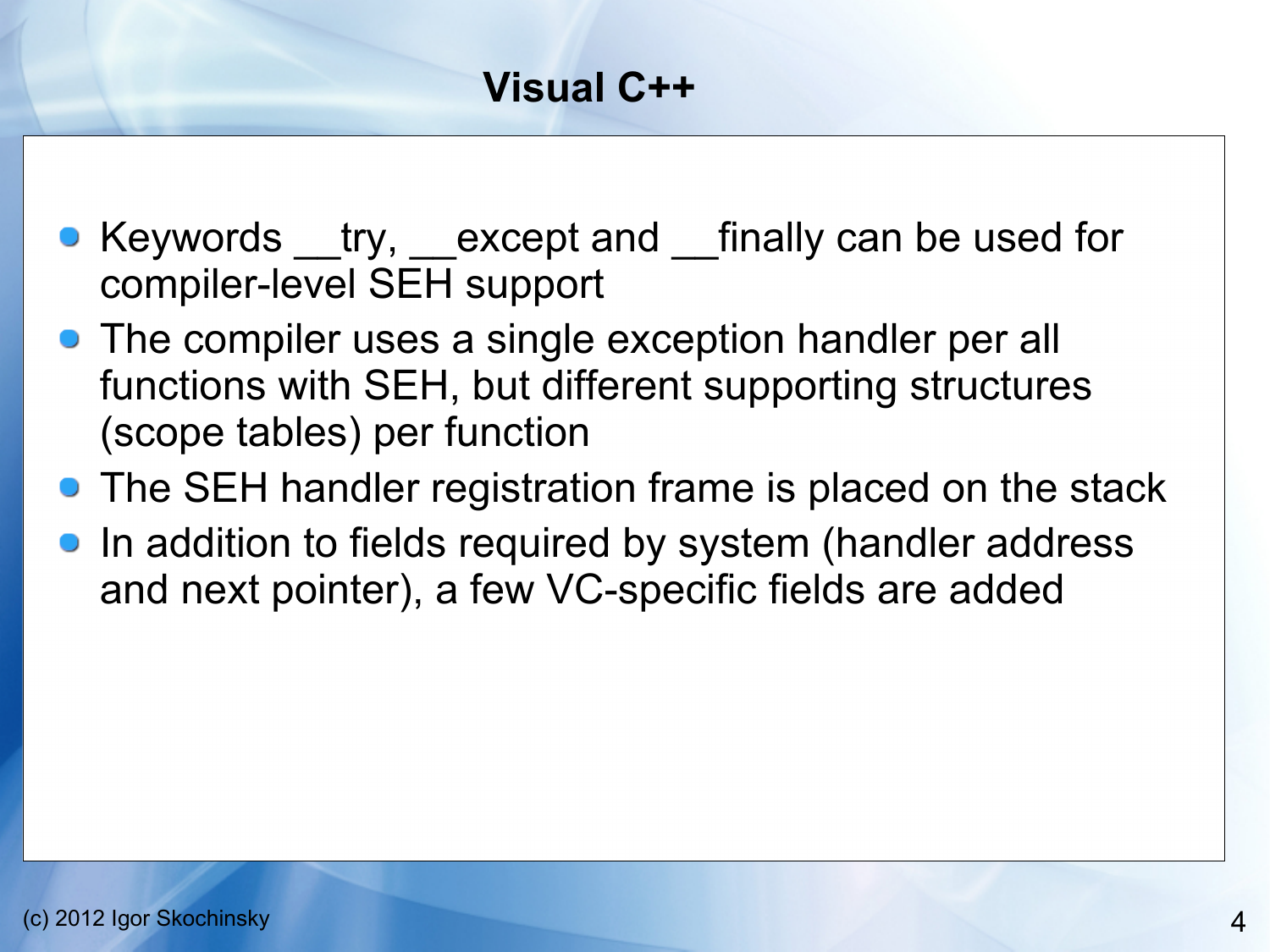Frame structure (fs:0 points to the **Next** member)

```
// -8 DWORD _esp;
// -4 PEXCEPTION POINTERS xpointers;
struct EH3 EXCEPTION REGISTRATION
\{ struct _EH3_EXCEPTION_REGISTRATION *Next;
   PVOID ExceptionHandler;
  PSCOPETABLE ENTRY ScopeTable;
   DWORD TryLevel;
};
```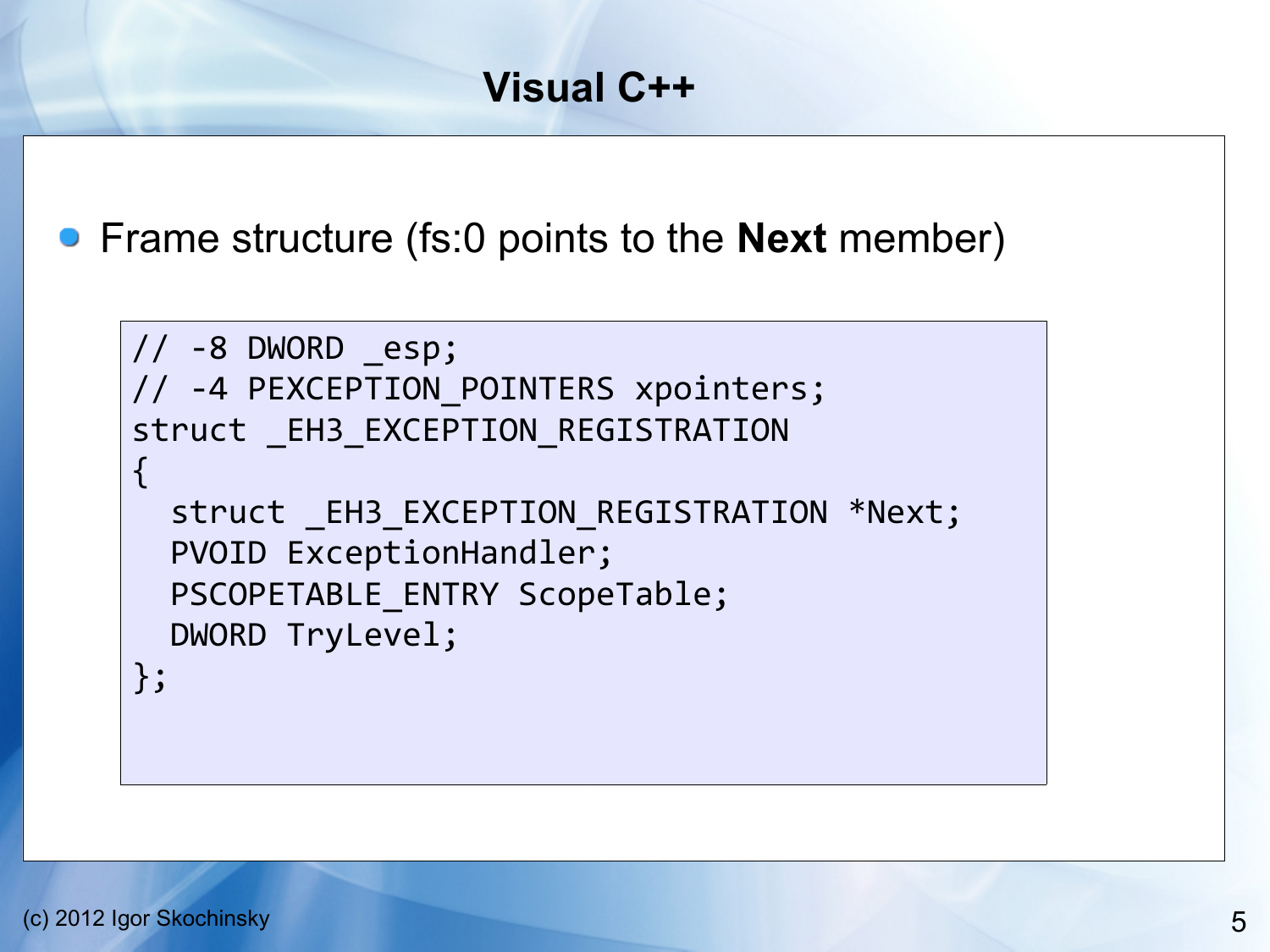- ExceptionHandler points to except handler3 (SEH3) or except handler4 (SEH4)
- The frame set-up is often delegated to compiler helper (\_\_SEH\_prolog/\_\_SEH\_prolog4/etc)
- **ScopeTable** points to a table of entries describing all try blocks in the function
- in SEH4, the scope table pointer is XORed with the security cookie, to mitigate scope table pointer overwrite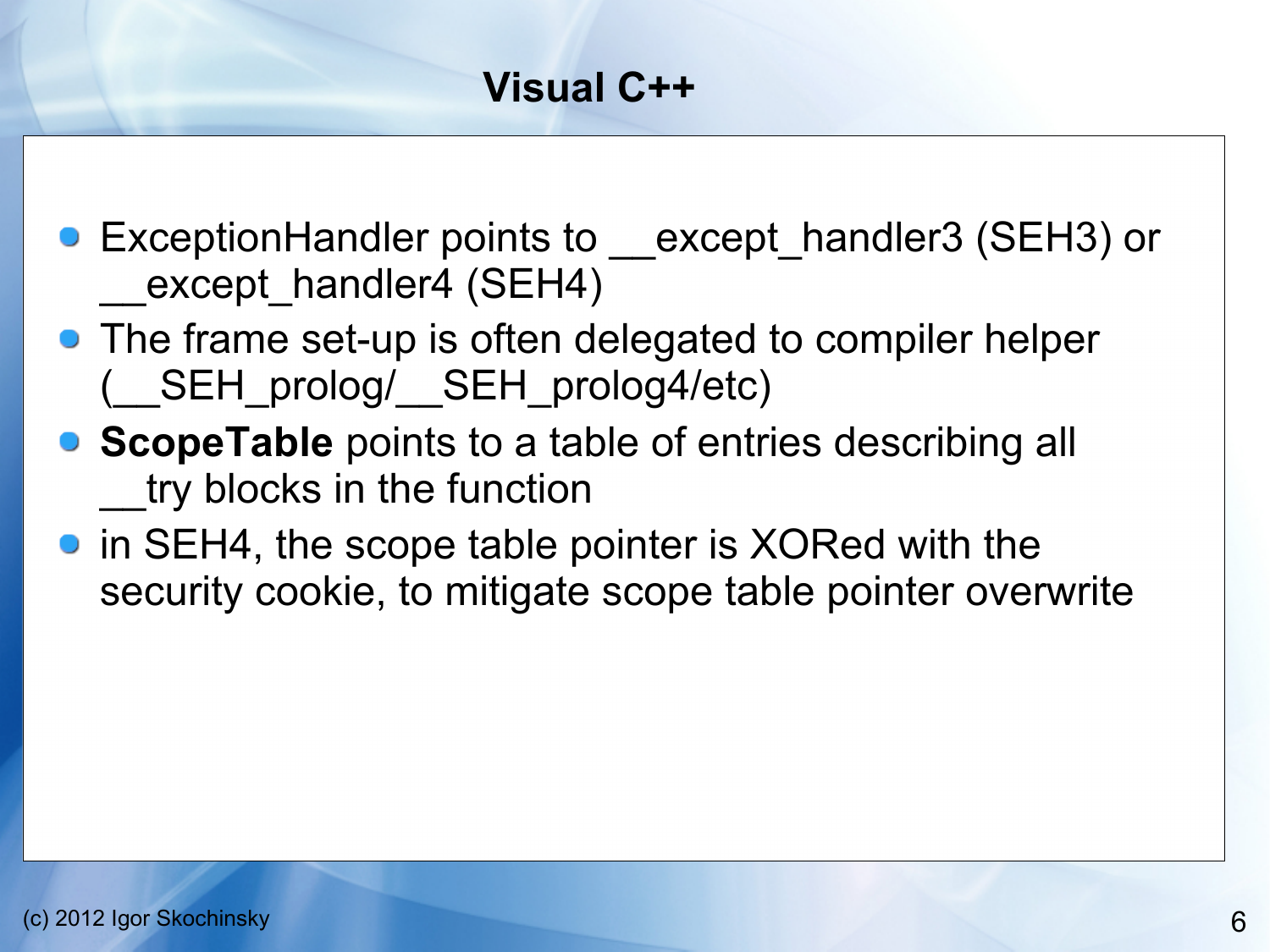#### **Visual C++: Scope Table**

- One scope table entry is generated per try block
- EnclosingLevel points to the block which contains the current one (first table entry is number 0)
- Top level (function) is -1 for SEH3 and -2 for SEH4
- SEH4 has additional fields for cookie checks

| SEH <sub>3</sub>                                                                            | SEH <sub>4</sub>                                                                                                                                                          |
|---------------------------------------------------------------------------------------------|---------------------------------------------------------------------------------------------------------------------------------------------------------------------------|
| struct SCOPETABLE ENTRY<br>DWORD EnclosingLevel;<br>void* FilterFunc;<br>void* HandlerFunc; | struct EH4 SCOPETABLE {<br>DWORD GSCookieOffset;<br>DWORD GSCookieXOROffset;<br>DWORD EHCookieOffset;<br>DWORD EHCookieXOROffset;<br>EH4 SCOPETABLE RECORD ScopeRecord[]; |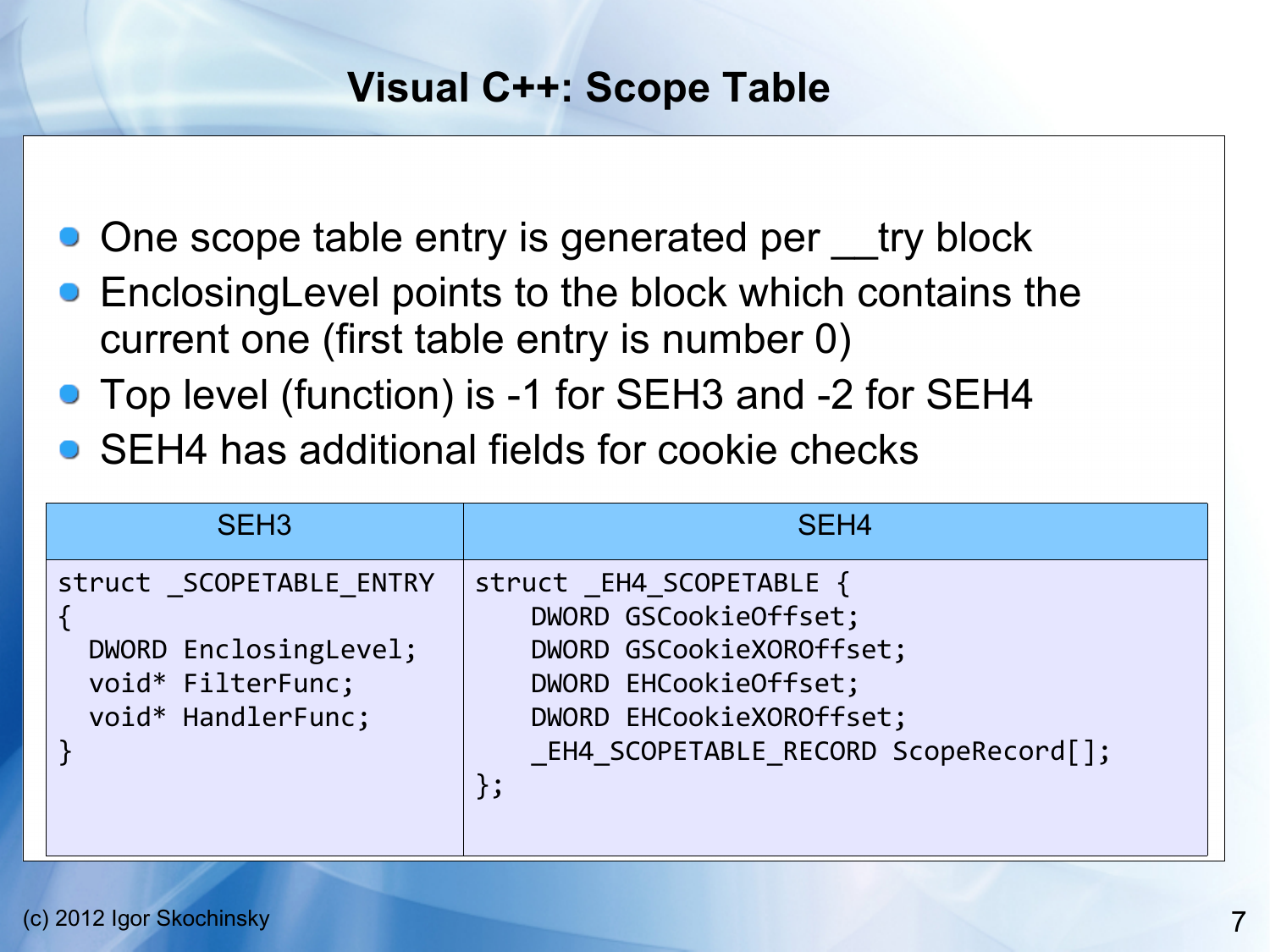## **Visual C++: mapping tables to code**

- **FilterFunc** points to the exception filter (expression in the except operator)
- **HandlerFunc** points to the except block body
- **•** if FilterFunc is NULL, HandlerFunc is the finally block body
- Current try block number is kept in the **TryLevel** variable of the exception registration frame

```
; Entering try block 0
mov [ebp+ms_exc.registration.TryLevel], 0
; Entering __try block 1
mov [ebp+ms_exc.registration.TryLevel], 1
[...]
; Entering try block 0 again
mov [ebp+ms exc.registration.TryLevel], 0
```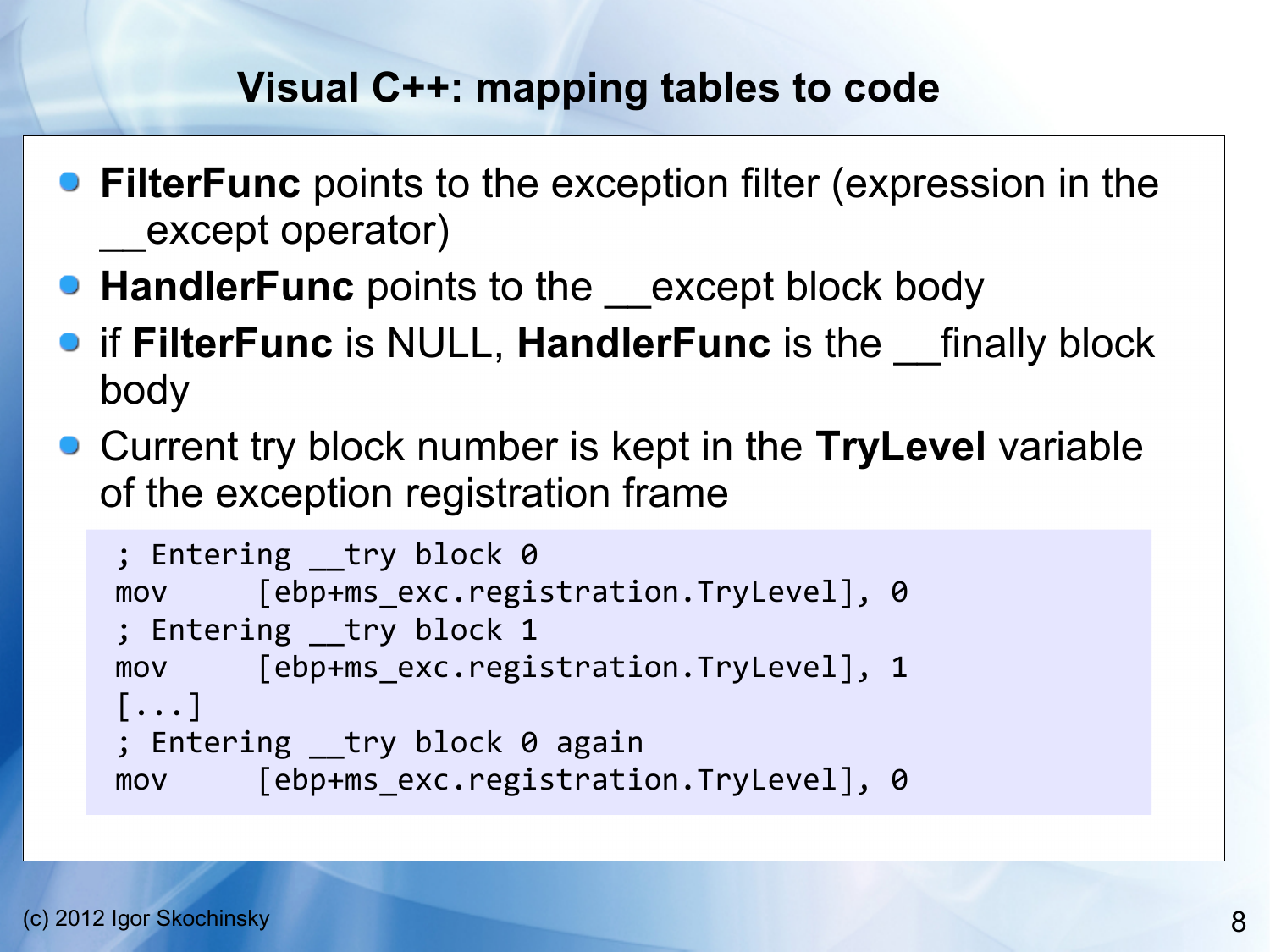#### **Visual C++: SEH helper functions**

- A few intrinsics are available for use in exception filters and finally block
- They retrieve information about the current exception
- GetExceptionInformation/GetExceptionCode use the **xpointers** variable filled in by the exception handler
- AbnormalTermination() uses a temporary variable which is set before entering the try block and cleared if the finally handler is called during normal execution of the function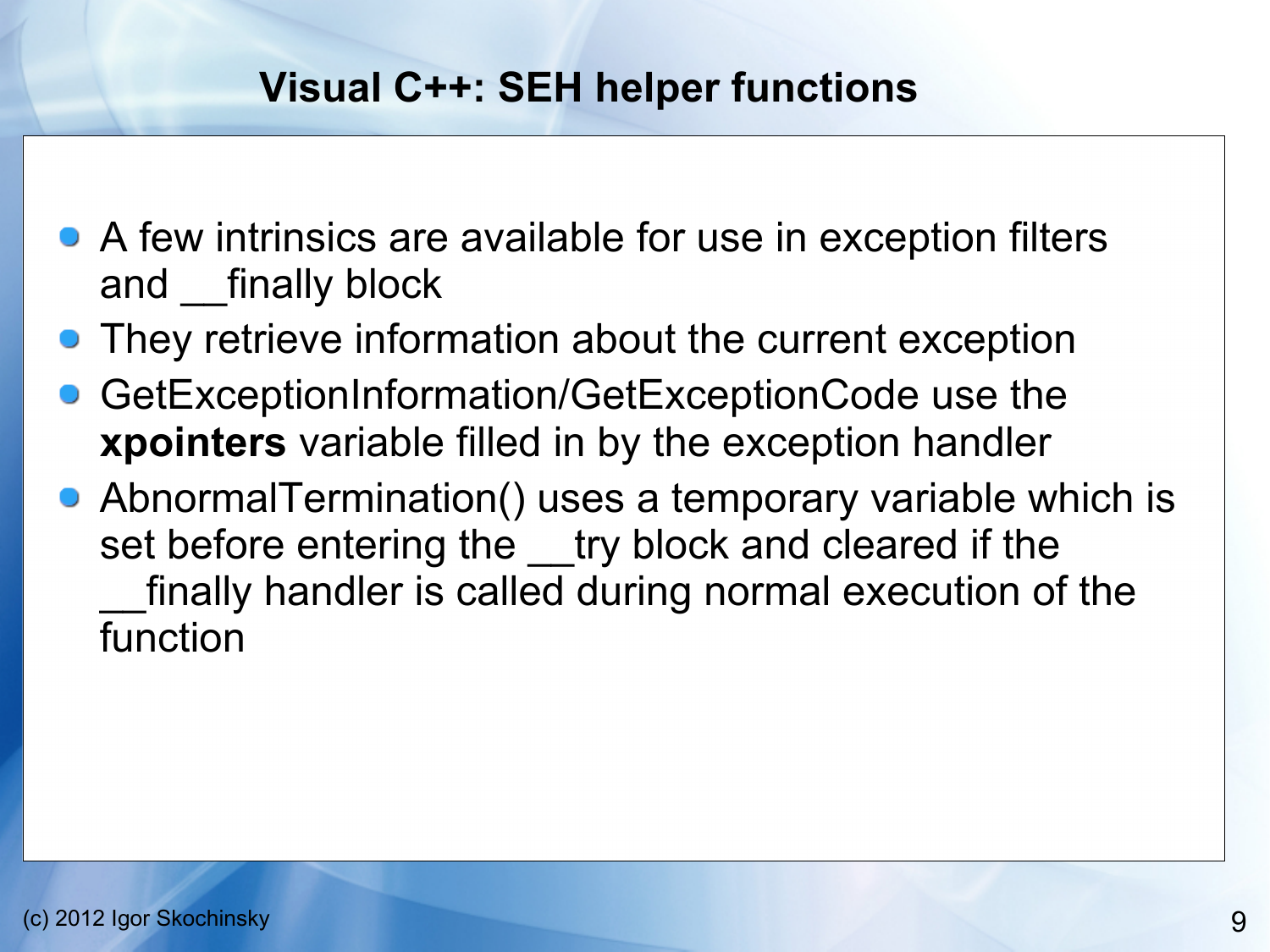

# C++ implementation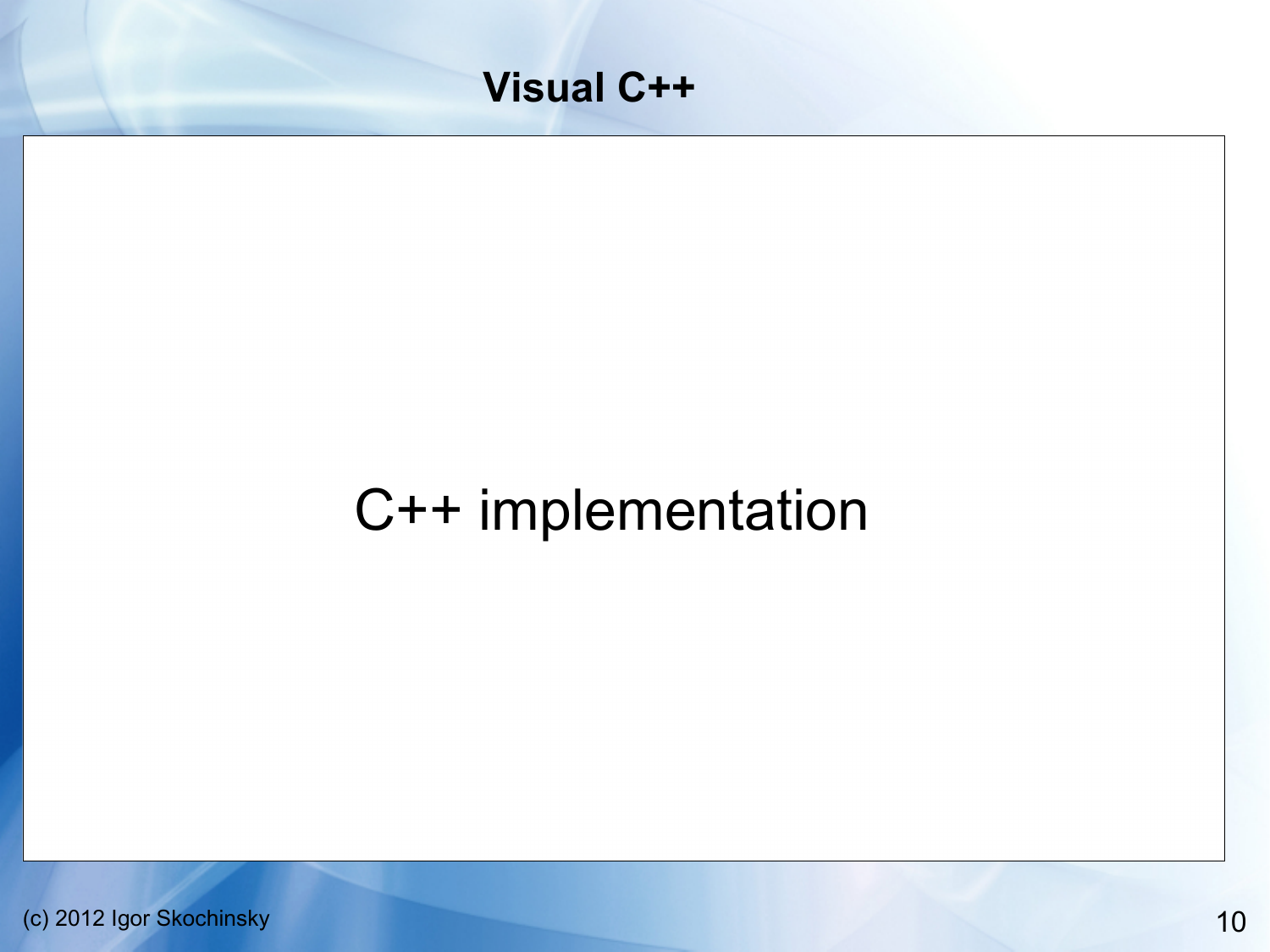#### **Visual C++: RTTI**



• See openrce.org for more info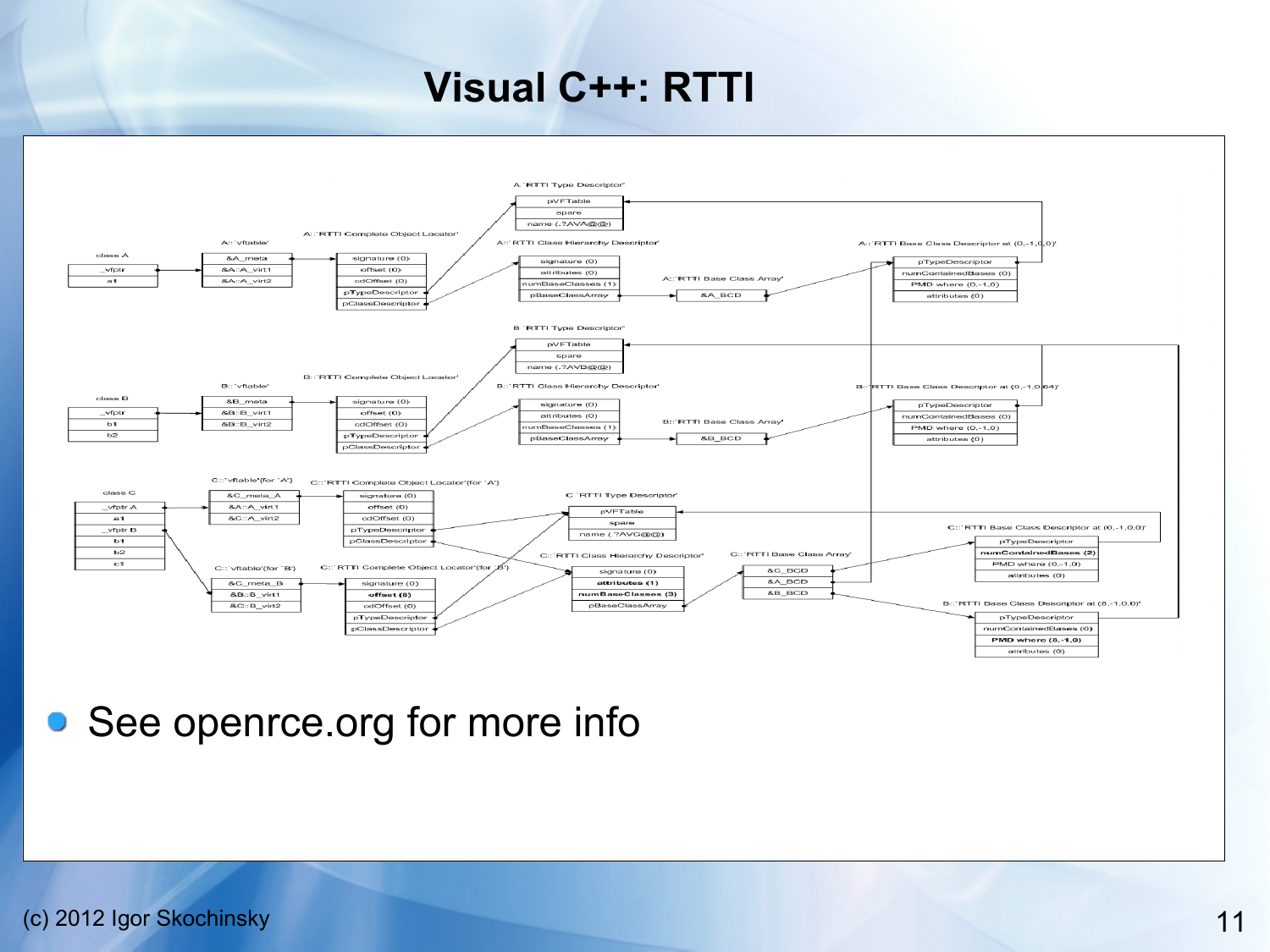# **Visual C++: EH**

- EH is present if function uses try/catch statements or automatic objects with non-trivial destructors are present
- implemented on top of SEH
- Uses a distinct handler per function, but they all eventually call a common one
	- (\_CxxFrameHandler/\_CxxFrameHandler3)
- compiler-generated unwind funclets are used to perform unwinding actions (calling destructors etc) during exception processing
- A special structure (FuncInfo) is generated for the function and contains info about unwinding actions and try/catch blocks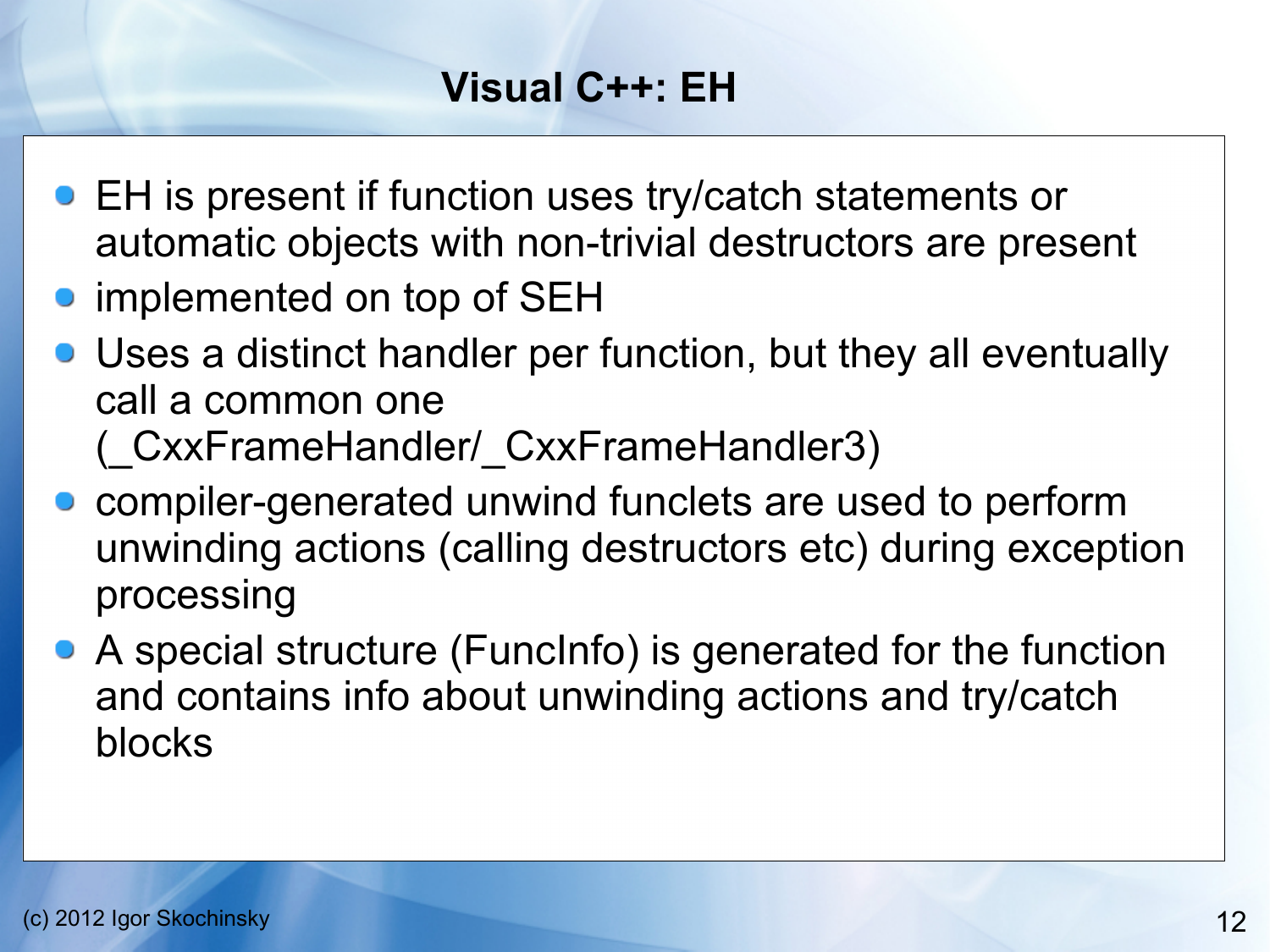# **Visual C++ EH: Registration and FuncInfo structure**

```
typedef const struct s FuncInfo {
   unsigned int magicNumber:29;
   unsigned int bbtFlags:3;
   int maxState;
   const struct _s_UnwindMapEntry * pUnwindMap;
   unsigned int nTryBlocks;
   const struct _s_TryBlockMapEntry * pTryBlockMap;
   unsigned int nIPMapEntries;
  void * pIPtoStateMap;
   const struct _s_ESTypeList * pESTypeList;
   int EHFlags;
} FuncInfo;
struct EHRegistrationNode {
 // -4 void * esp;EHRegistrationNode *pNext;
void *frameHandler;
 int state;
};
```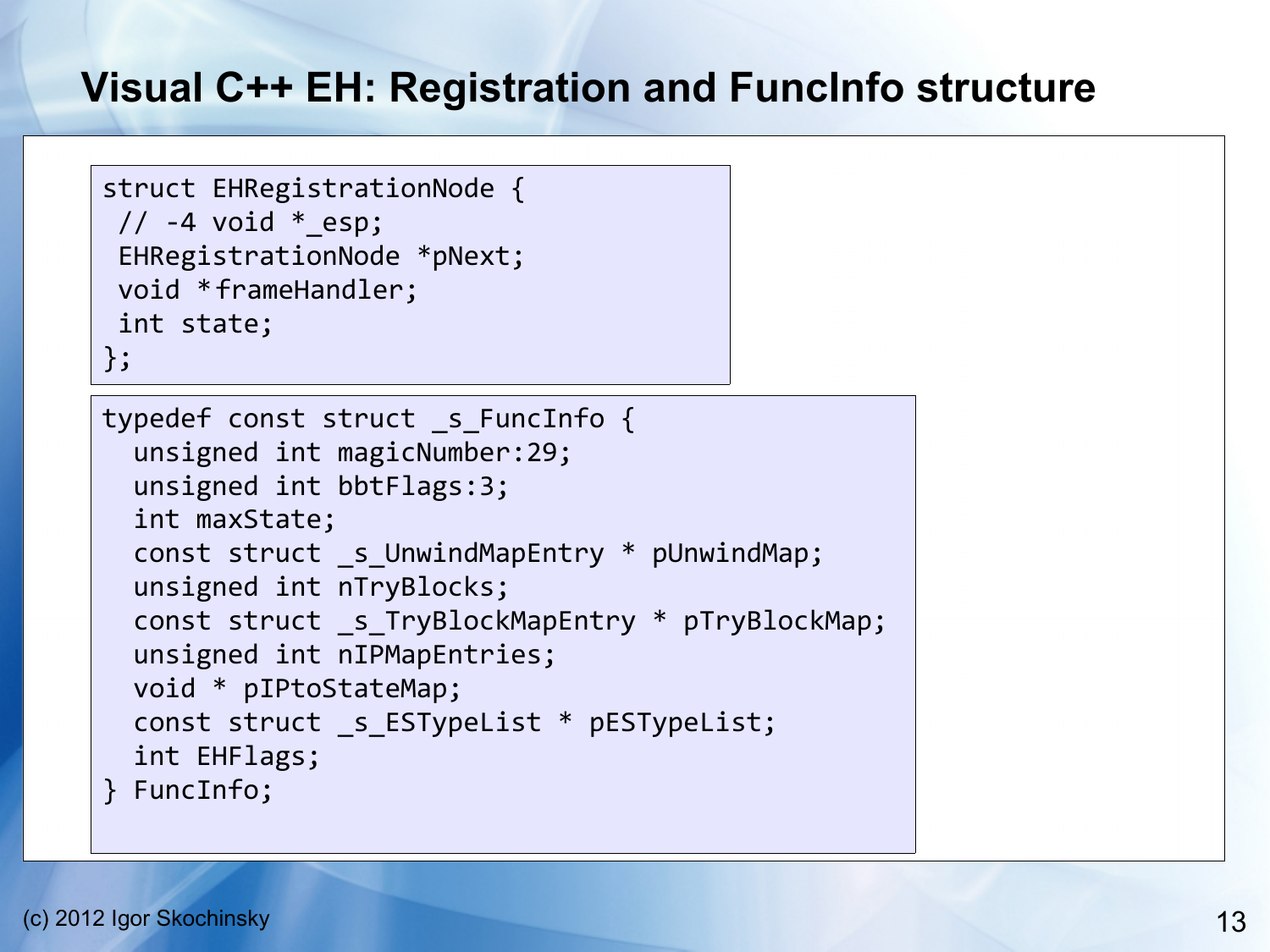# **Visual C++ EH: FuncInfo structure**

| <b>Field</b>                   | <b>Meaning</b>                                                                                         |
|--------------------------------|--------------------------------------------------------------------------------------------------------|
| magicNumber                    | 0x19930520: original (pre-VC2005?)<br>0x19930521: pESTypeList is valid<br>0x19930522: EHFlags is valid |
| maxState/pUnwindMap            | Number of entries and pointer to unwind map                                                            |
| nTryBlocks/pTryBlockM<br>ap    | Number of entries and pointer to try{} block map                                                       |
| nIPMapEntries<br>pIPtoStateMap | IP-to-state map (unused on x86)                                                                        |
| pESTypeList                    | List of exceptions in the throw specification<br>(undocumented feature)                                |
| <b>EHFlags</b>                 | FI EHS FLAG=1: function was compiled /EHs                                                              |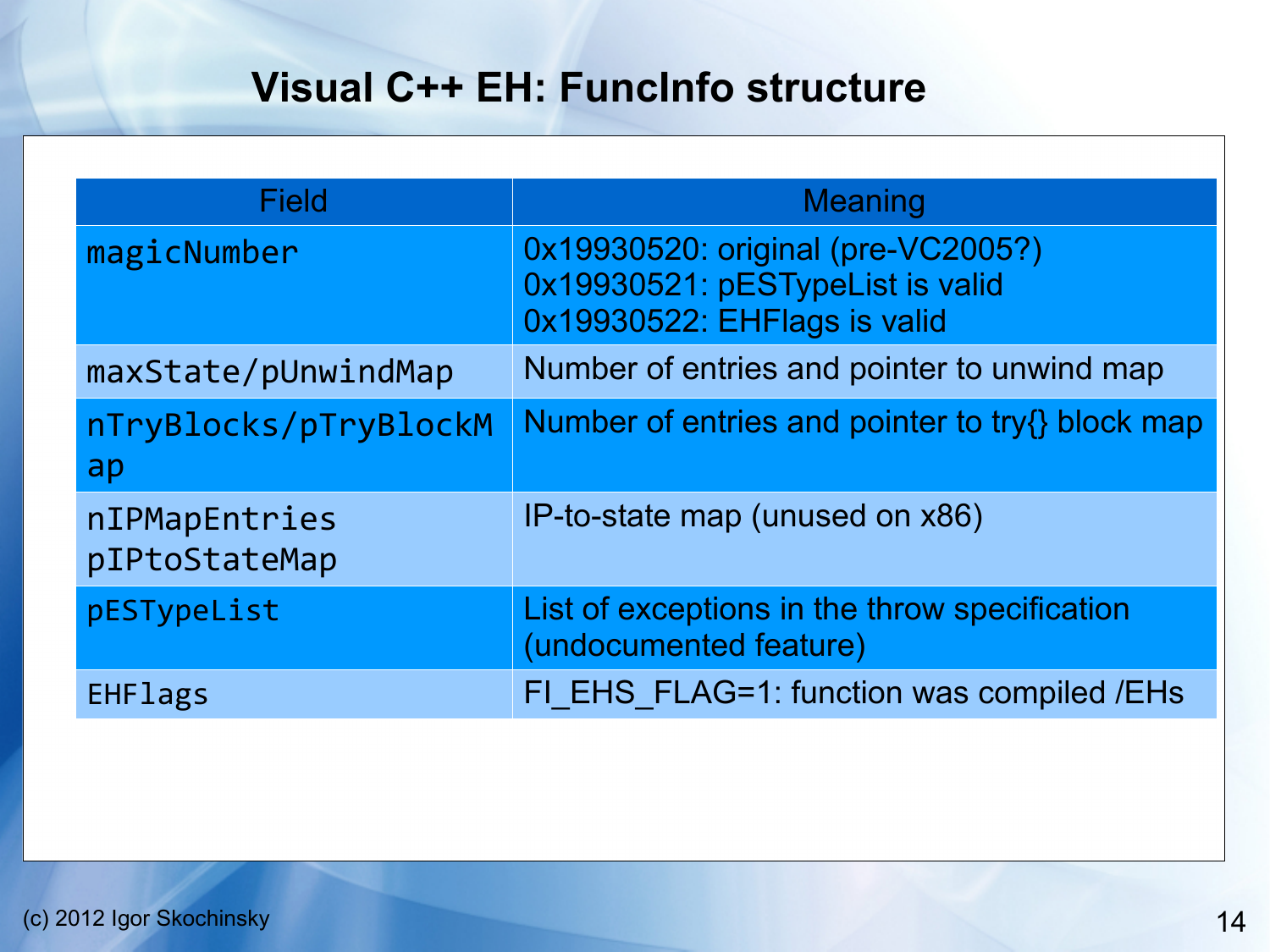### **Visual C++ EH: Unwind map**

- Similar to SEH's scope table, but without exception filters
- All necessary actions (unwind funclets) are executed unconditionally
- Action can be NULL to indicate no-action state transition
- Typical funclet destroys a constructed object on the stack, but there may be other variations
- Top-level state is -1

```
typedef const struct _s_UnwindMapEntry {
   int toState;
   void *action;
} UnwindMapEntry;
```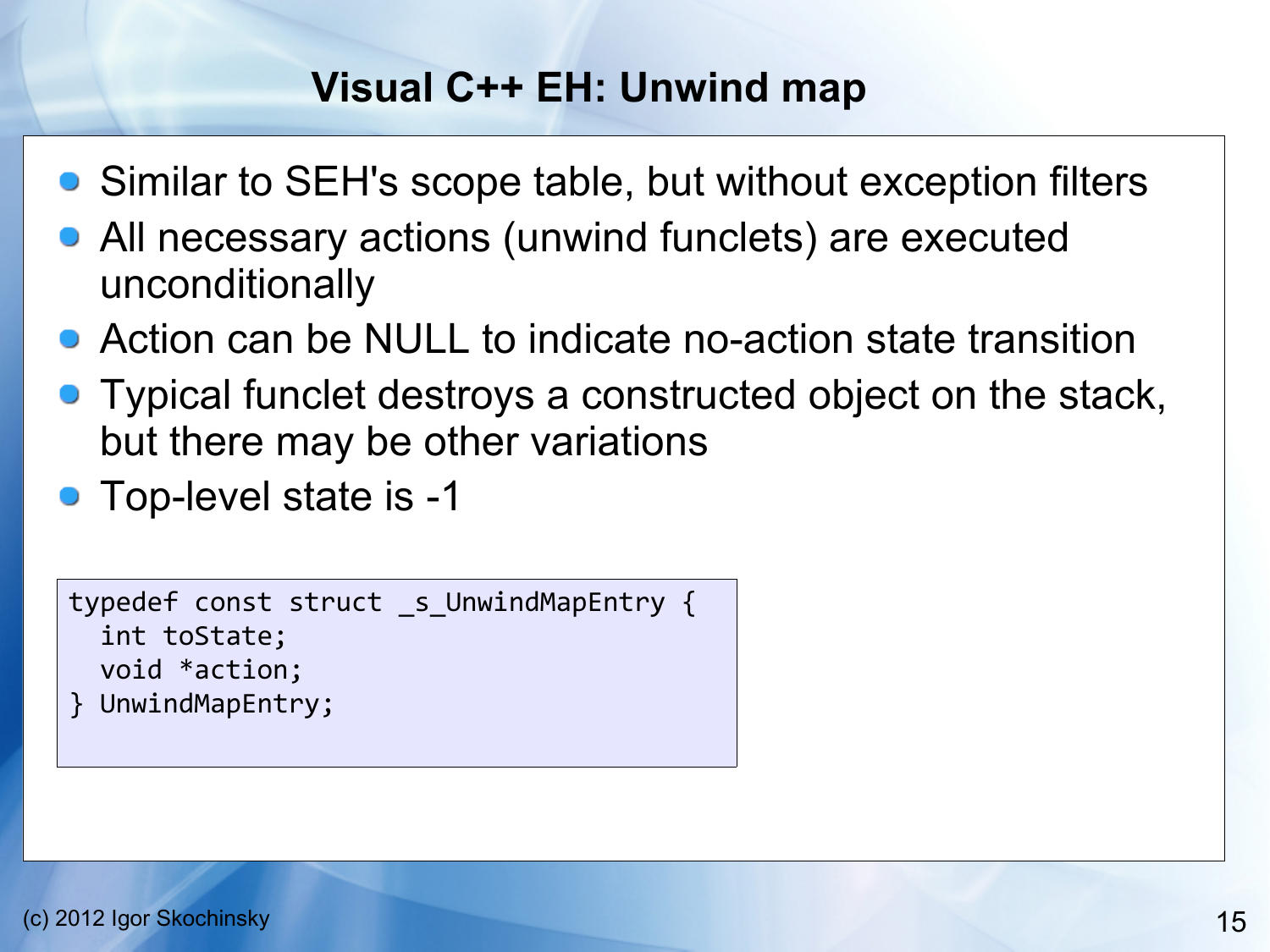### **Visual C++: changes for x64**

# • SEH changes completely

- Instead of stack-based frame registration, pointers to handlers and unwind info are stored in .pdata section
- Only limited set of instructions are supposed to be used in prolog and epilog, which makes stack walking and unwinding easier
- **"Language-specific handlers" are used to implement** compiler-level SEH and C++ EH
- However, the supporting SEH/EH structures (scope table, FuncInfo etc) are very similar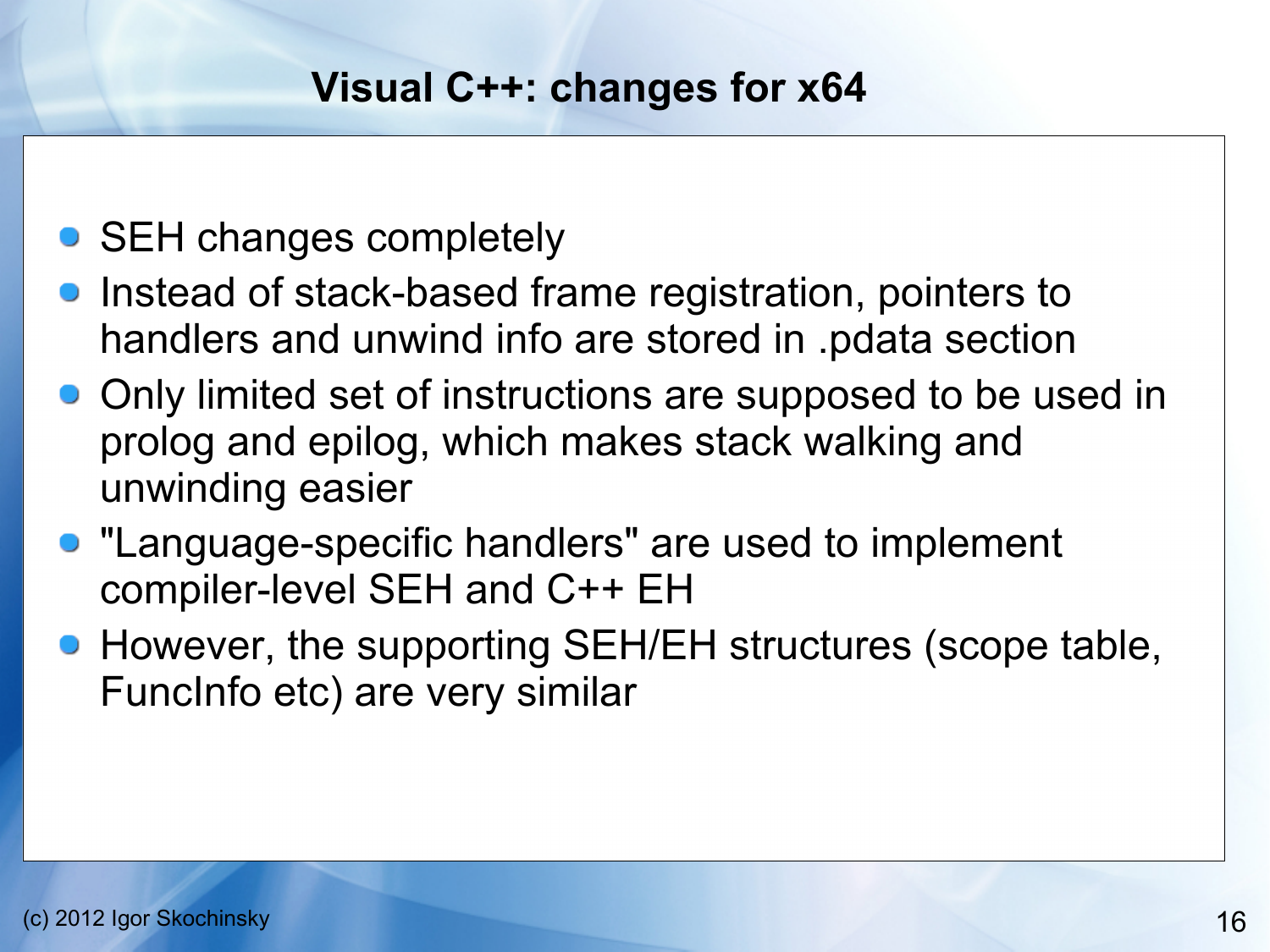## **x64: .pdata section**

- Contains an array of RUNTIME\_FUNCTION structures
- **Each structure describes a contiguous range of** instructions belonging to a function
- Chained entries (bit 0 set in UnwindInfo) point to the parent entry
- All addresses are RVAs

```
typedef struct _RUNTIME_FUNCTION {
   DWORD BeginAddress;
   DWORD EndAddress;
   DWORD UnwindInfoAddress;
} RUNTIME_FUNCTION;
```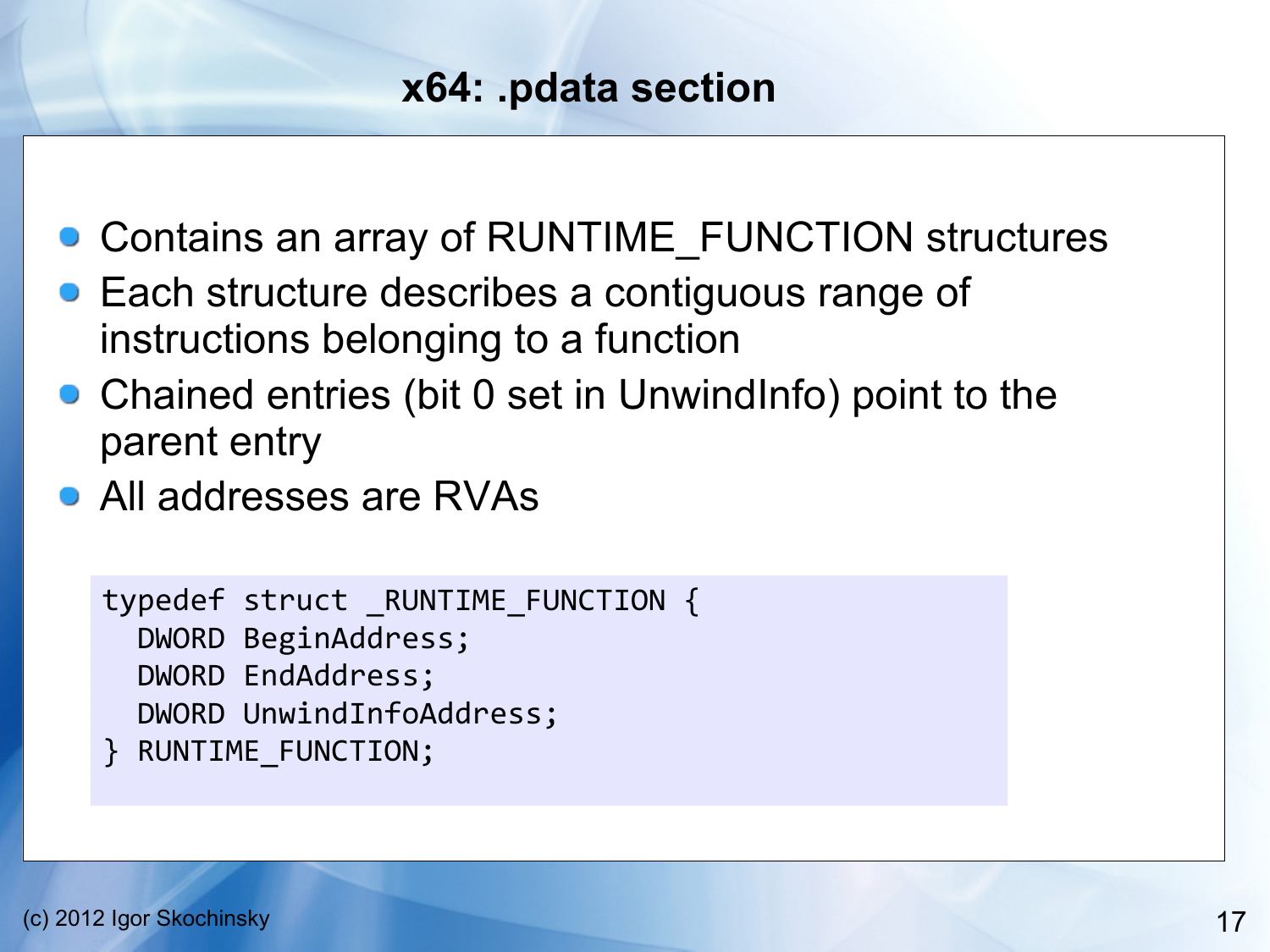# **x64: Unwind Info**

- Starts with a header, then a number of "unwind codes", then an optional handler and any additional data for it
- **Handler is present if Flags have UNW\_FLAG\_EHANDLER or** UNW\_FLAG\_UHANDLER

```
typedef struct _UNWIND_INFO {
   unsigned char Version : 3; // Version Number
   unsigned char Flags : 5; // Flags
    unsigned char SizeOfProlog;
    unsigned char CountOfCodes;
    unsigned FrameRegister : 4;
    unsigned FrameOffset : 4;
   UNWIND CODE UnwindCode[1];
/* UNWIND_CODE MoreUnwindCode[((CountOfCodes+1)&~1)-1];
* union {
 * OPTIONAL ULONG ExceptionHandler;
 * OPTIONAL ULONG FunctionEntry;
 * };
 * OPTIONAL ULONG ExceptionData[];
 */
} UNWIND_INFO, *PUNWIND_INFO;
```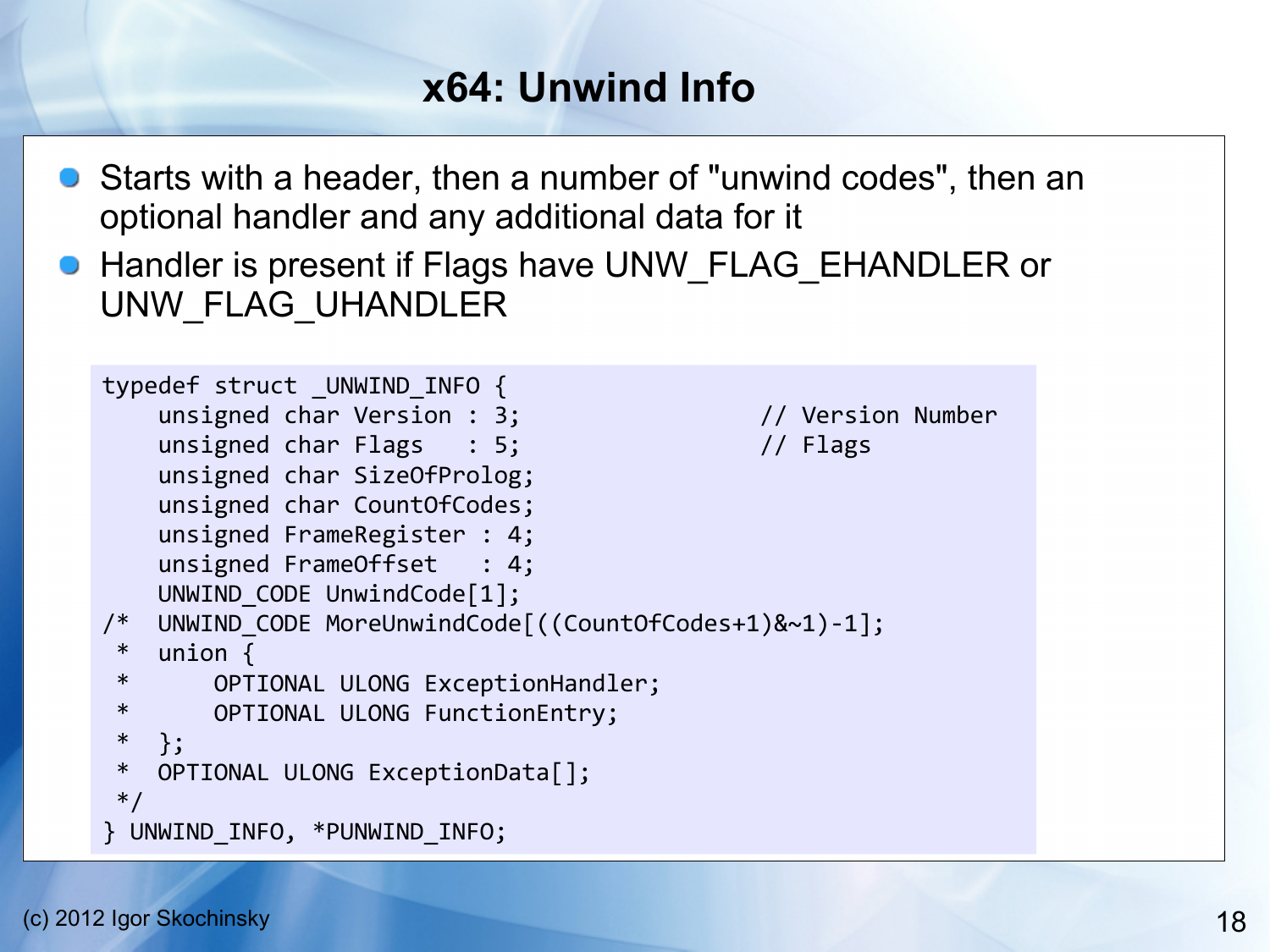## **x64: Standard VC Exception Handlers**

| <b>Handler</b>            | Data                      |
|---------------------------|---------------------------|
| __C_specific_handler      | Scope table               |
| GSHandlerCheck            | GS data                   |
| <b>GSHandlerCheck SEH</b> | Scope table + GS data     |
| CxxFrameHandler3          | RVA to FuncInfo           |
| <b>GSHandlerCheck EH</b>  | RVA to FuncInfo + GS data |

```
struct SCOPE TABLE AMD64 {
     DWORD Count;
     struct
    \{ DWORD BeginAddress;
         DWORD EndAddress;
         DWORD HandlerAddress;
         DWORD JumpTarget;
     } ScopeRecord[1];
};
                                              struct GS HANDLER DATA {
                                                 union {
                                                   union {
                                                     unsigned long EHandler:1;
                                                     unsigned long UHandler:1;
                                                     unsigned long HasAlignment:1;
                                                   } Bits;
                                                   int CookieOffset;
                                                 } u;
                                                 long AlignedBaseOffset;
                                                 long Alignment;
                                              };
```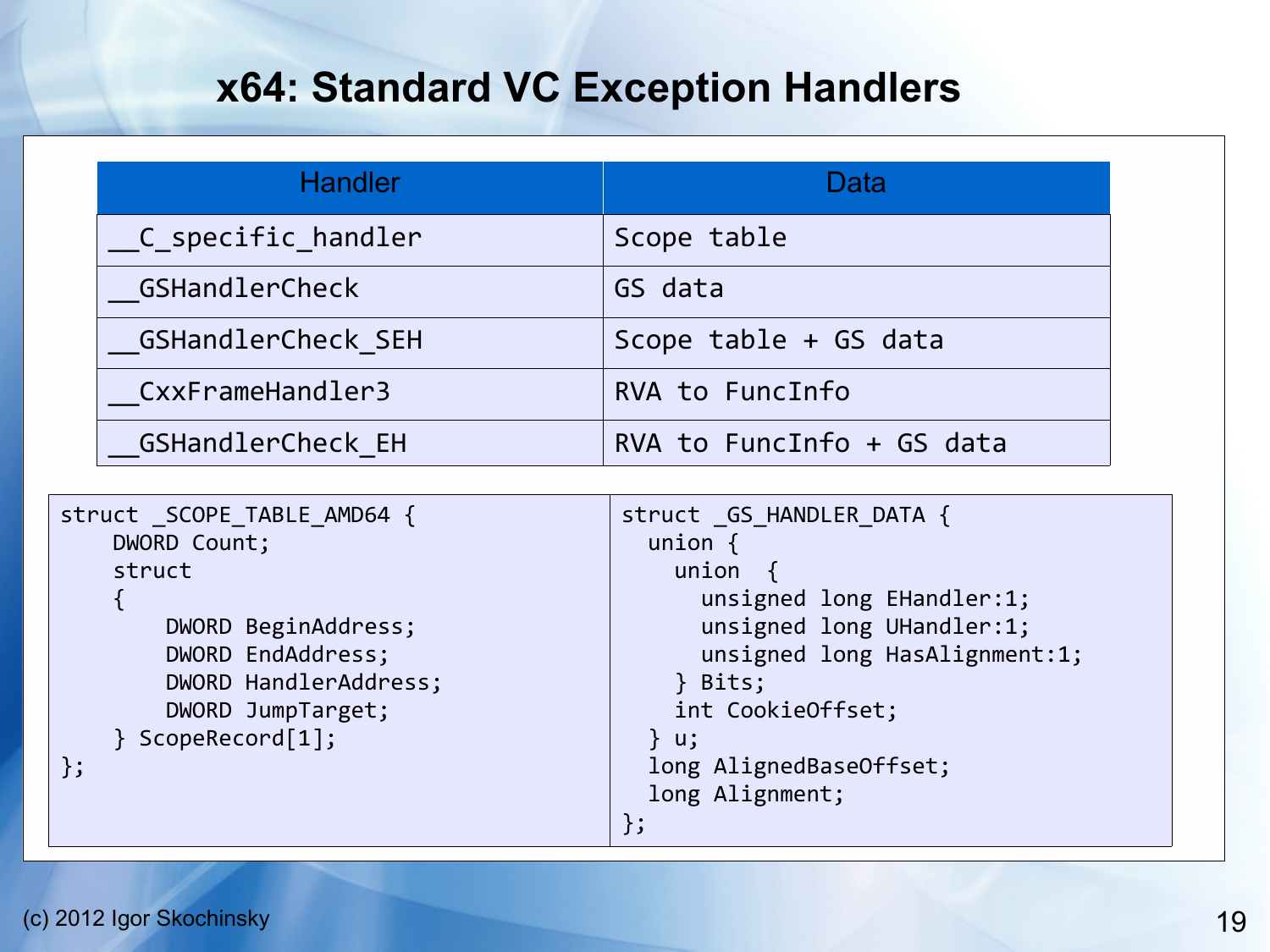## **x64: Visual C++ SEH**

- Scope table entries are looked up from the PC (RIP) value instead of using an explicit state variable
- **•** Since they're sorted by address, this is relatively quick
- **Handler** points to the exception filter and **Target** to the except block body
- However, if Target is 0, then Handler is the finally block body
- Compiler (always?) emits a separate function for \_\_finally blocks and an inline copy in the function body
- **GUA** GS cookie data, if present, is placed after the scope table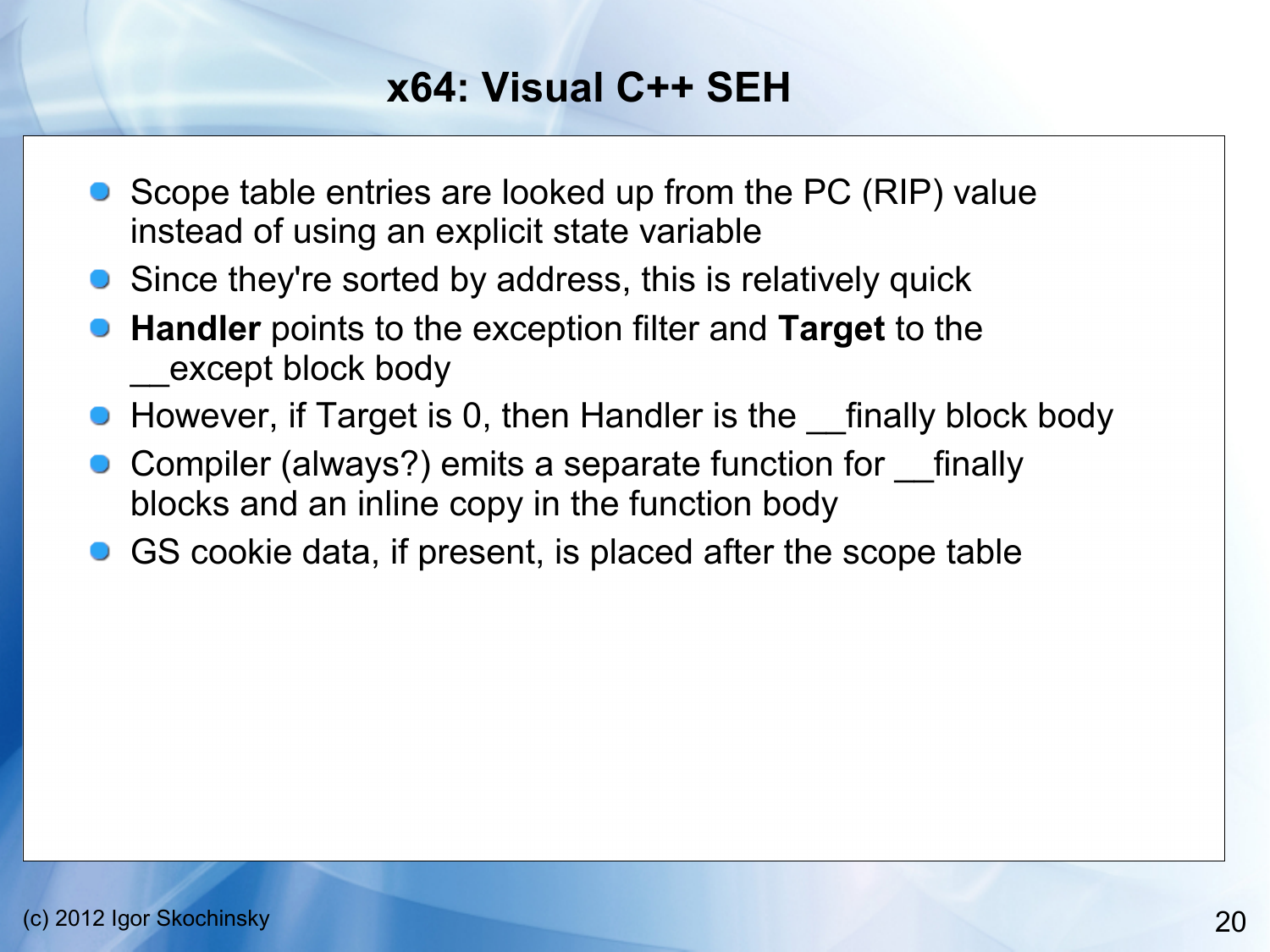#### **x64: VC C++ EH FuncInfo**

**Pretty much the same as x86, except RVAs instead of** addresses and IP-to-state map is used

typedef struct \_s\_FuncInfo

```
 int magicNumber; // 0x19930522
unsigned int nTryBlocks; // count of try blocks
```
 int EHFlags; // flags } FuncInfo;

```
int maxState; \frac{1}{2} number of states in unwind map
int dispUnwindMap; \frac{1}{10} // RVA of the unwind map
int dispTryBlockMap; \frac{1}{10} // RVA of the try block array
 unsigned int nIPMapEntries; // count of IP-to-state entries
 int dispIPtoStateMap; // RVA of the IP-to-state array
 int dispUwindHelp; // rsp offset of the state var
                  // (initialized to -2; used during unwinding)
 int dispESTypeList; // list of exception spec types
```
{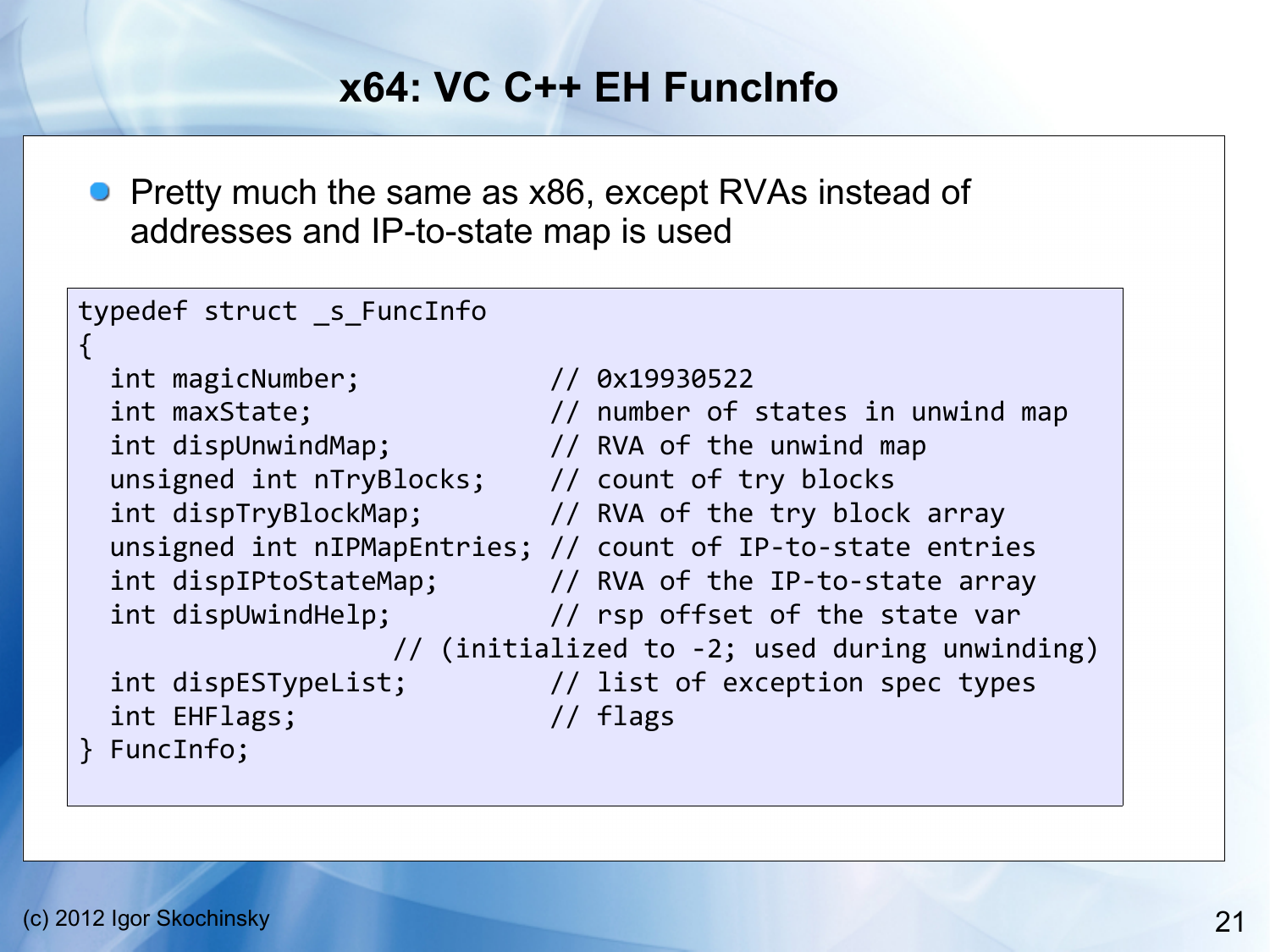#### **x64: IP-to-state map**

**Instead of an explicit state variable on the stack (as in**  $x86$ **), this** map is used to find out the current state from the execution address

```
typedef struct IptoStateMapEntry {
     __int32 Ip; // Image relative offset of IP
     __ehstate_t State;
} IptoStateMapEntry;
```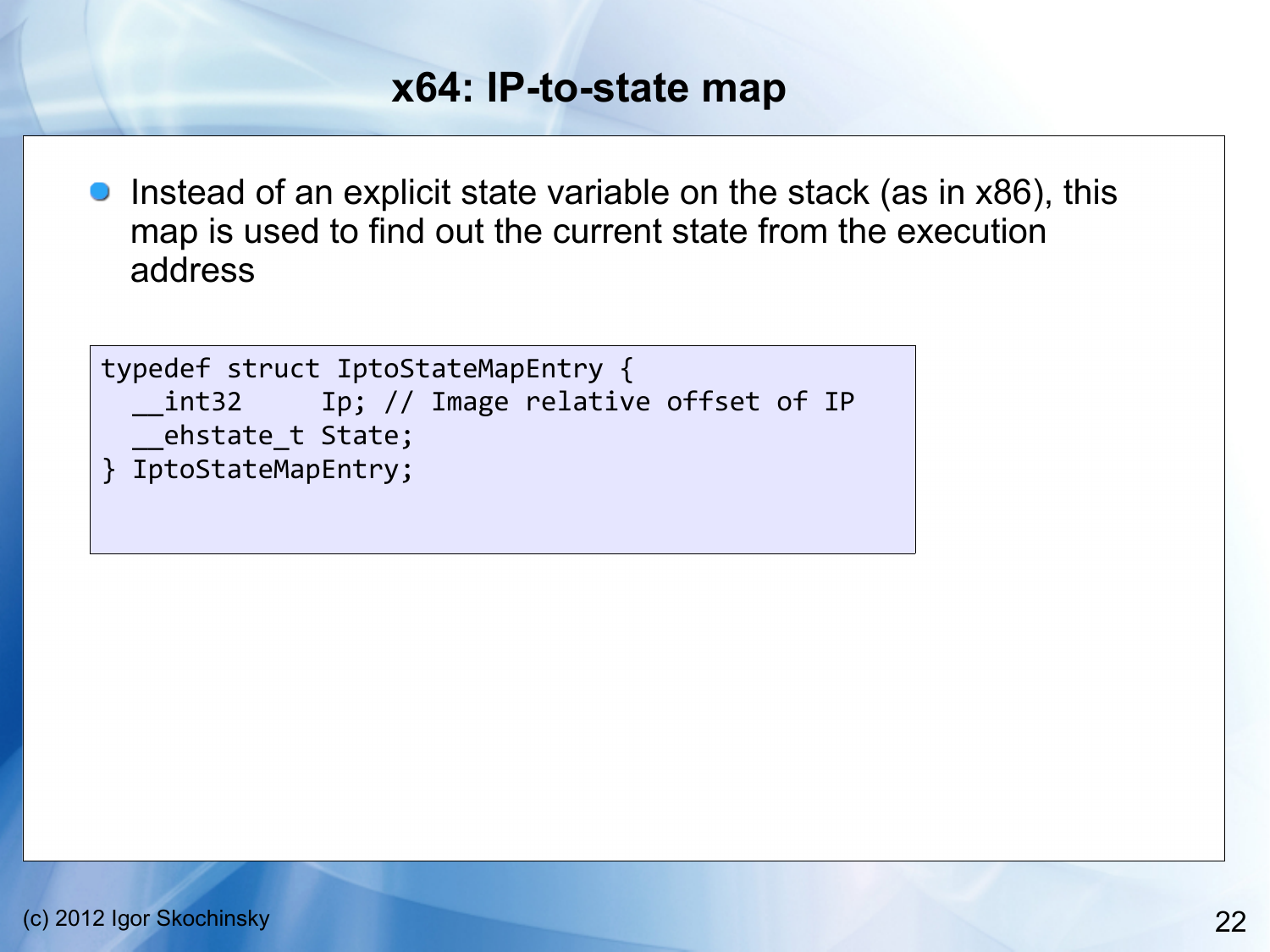# **x64: C++ Exception Record**

**•** Since exceptions can be caught in a different module and the ThrowInfo RVAs might need to be resolved, the imagebase of the throw originator is added to the structure

```
typedef struct EHExceptionRecord {
  DWORD ExceptionCode; // (= EH EXCEPTION NUMBER)
   DWORD ExceptionFlags; Flags determined by NT
  struct _EXCEPTION_RECORD *ExceptionRecord; // extra record (not used)<br>void * ExceptionAddress; // Address at which exception occu
              ExceptionAddress; \frac{1}{4} Address at which exception occurred
  DWORD NumberParameters; // Number of extended parameters. (=4)
   struct EHParameters {
      DWORD magicNumber; \frac{1}{2} // = EH_MAGIC_NUMBER1
       void * pExceptionObject; // Pointer to the actual object thrown
 ThrowInfo *pThrowInfo; // Description of thrown object
 void *pThrowImageBase; // Image base of thrown object
       } params;
} EHExceptionRecord;
```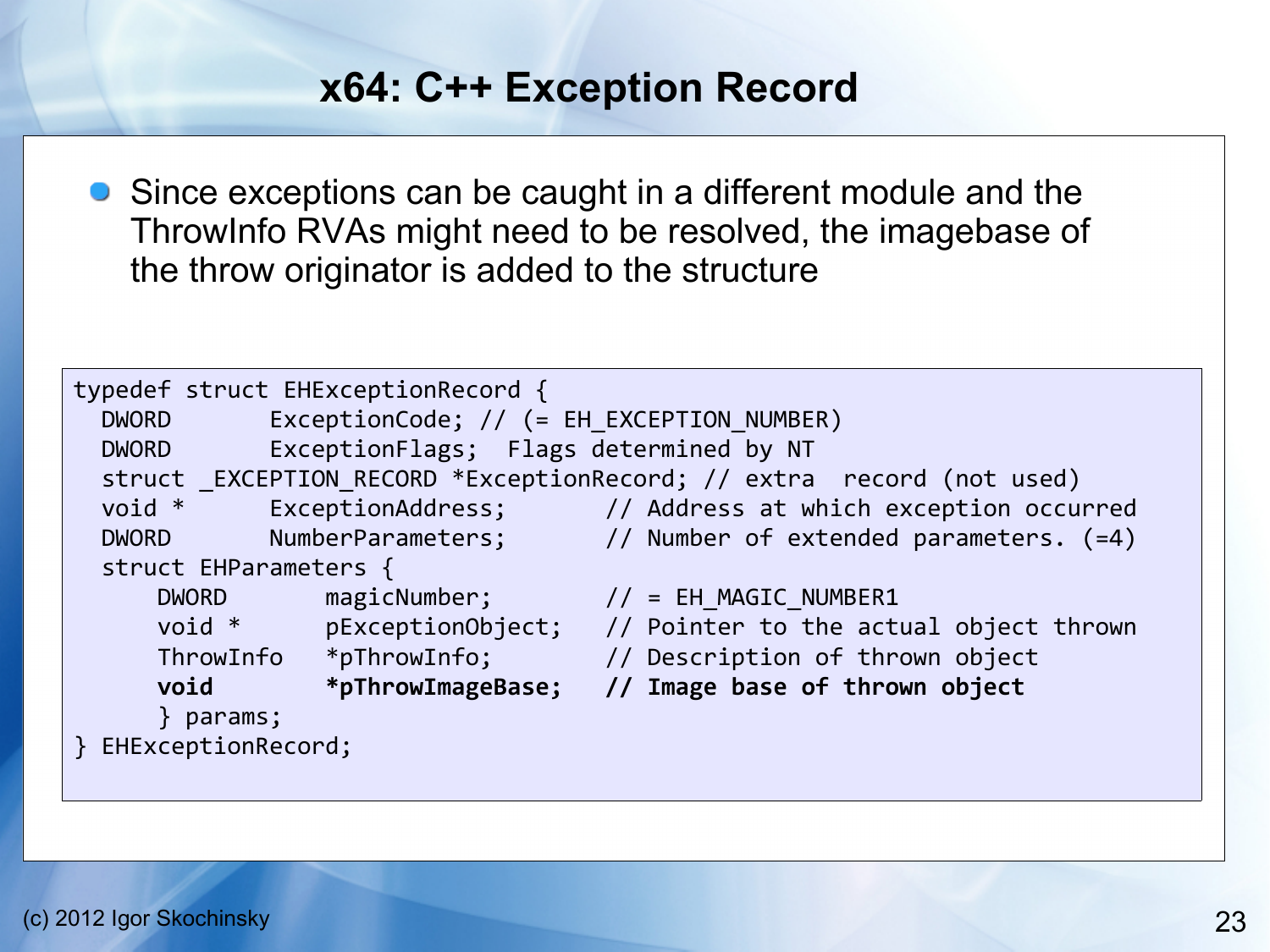#### **Visual C++: references**

#### **SFH**

- http://uninformed.org/index.cgi?v=4&a=1
- http://www.nynaeve.net/?p=99

#### C++ EH/RTTI

- http://www.codeproject.com/Articles/2126/How-a-C-compilerimplements-exception-handling
- http://www.openrce.org/articles/full\_view/21
- Wine sources
- Visual Studio 2012 RC includes sources of the EH implementation
	- see VC\src\crt\ehdata.h and VC\src\crt\eh\
	- **•** includes parts of "ARMNT" and WinRT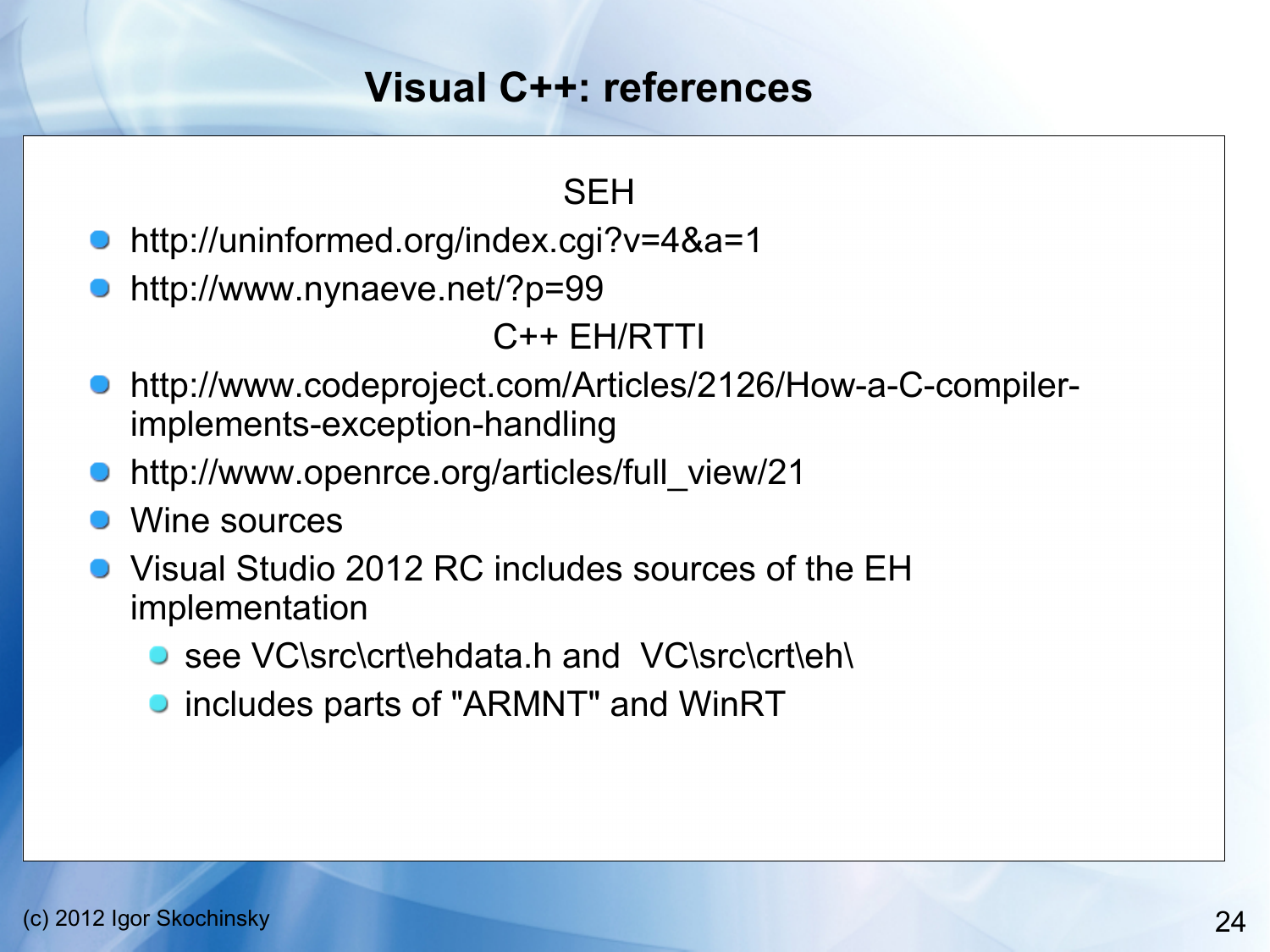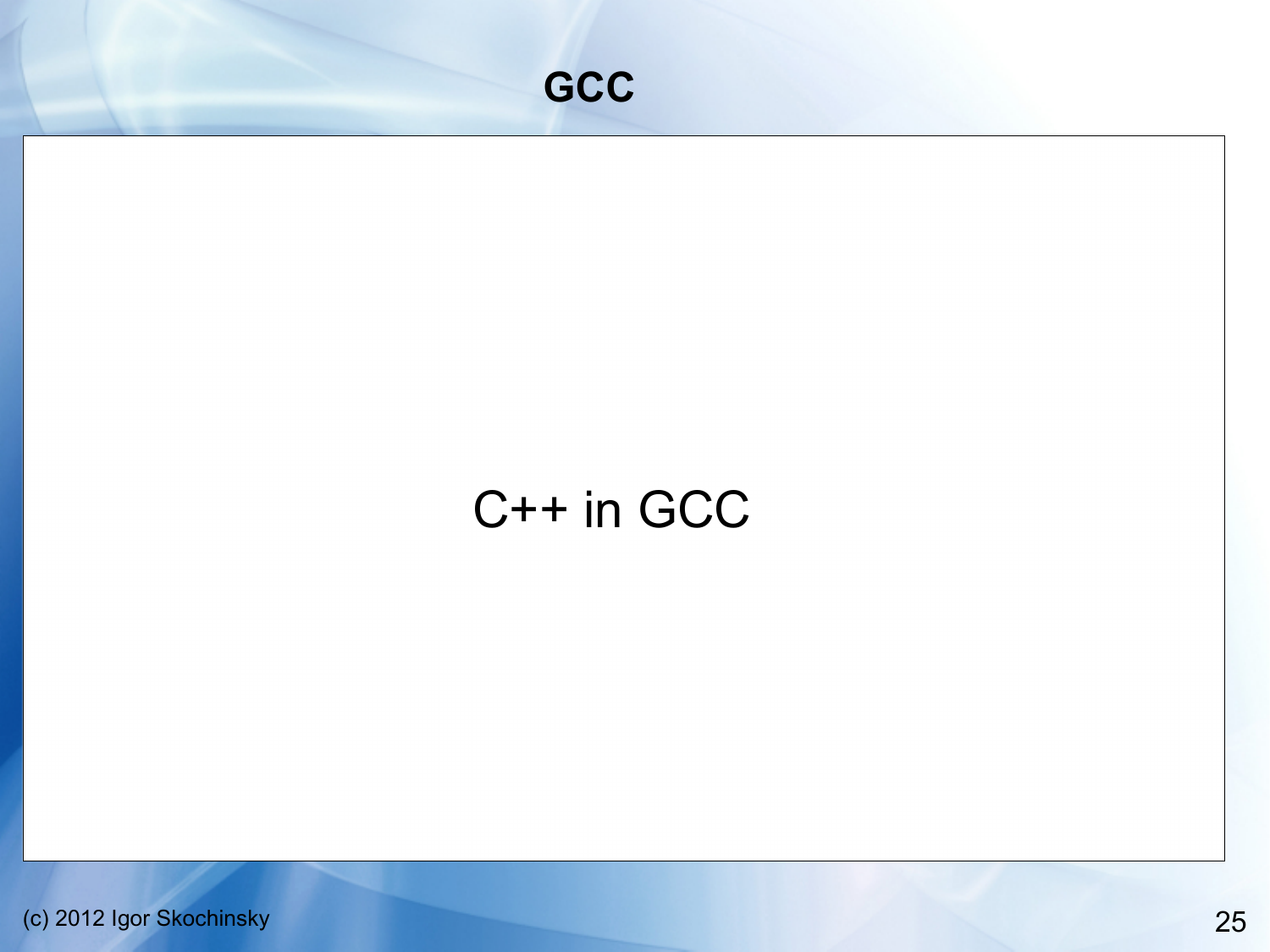# **GCC: Virtual Table Layout**

- In the most common case (no virtual inheritance), the virtual table starts with two entries: offset-to-base and RTTI pointer. Then the function pointers follow
- In the virtual table for the base class itself, the offset will be 0. This allows us to identify class vtables if we know RTTI address

| `vtable for'SubClass                                         |                     |
|--------------------------------------------------------------|---------------------|
| dd <sub>0</sub>                                              | ; offset to base    |
| dd offset `typeinfo for'SubClass                             | ; type info pointer |
| dd offset SubClass:: vfunc1(void) ; first virtual function   |                     |
| dd offset BaseClass:: vfunc2(void) ; second virtual function |                     |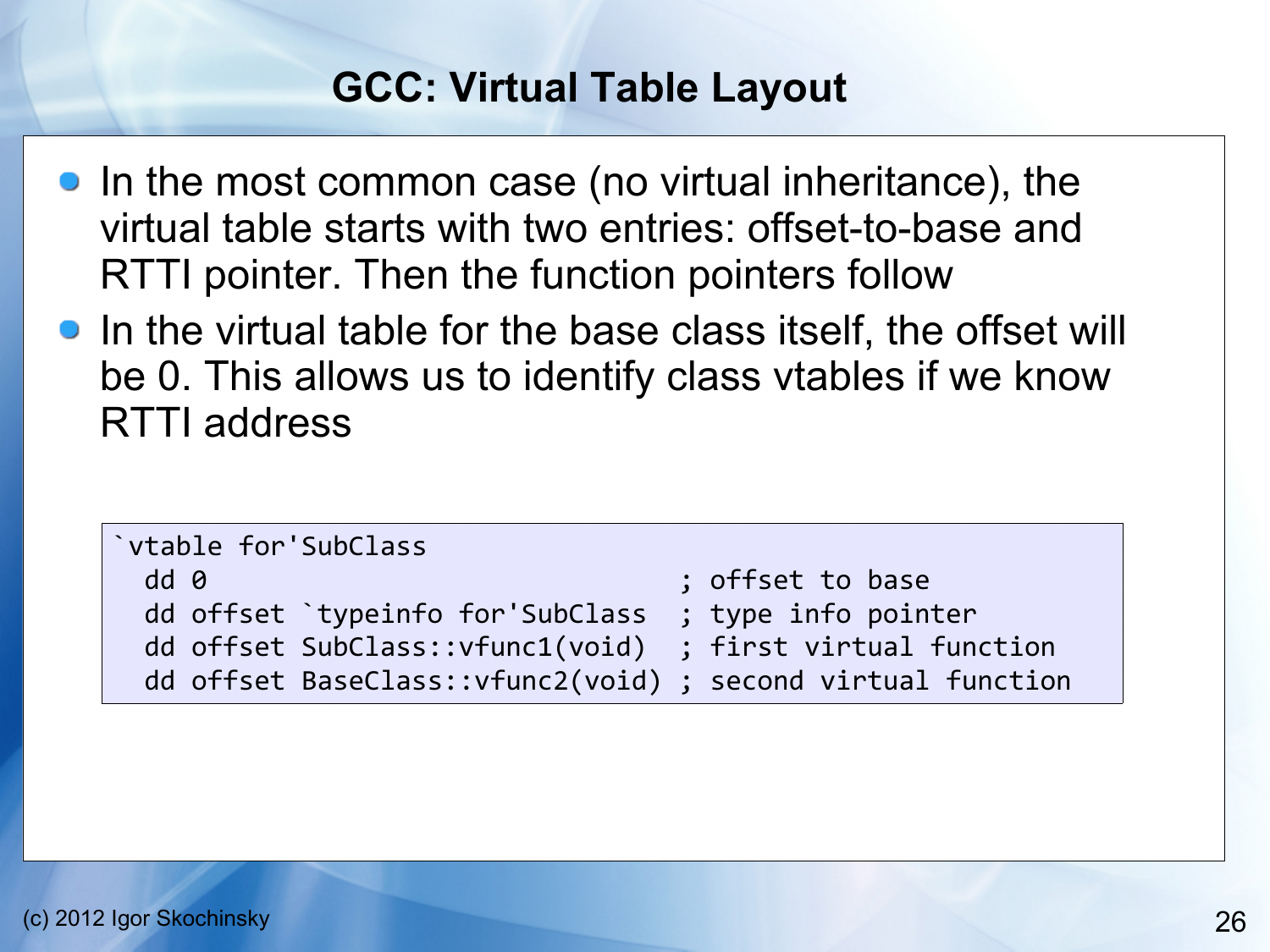# **GCC: RTTI**

- GCC's RTTI is based on the Itanium C++ ABI [1]
- The basic premise is: typeid() operator returns an instance of a class inherited from std::type info
- **For every polymorphic class (with virtual methods), the** compiler generates a static instance of such class and places a pointer to it as the first entry in the Vtable
- The layout and names of those classes are standardized, so they can be used to recover names of classes with **RTTI**

#### [1] <http://sourcery.mentor.com/public/cxx-abi/abi.html>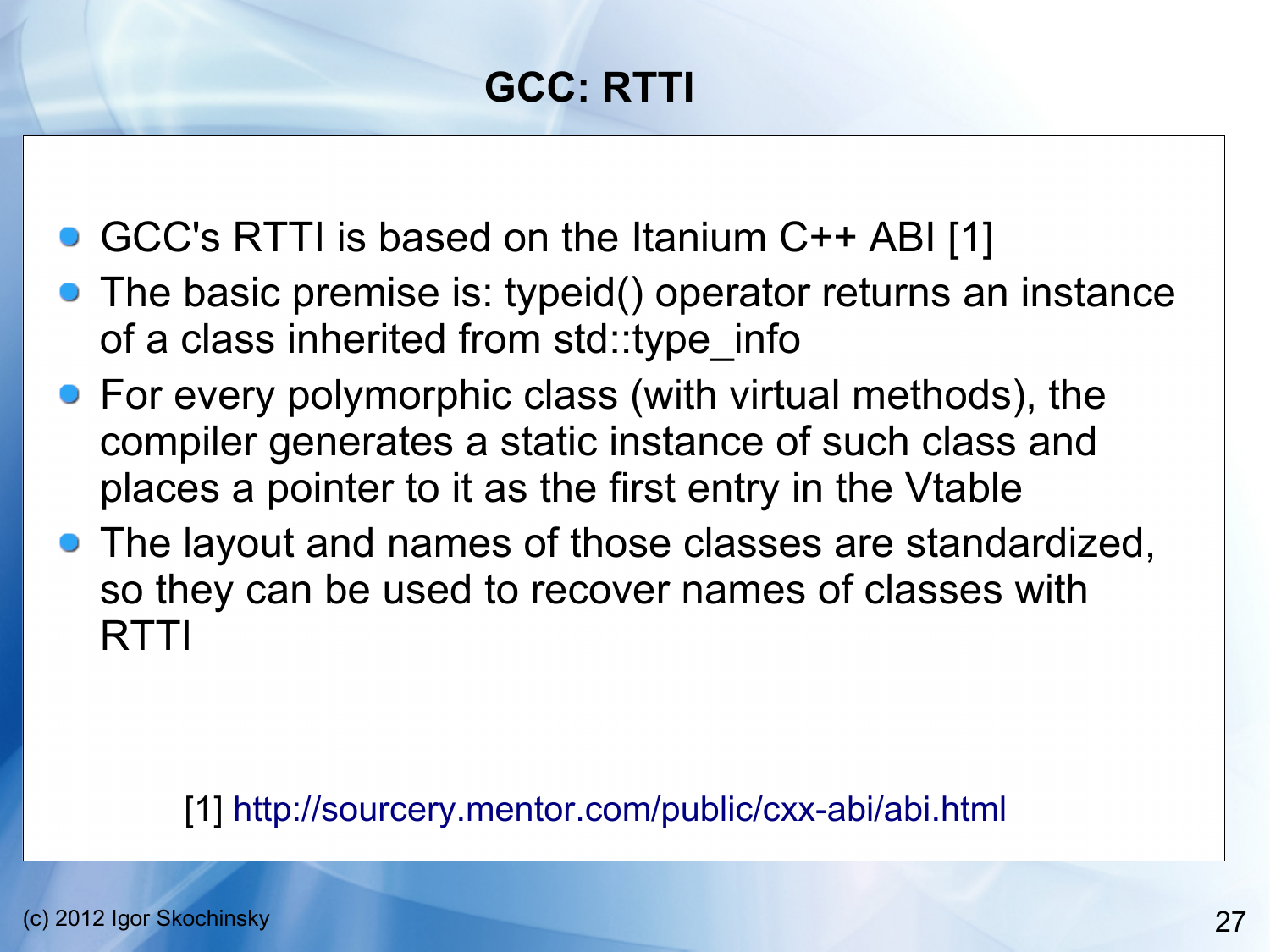# **GCC: RTTI classes**

**•** For class recovery, we're only interested in three classes inherited from type\_info

| class type info<br>//void *vfptr;<br>private:<br>const char $*$ type name;<br>};                                      | // a class with no bases<br>class __class_type_info : public<br>std::type_info {}                                                                                                                                                                                                                                             |
|-----------------------------------------------------------------------------------------------------------------------|-------------------------------------------------------------------------------------------------------------------------------------------------------------------------------------------------------------------------------------------------------------------------------------------------------------------------------|
| // a class with single base<br>___class_type_info {<br>public:<br>const __class_type_info<br>$*$ base type;<br>$\}$ ; | // a class with multiple bases<br>class vmi class type info: public<br>class type info {<br>public:<br>unsigned int flags;<br>unsigned int base count;<br>$\_base\_class\_type\_info\_base\_info[1];$<br>};<br>struct __base_class_type_info {<br>public:<br>const __class_type_info *__base_type;<br>long offset flags;<br>} |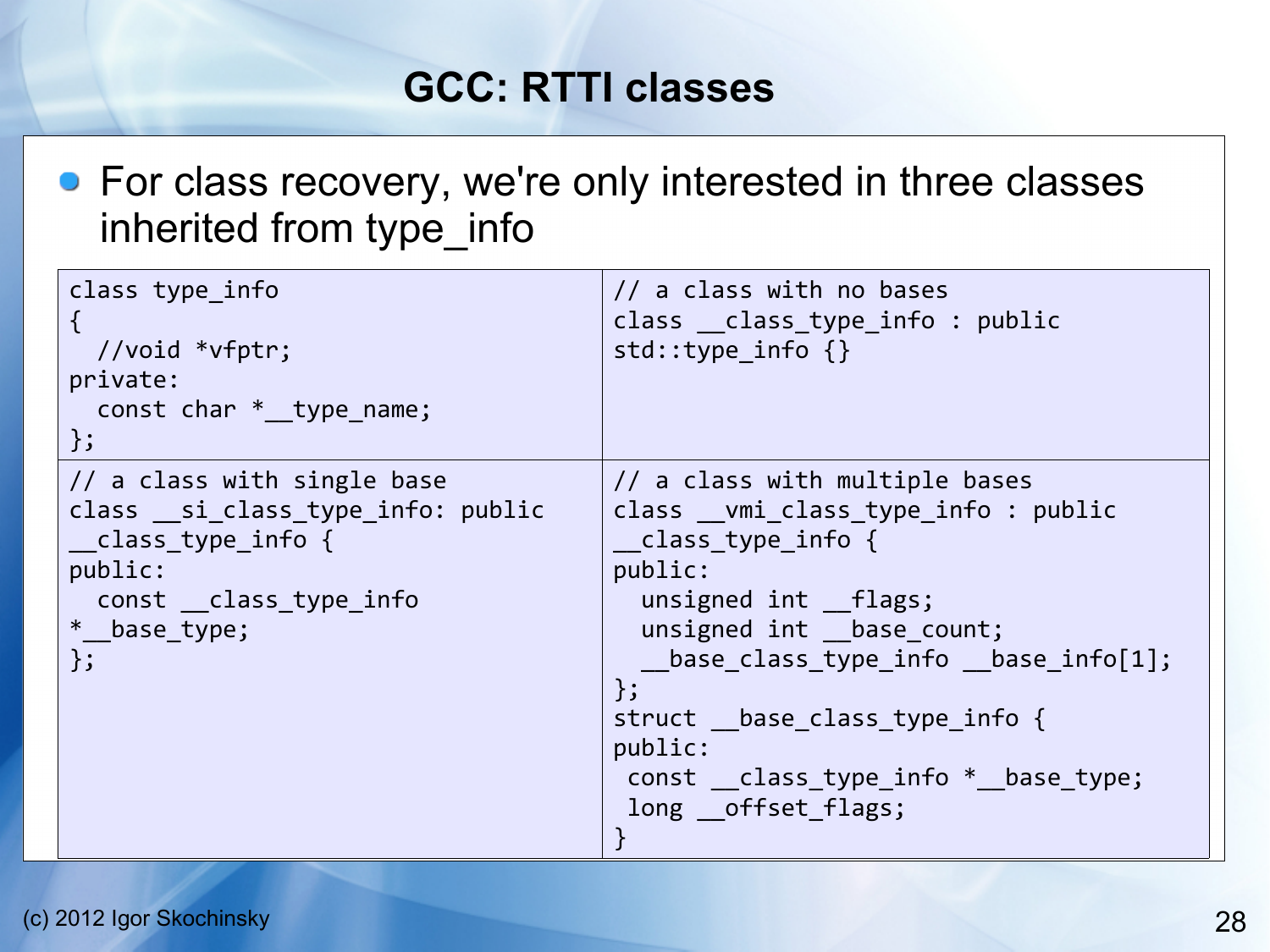# **GCC: recovery of class names from RTTI**

- Find vtables of <u>class</u> type info, si class type info, vmi class type info
- **Look for references to them; those will be instances of** typeinfo classes
- From the type name member, mangled name of the class can be recovered, and from other fields the inheritance hierarchy
- By looking for the pair (0, pTypeInfo), we can find the class virtual table

```
`typeinfo for'SubClass
  dd offset `vtable for'__cxxabiv1::__si_class_type_info+8
  dd offset `typeinfo name for'SubClass ; "8SubClass"
  dd offset `typeinfo for'BaseClass
```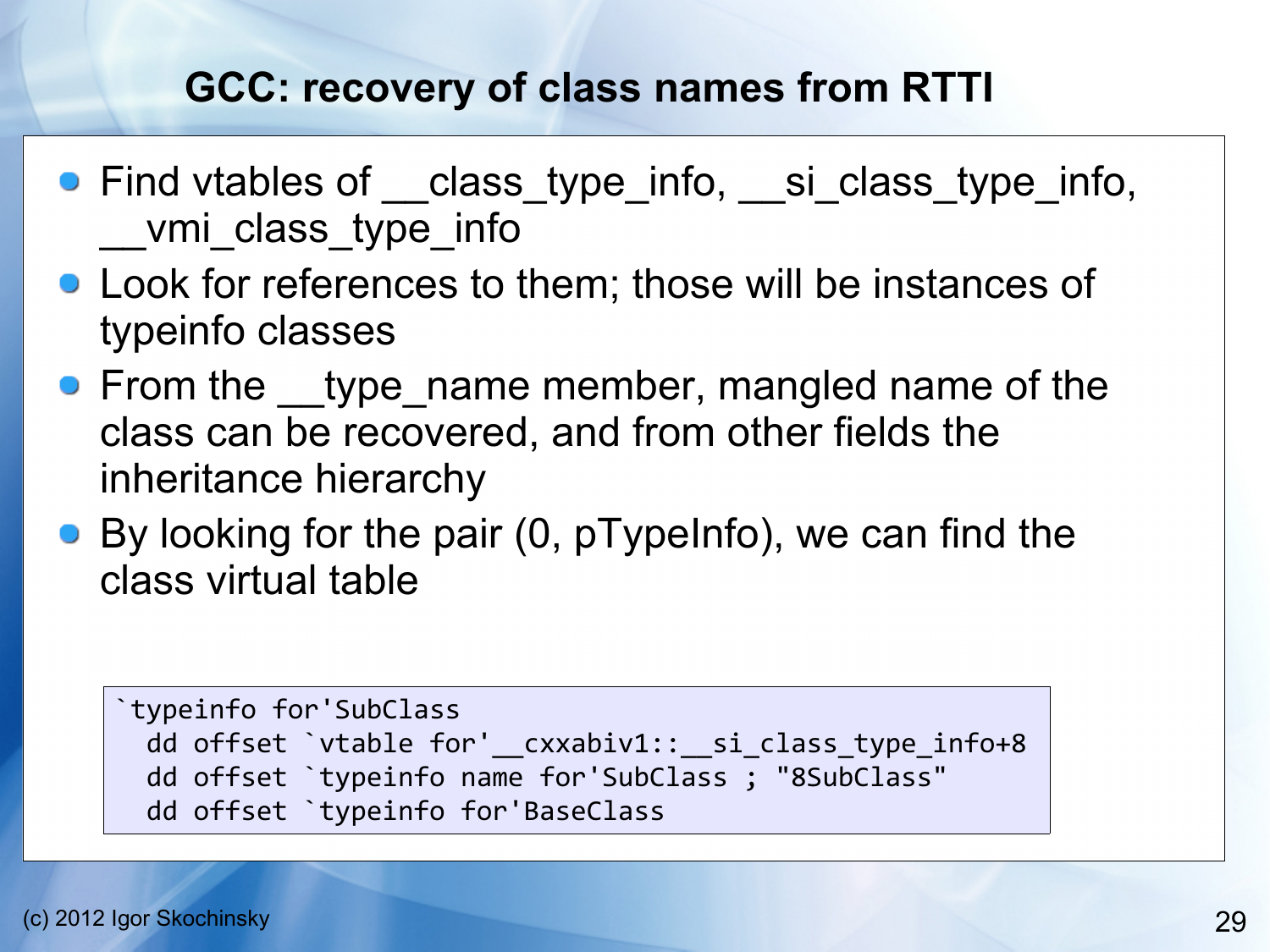# **GCC: RTTI example**

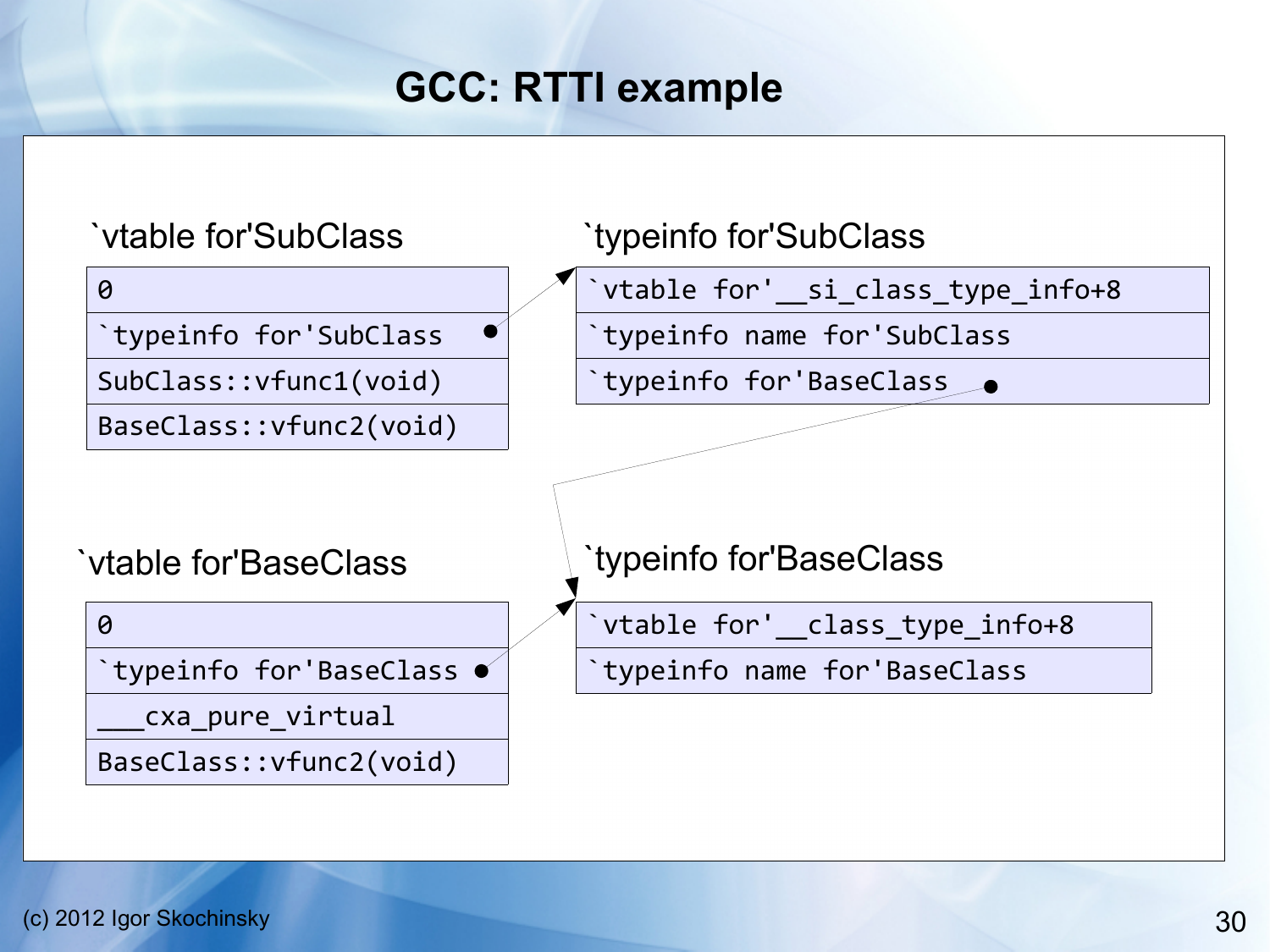# **GCC: exceptions**

- **Two kinds of implementing exceptions are commonly** used by GCC:
	- **•** SjLj (setjump-longjump)
	- "zero-cost" (table-based)
- **These are somewhat analogous to VC's x86 stack-based** and x64 table-based SEH implementations
- SiLi is simpler to implement but has more runtime overhead, so it's not very common these days
- **MinGW used SjLj until GCC 4.3(?), and iOS on ARM** currently supports only SjLj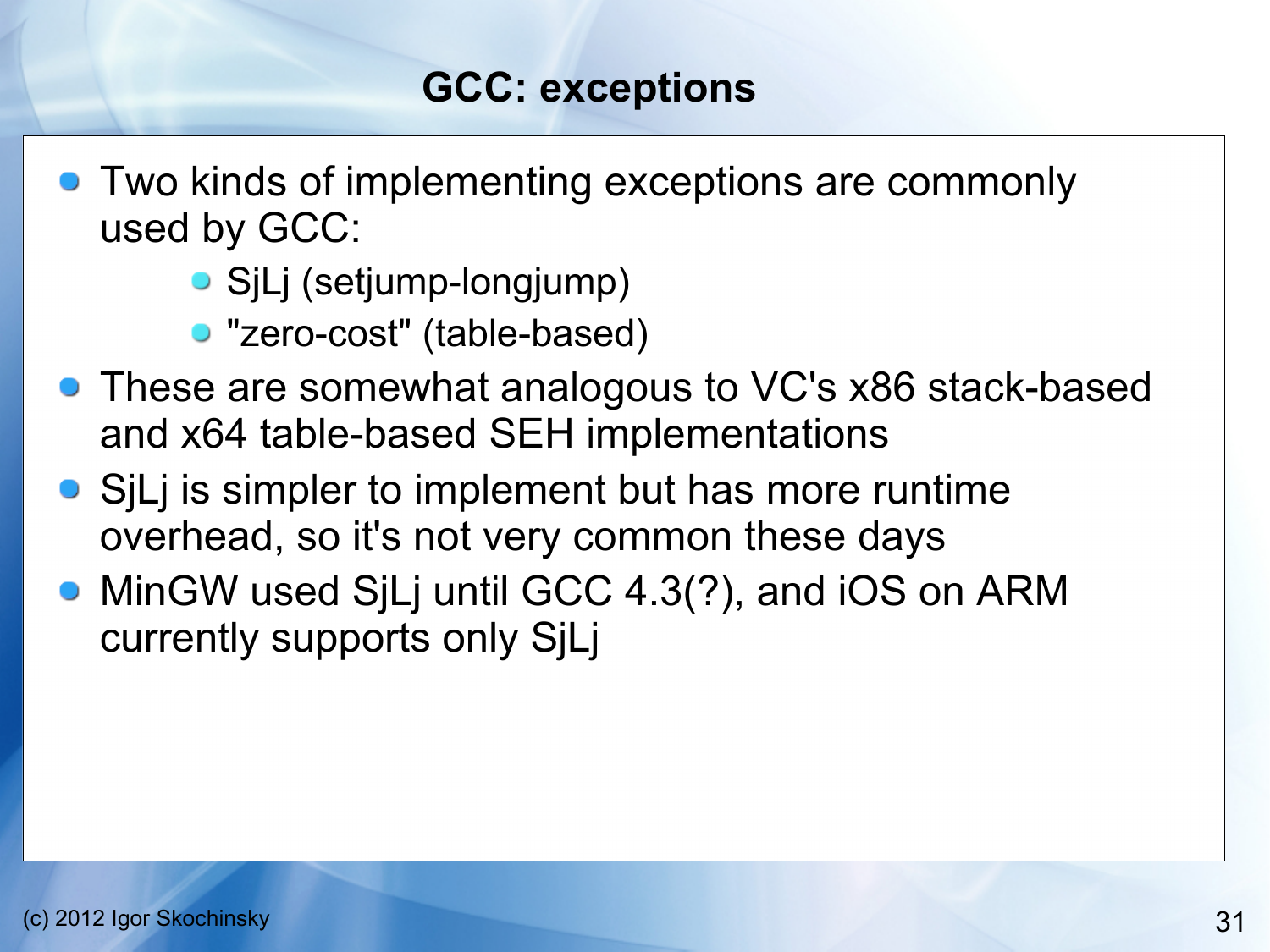# **GCC: SjLj exceptions**

- Similar to x86 SEH, a structure is constructed on the stack for each function that uses exception handling
- However, instead of using list in fs:0, implementationspecific functions are called at entry and exit (\_Unwind\_SjLj\_Register/\_Unwind\_SjLj\_Unregister)
- The registration structure can vary but generally uses this layout:

```
struct SjLj Function Context
\{ struct SjLj_Function_Context *prev;
   int call_site;
  Unwind Word data[4];
  Unwind Personality Fn personality;
   void *lsda;
   int jbuf[];
};
```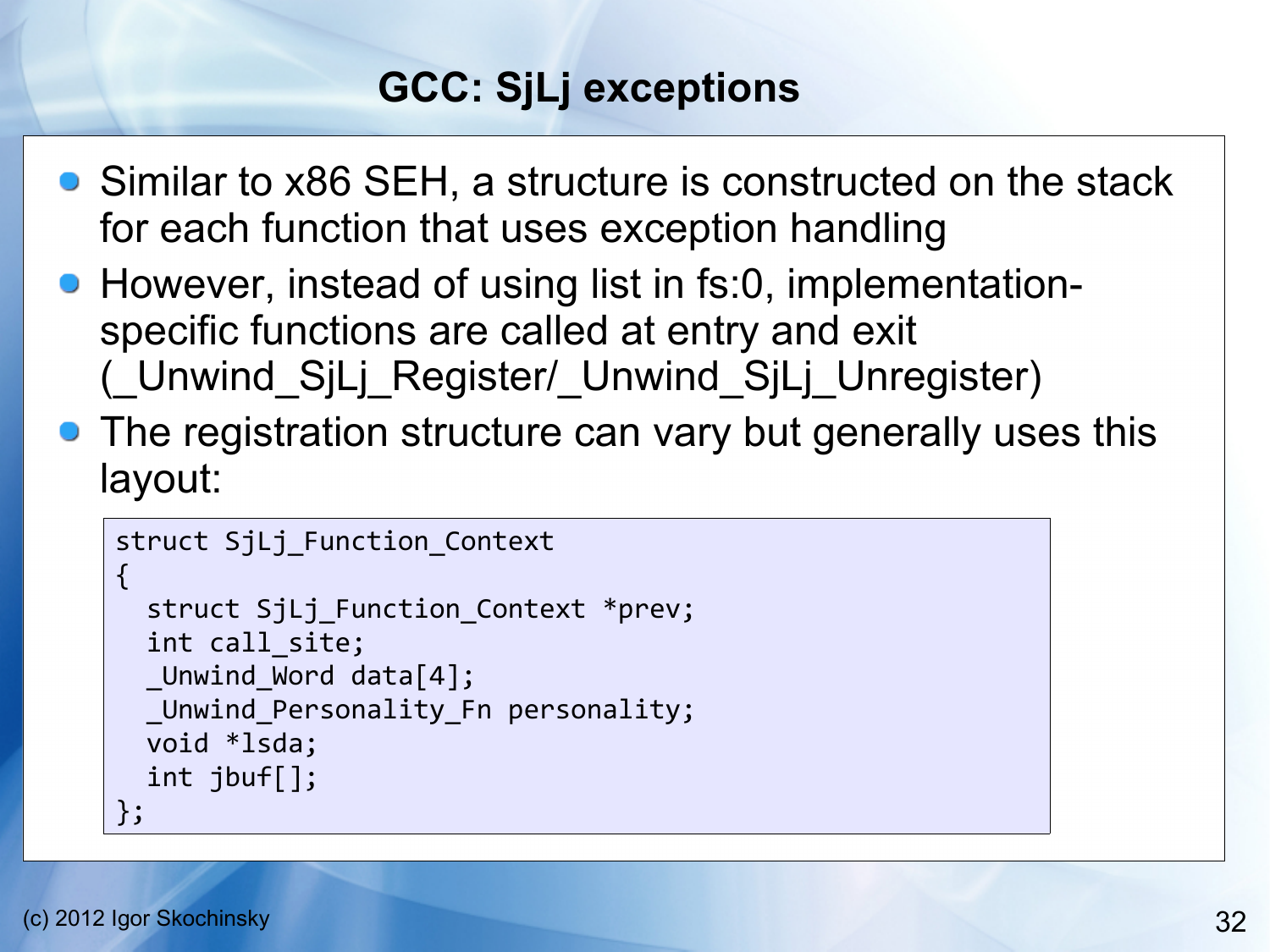# **GCC: SjLj exceptions**

- **personality** points to the so-called "personality function" which is called by the unwinding routine during exception processing
- **Isda** points to "language-specific data area" which contains info in the format specific to the personality routine
- **call\_site** is analogous to the state variable of VC's EH and is updated by the compiler on every change which might need an corresponding unwinding action
- **jbuf** contains architecture-specific info used by the unwinder to resume execution if the personality routine signals that a handler has been found
- However, usually **jbuf[2]** contains the address of the *landing pad* for the function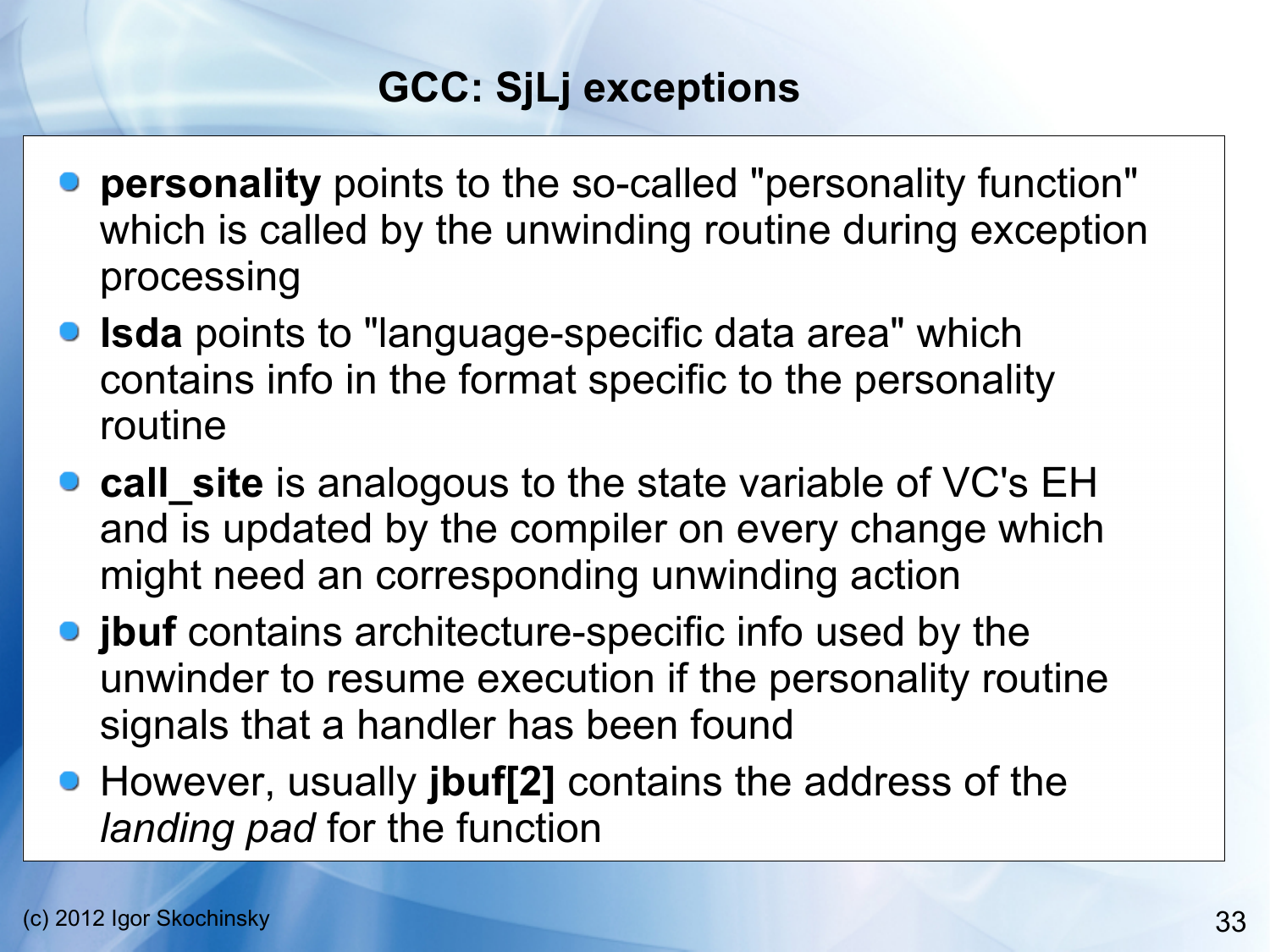# **SjLj setup example**

```
ADD R0, SP, #0xA4+ sili ctx
LDR R3, [R3] ; ___gxx_personality_sj0
STR R3, [SP,#0xA4+ sjlj ctx.personality]
LDR R3, = 1sda sub 14F94
STR R7, [SP,#0xA4+ sjlj ctx.jbuf]
STR R3, [SP,#0xA4+ sjlj ctx.lsda]
LDR R3, =lp sub 14F94
STR SP, [SP,#0xA4+ sjlj ctx.jbuf+8]
STR R3, [SP,#0xA4+ sjlj ctx.jbuf+4]
BL Unwind SjLj Register
MOV R3, #2
STR R3, [SP,#0xA4+ sjlj ctx.call site]
\text{Sjlj\_ctx.personality} = \text{&}\text{gxx_personality_sj0};sjli ctx.jbuf[0] = &v11; // frame pointer
sjlj ctx.lsda = &lsda sub 14F94;
\text{Sjlj\_ctx.jbuf[2]} = \&vs; // stack pointer
sjlj ctx.jbuf[1] = lp sub 14F94; // landing pad
_Unwind_SjLj_Register(&_sjlj_ctx);
sjlj ctx.call site = 2;
```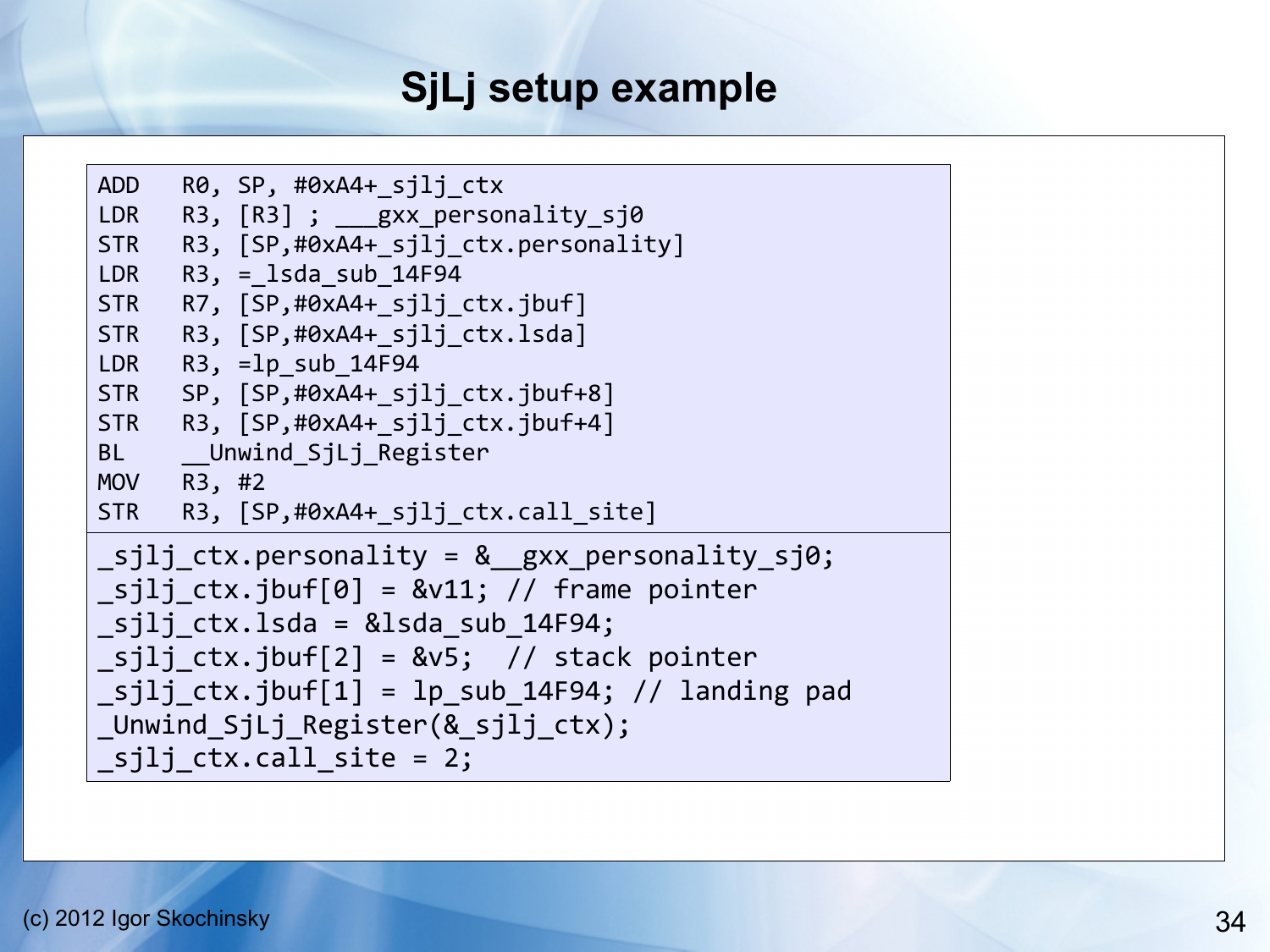# **SjLj landing pad: unwinding**

The SjLj landing pad handler inspects the **call\_site** member and depending on its value performs unwinding actions (destruct local variables) or executes user code in the catch blocks.

| $1p$ sub 1542C |                                     |            | unwind from state3                    |
|----------------|-------------------------------------|------------|---------------------------------------|
| <b>LDR</b>     | R3, [SP,#0x114+_sjlj_ctx.call_site] | <b>ADD</b> | R0, SP, #0x114+tmp str3               |
| <b>LDR</b>     | R2, [SP,#0x114+_sjlj_ctx.data]      | <b>MOV</b> | R3, #0                                |
| <b>CMP</b>     | R3, #1                              | <b>STR</b> | $R3,$ [SP,#0x114+_sjlj_ctx.call_site] |
| <b>STR</b>     | R2, [SP,#0x114+exc_obj]             | <b>BL</b>  | $std::string::\sim string()$          |
| <b>BEQ</b>     | unwind from state1                  | <b>MOV</b> | R3, #0                                |
| <b>CMP</b>     | R3, #2                              | <b>ADD</b> | $R\theta$ , SP, #0x114+ sjlj ctx      |
| <b>BEQ</b>     | unwind from state2                  | <b>STR</b> | R3, [SP,#0x114+_sjlj_ctx.call_site]   |
| <b>CMP</b>     | R3, #3                              | $[\ldots]$ |                                       |
| <b>BEQ</b>     | unwind from state3                  | <b>MOV</b> | R3, ØxFFFFFFFF                        |
| $[\ldots]$     |                                     | <b>LDR</b> | R0, [SP,#0x114+exc obj]               |
|                |                                     | <b>STR</b> | R3, [SP,#0x114+_sjlj_ctx.call_site]   |
|                |                                     | <b>BL</b>  | Unwind SjLj_Resume                    |
|                |                                     |            |                                       |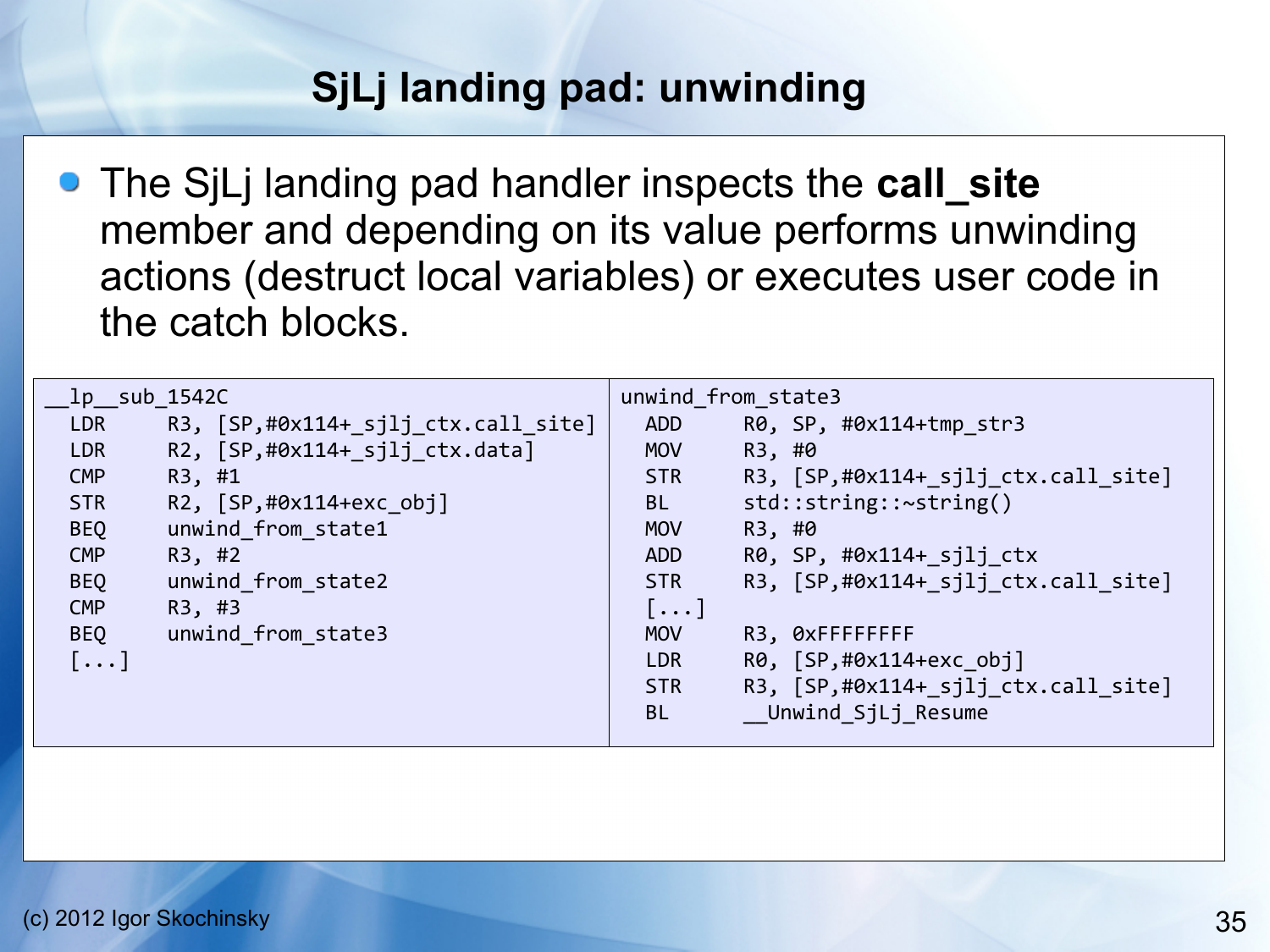# **SjLj landing pad: catch blocks**

**If the current state corresponds to a try block, then the** landing pad handler checks the *handler switch value* to determine which exception was matched

| lp GpsRun                                 | GpsRun_lp_02                           |
|-------------------------------------------|----------------------------------------|
| LDR R2, [SP,#0xD4+_sjlj_ctx.data]         | LDR R2, [SP,#0xD4+handler switch val]  |
| LDR R3, [SP,#0xD4+_sjlj_ctx.call_site]    | <b>CMP</b><br>R2, #2                   |
| STR R2, [SP,#0xD4+exc obj]                | BNE catch ellipsis                     |
| LDR $R2$ , $[SP, #0xD4+ silj ctx.data+4]$ | LDR R0, [SP,#0xD4+exc_obj]             |
| <b>CMP</b><br>R3, #1                      | BLX cxa begin catch                    |
| STR R2, [SP,#0xD4+handler_switch_val]     | $\lceil \dots \rceil$                  |
| BEQ GpsRun 1p 01                          | MOVS $R3, #0$                          |
| <b>CMP</b><br>R3, #2                      | STR R3, [SP,#0xD4+_sjlj_ctx.call_site] |
| BEQ GpsRun 1p 02                          | BLX cxa end catch                      |
|                                           |                                        |
|                                           |                                        |
|                                           |                                        |
|                                           |                                        |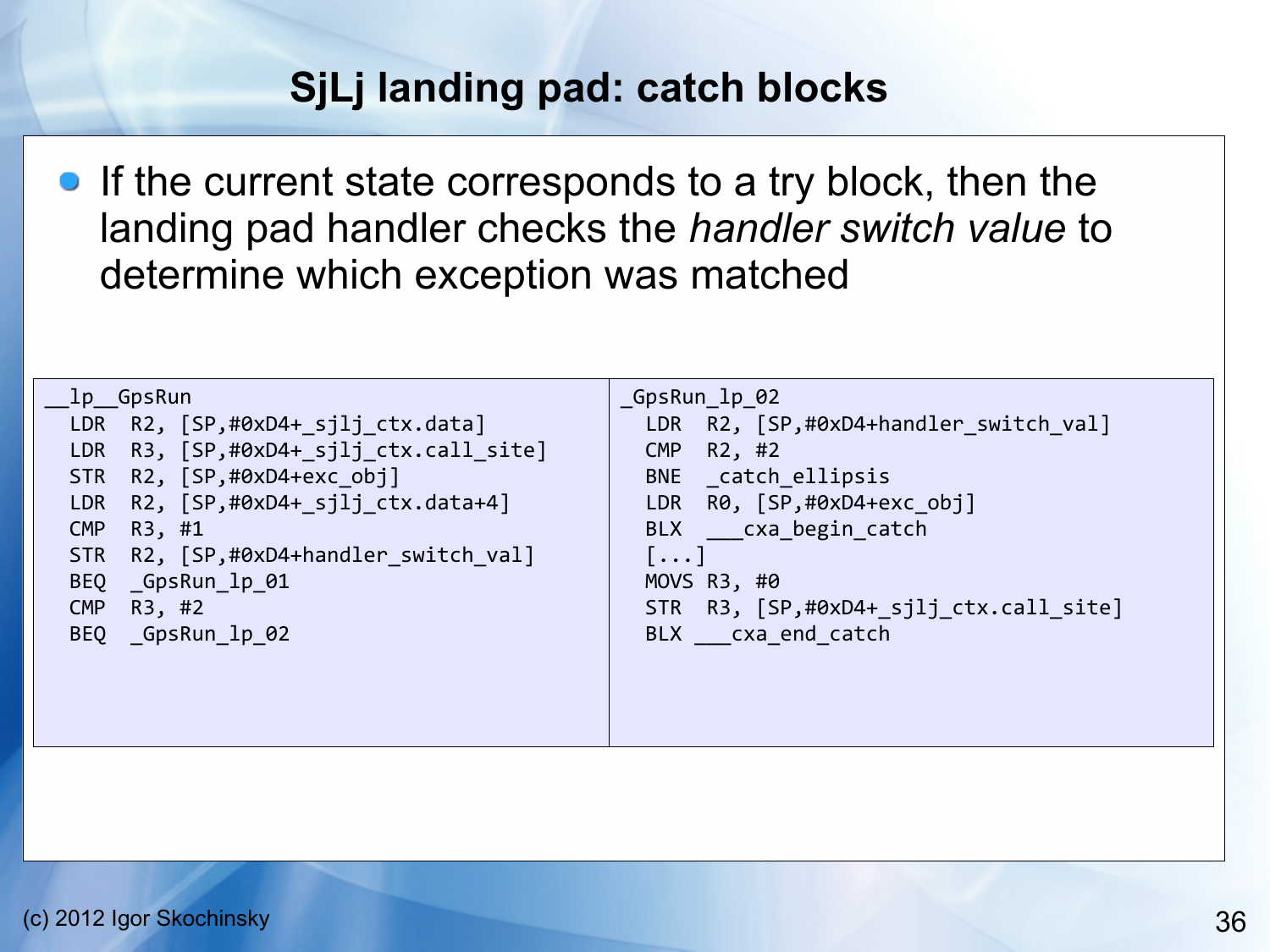#### **GCC exceptions: zero-cost**

- "Zero-cost" refers to no code overhead in the case of no exceptions (unlike SjLj which has set-up/tear-down code that is always executed)
- Uses a set of tables encoding address ranges, so does not need any state variables in the code
- Format and encoding is based on Dwarf2/Dwarf3
- The first-level (language-independent) format is described in Linux Standard Base Core Specification [1]
- Second-level (language-specific) is based on HP Itanium implementation [2] but differs from it in some details

[1] [http://refspecs.linuxbase.org/LSB\\_4.1.0/LSB-Core-generic/LSB-Core-generic/ehframechpt.html](http://refspecs.linuxbase.org/LSB_4.1.0/LSB-Core-generic/LSB-Core-generic/ehframechpt.html) [2] <http://sourcery.mentor.com/public/cxx-abi/exceptions.pdf>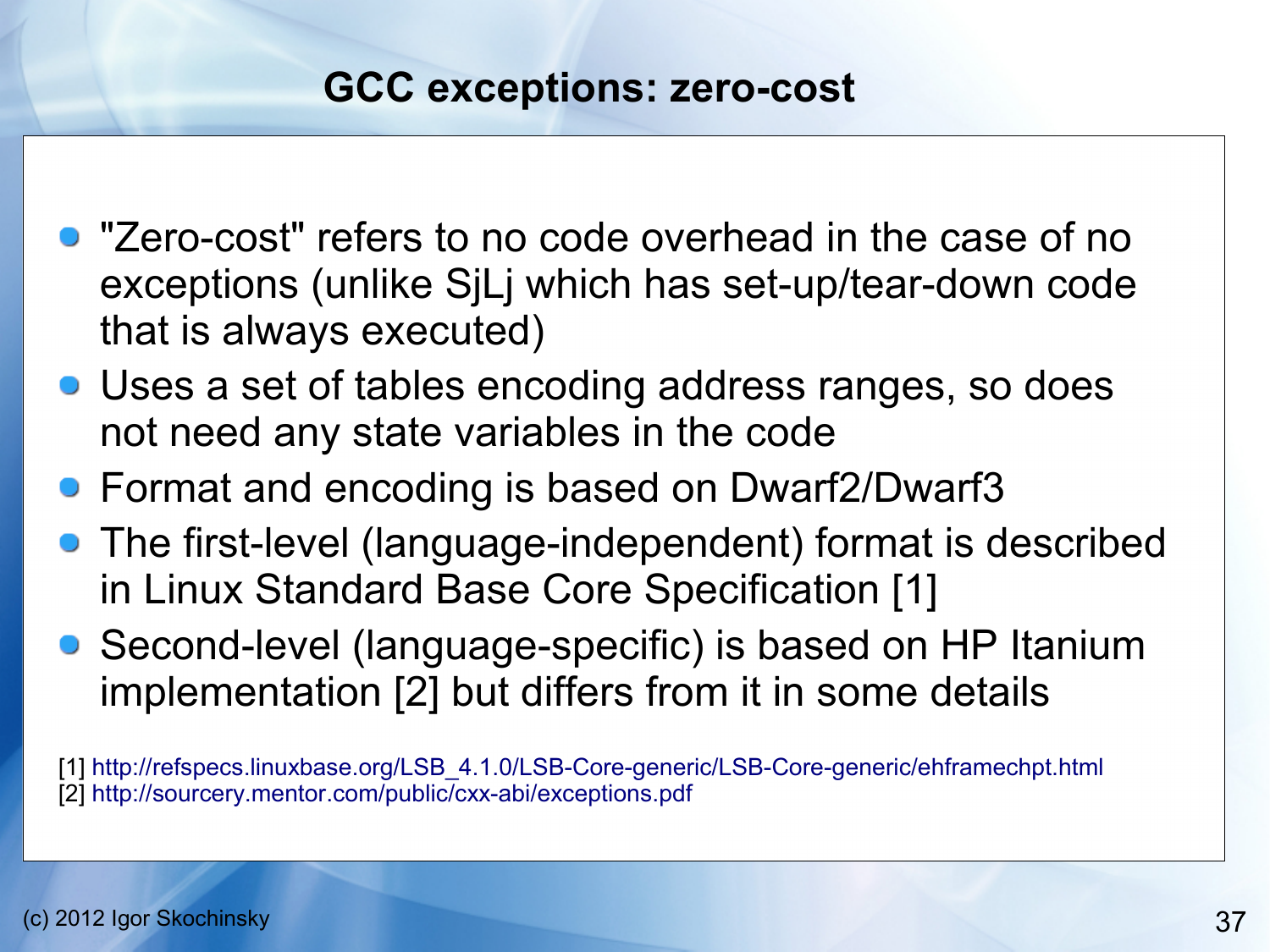# **GCC exceptions: .eh\_frame**

- Format of the section is based on Dwarf's debug frame
- Consists of a sequence of Common Frame Information (CFI) records
- Each CFI starts with a Common Information Entry (CIE) and is followed by one or more Frame Description Entry (FDE)
- **Usually one CFI corresponds** to one object file and one FDE to a function

 **CFI 0 CIE 0 FDE 0-0 FDE 0-1 FDE 0-2 ... CFI 1 CIE 1 FDE 1-0 FDE 1-1 ...**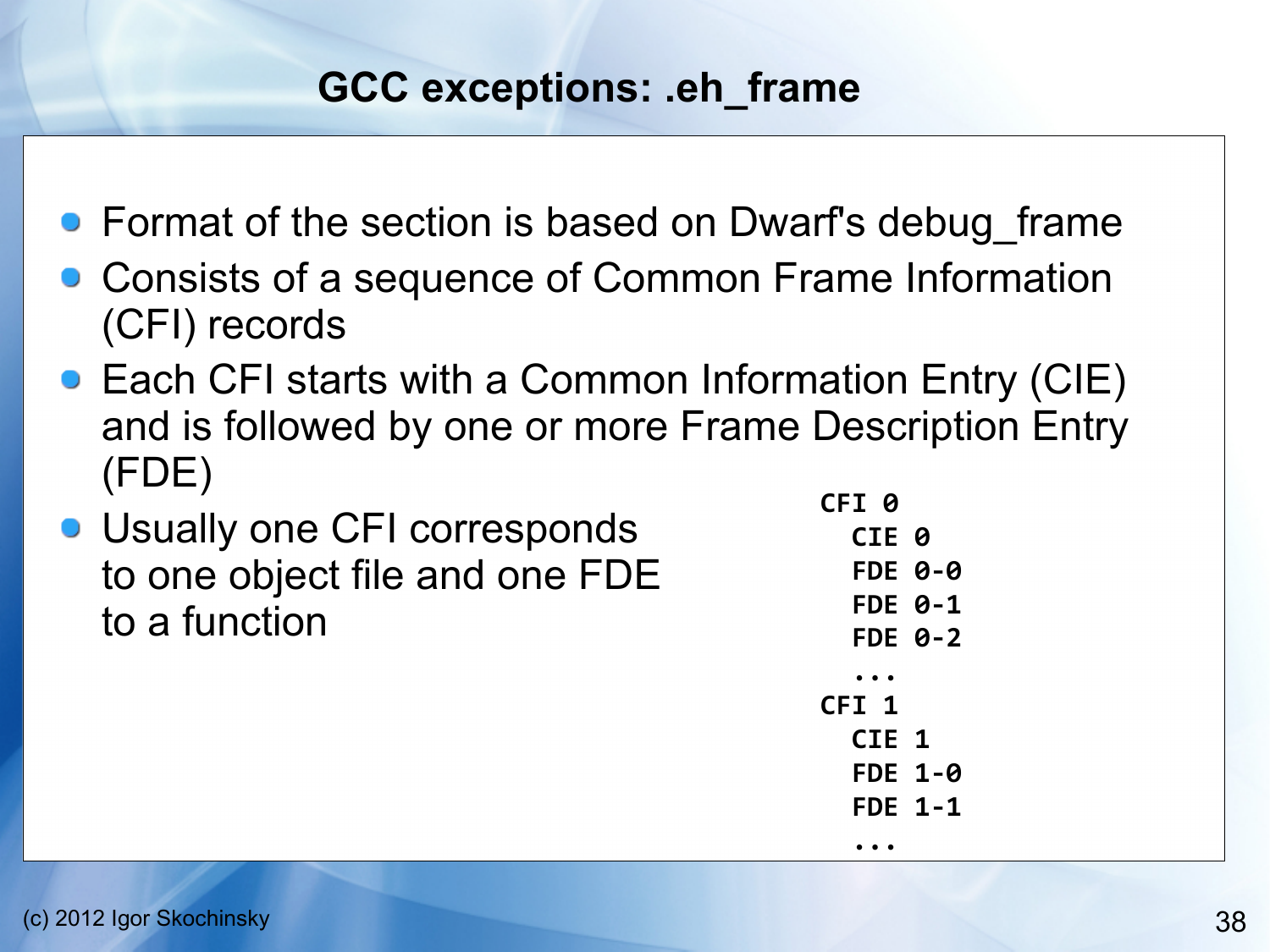# **.eh\_frame: Common Information Entry**

| Field                                                     | <b>Meaning</b>                                                |
|-----------------------------------------------------------|---------------------------------------------------------------|
| Length (uint32)                                           | total length of following data; 0 means<br>end of all records |
| Extended Length (uint64)                                  | present if Length==0xFFFFFFFF                                 |
| CIE_id (uint32)                                           | Must be 0 for a CIE                                           |
| Version (uint8)                                           | 1 or $3$                                                      |
| <b>Augmentation (asciiz string)</b>                       | Indicates presence of additional fields                       |
| Code alignment factor (uleb128)                           | Usually 1                                                     |
| Data alignment factor (sleb128)                           | Usually -4 (encoded as 0x7C)                                  |
| return_address_register (uint8 (version<br>1) or uleb128) | Dwarf number of the return register                           |
| Augmentation data length (uleb128)                        | Present if Augmentation[0]=='z'                               |
| <b>Augmentation data</b>                                  | Present if Augmentation[0]=='z'                               |
| Initial instructions                                      | <b>Dwarf Call Frame Instructions</b>                          |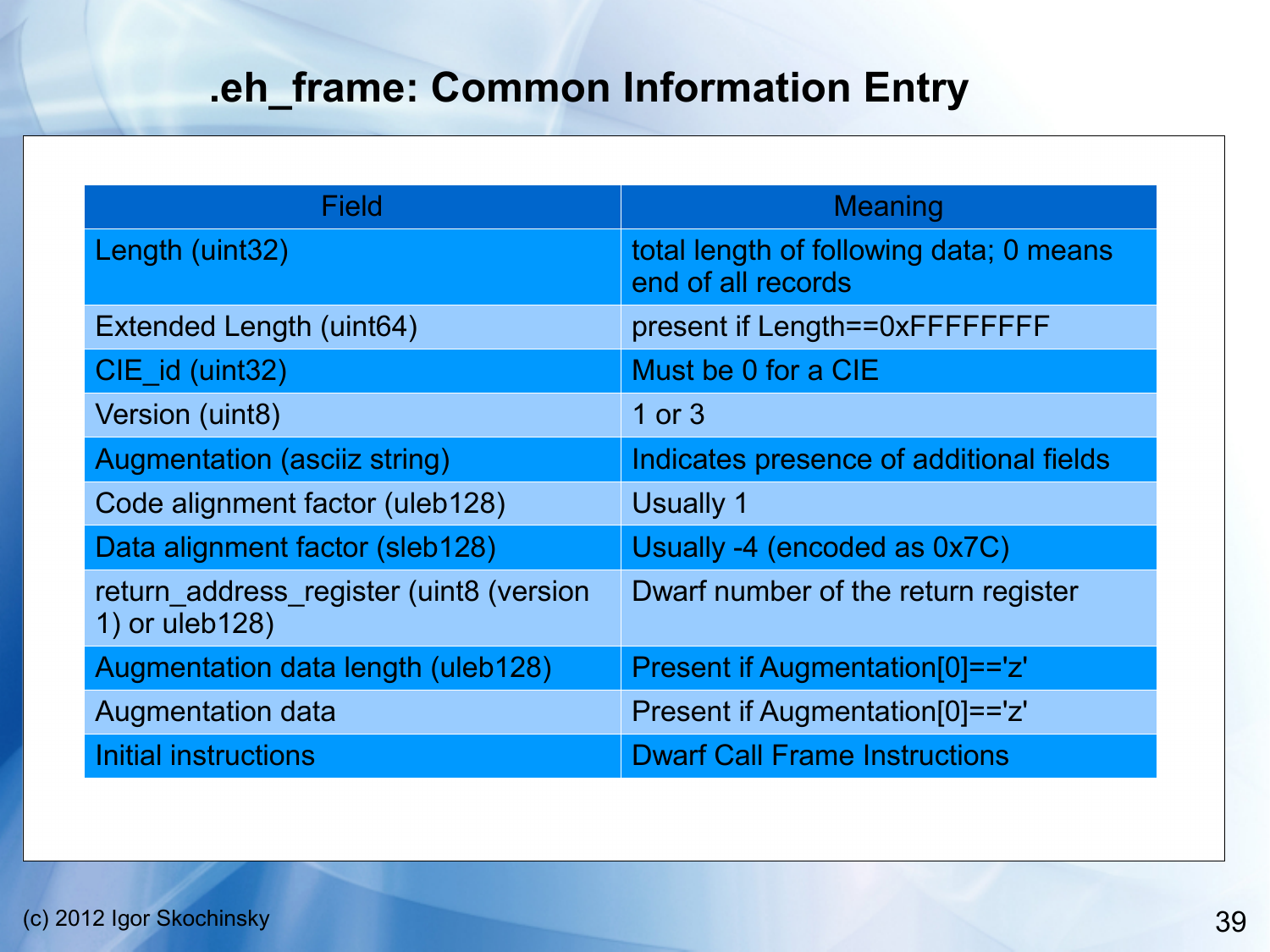### **.eh\_frame: Augmentation data**

Each string character signals that additional data is present in the "Augmentation data" of the CIE (and possibly FDE)

| <b>String character</b> | Data                    | <b>Meaning</b>                                                                |
|-------------------------|-------------------------|-------------------------------------------------------------------------------|
| 'ブ'                     | uleb128                 | Length of following data                                                      |
| 'P'                     | personality_enc (uint8) | Encoding of the following pointer                                             |
|                         | personality_ptr         | Personality routine for this CIE                                              |
| 'R'                     | fde enc (uint8)         | Encoding of initial location and length<br>in FDE (if different from default) |
| -47                     | Isda enc                | <b>Encoding of the LSDA pointer in FDE's</b><br>augmentation data             |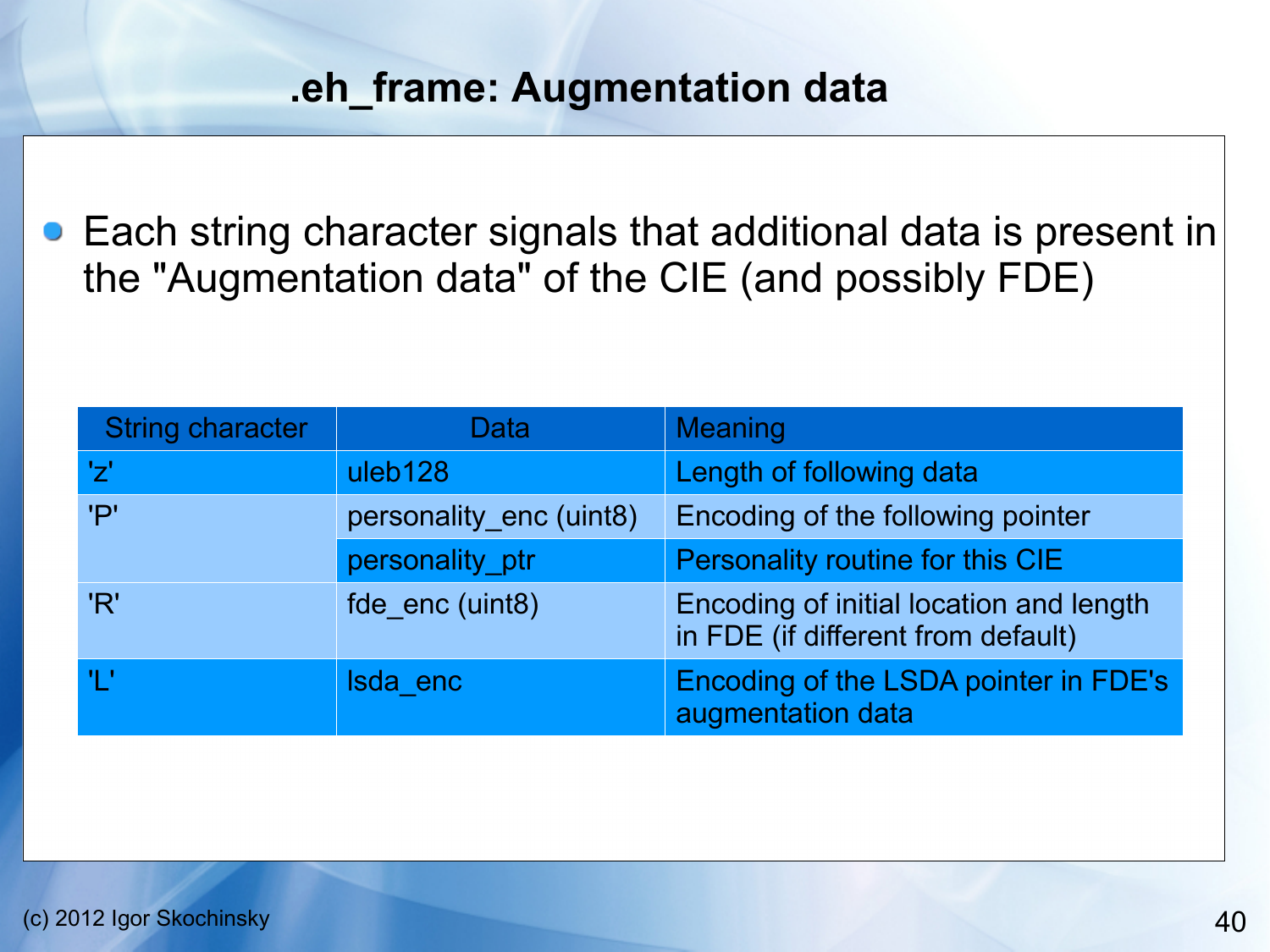## **.eh\_frame: Frame Description Entry**

| Field                              | <b>Meaning</b>                                                |
|------------------------------------|---------------------------------------------------------------|
| Length (uint32)                    | total length of following data; 0 means<br>end of all records |
| Extended Length (uint64)           | present if Length==0xFFFFFFFF                                 |
| CIE pointer (uint32)               | Distance to parent CIE from this field                        |
| Initial location (fde encoding)    | Address of the first instruction in the<br>range              |
| Range length (fde_encoding.size)   | Length of the address range                                   |
| Augmentation data length (uleb128) | Present if CIE.Augmentation[0]=='z'                           |
| <b>Augmentation data</b>           | Present if CIE.Augmentation[0]=='z'                           |
| <b>Instructions</b>                | <b>Dwarf Call Frame Instructions</b>                          |

"Augmentation data" contains pointer to LSDA if CIE's augmentation string included the L character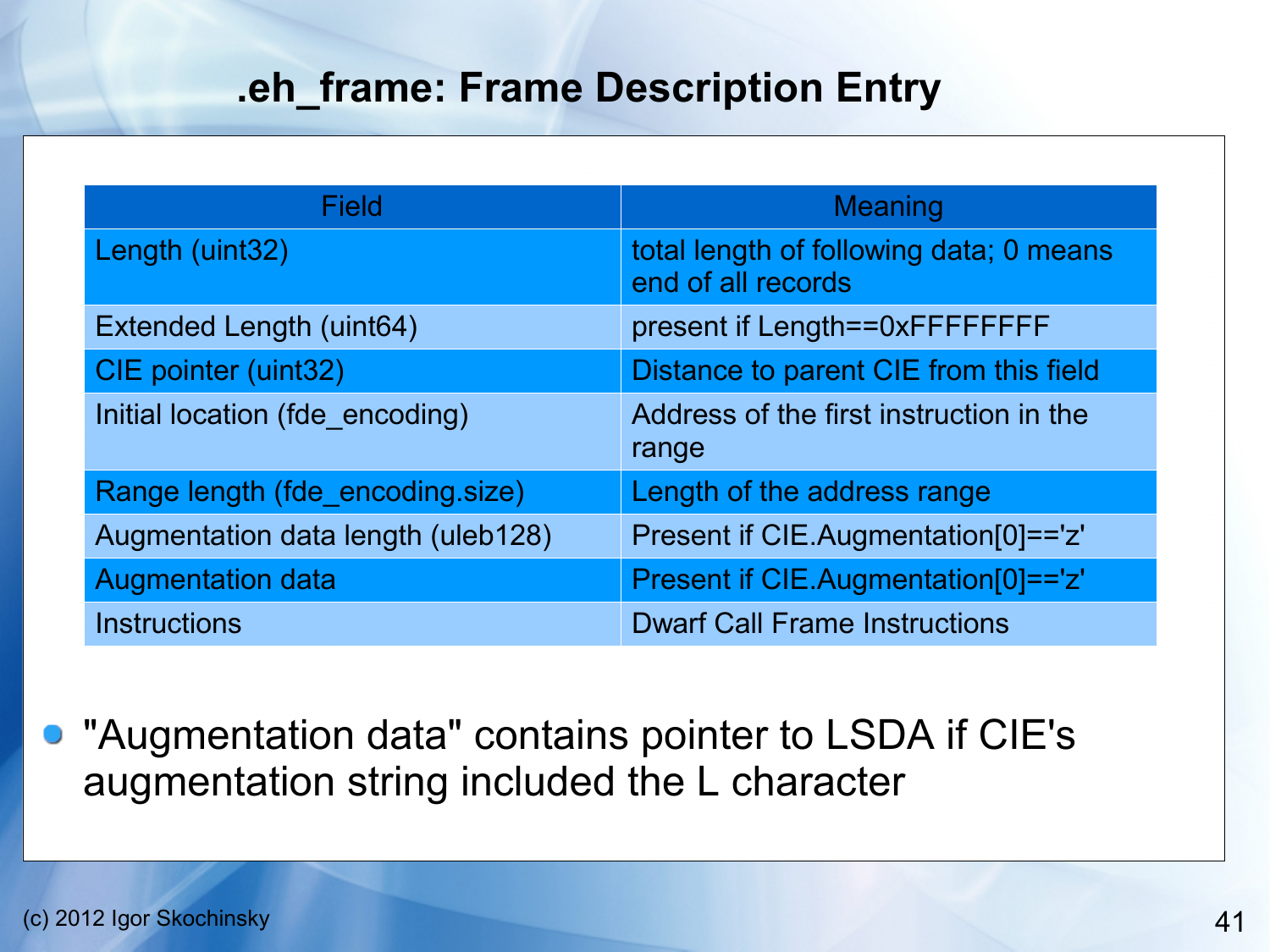# **.eh\_frame: pointer encodings**

- Bits 0:3 (0x0F): data format
- Bits 4:6 (0x70): how the value is applied
- Bit 7 (0x80): the value should be dereferenced to get final address
- Common encodings: 0xFF value omitted; 0x00 native-sized absolute pointer; 0x1B self-relative 4-byte displacement; 0x9B – dereferenced self-relative 4-byte displacement

| <b>Name</b>      | Value | <b>Name</b>       | Value |
|------------------|-------|-------------------|-------|
| DW_EH_PE_ptr     | 0x00  | DW_EH_PE_absptr   | 0x00  |
| DW_EH_PE_uleb128 | 0x01  | DW_EH_PE_pcrel    | 0x10  |
| DW EH PE udata2  | 0x02  | DW EH PE_textrel  | 0x20  |
| DW EH PE udata4  | 0x03  | DW_EH_PE_datarel  | 0x30  |
| DW_EH_PE_udata8  | 0x04  | DW_EH_PE_funcrel  | 0x40  |
| DW_EH_PE_sleb128 | 0x09  | DW_EH_PE_aligned  | 0x50  |
| DW_EH_PE_sdata2  | 0x0A  | DW EH PE_indirect | 0x80  |
| DW EH PE_sdata4  | 0x0B  | DW EH PE_omit     | 0xFF  |
| DW EH PE sdata8  | 0x0C  |                   |       |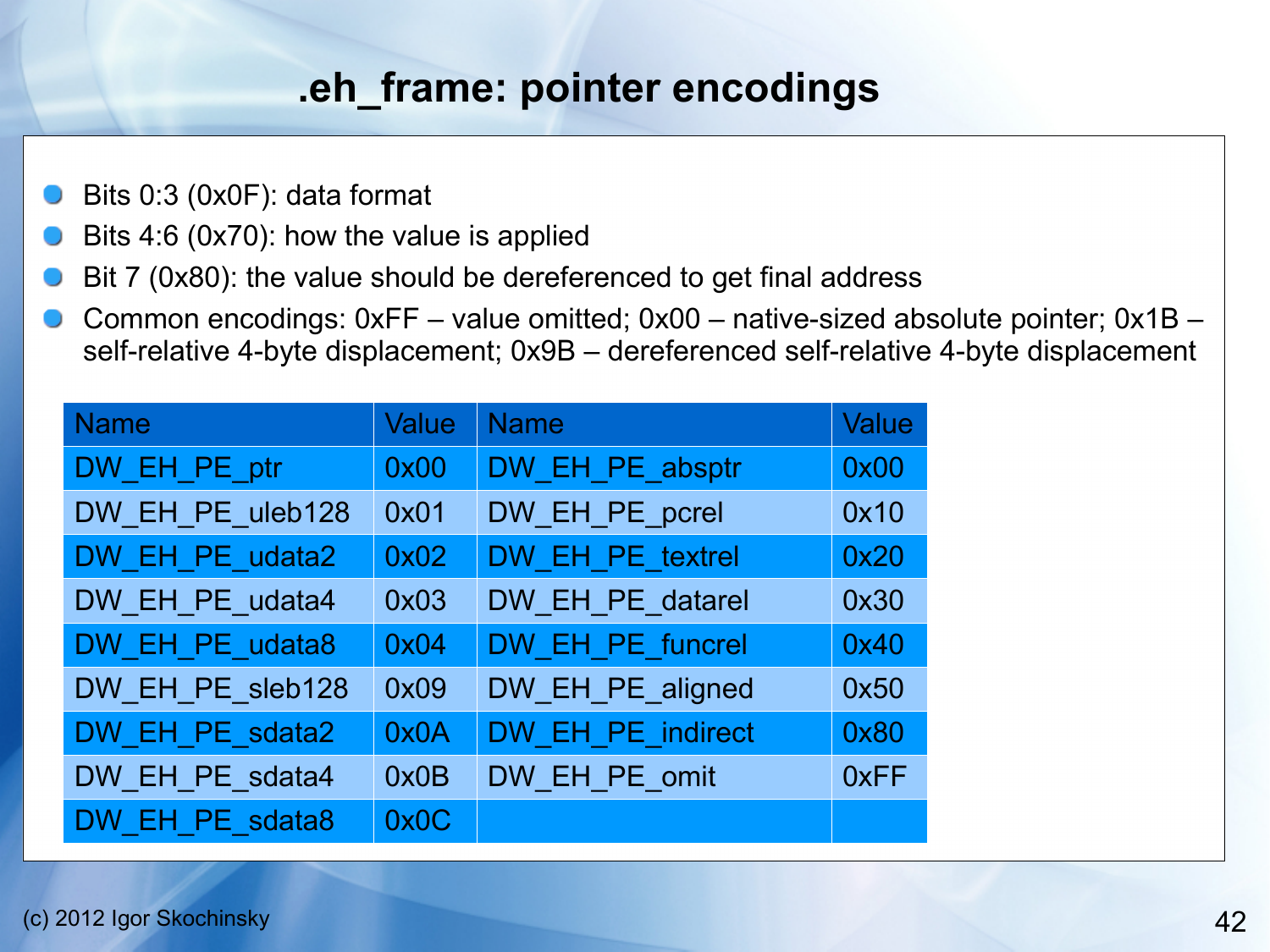# **GCC: .gcc\_except\_table (LSDA)**

- Used by both SjLj and table based implementations to encode unwinding actions and catch handlers for try blocks
- Although LSDA is indeed language-specific and GCC uses different personality functions to parse it, the overall layout is very similar across most implementations
- In fact, the SjLj (sj0) and table-based (v0) personality functions use almost identical format
- It also uses Dwarf encoding (LEB128) and pointer encodings from .eh\_frame
- Consists of: header, call site table, action table and optional type table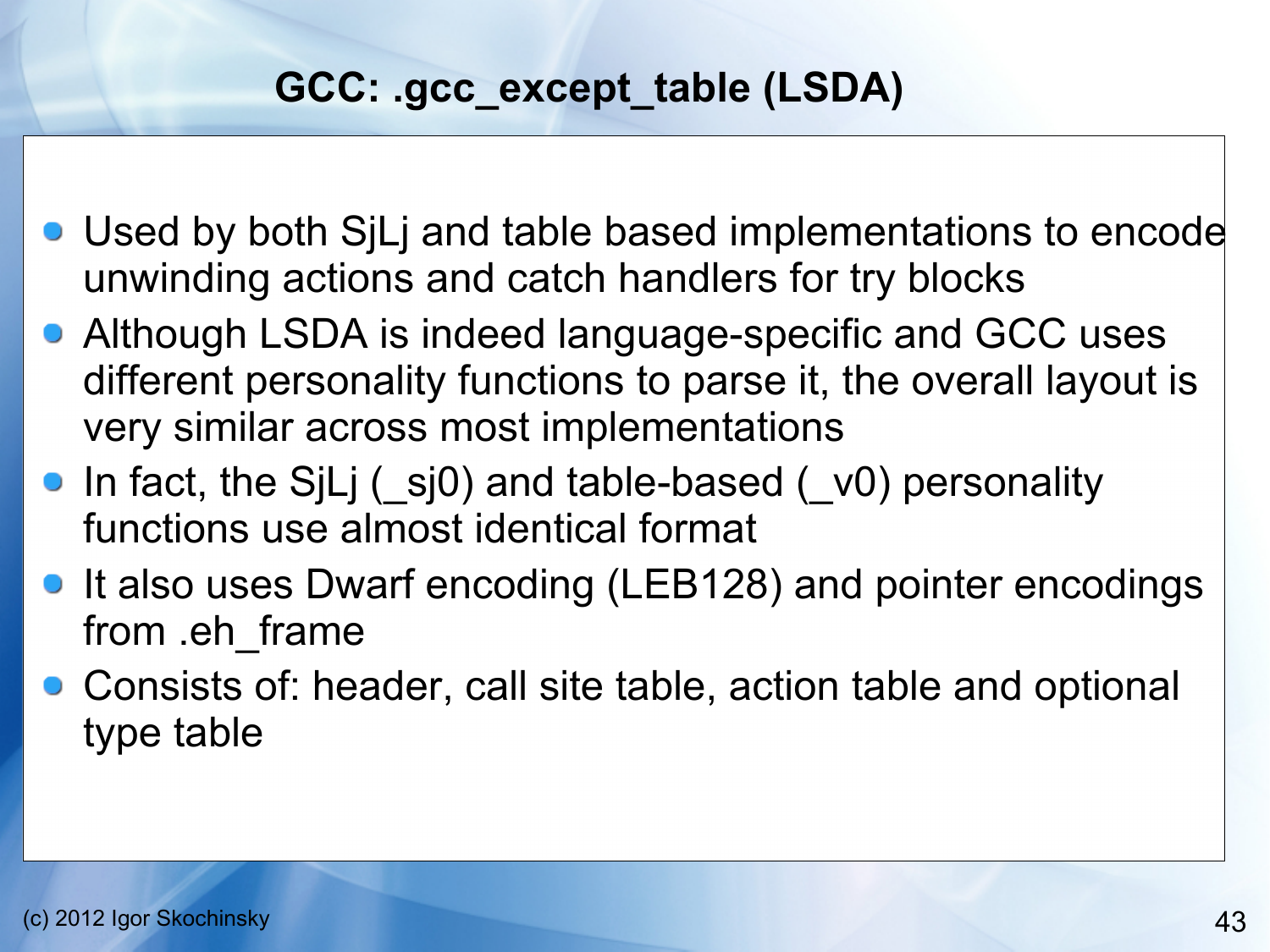# **GCC: LSDA**

# LSDA

**Header** 

Call site table

Action table

Types table (optional)

# LSDA Header

| <b>Field</b>             | <b>Meaning</b>                                                                                 |
|--------------------------|------------------------------------------------------------------------------------------------|
| Ipstart encoding (uint8) | Encoding of the following field (landing pad start<br>offset)                                  |
| <b>LPStart (encoded)</b> | Present if Ipstart encoding != DW EH PE omit<br>(otherwise default: start of the range in FDE) |
| ttype encoding (uint8)   | Encoding of the pointers in type table                                                         |
| TType (uleb128)          | Offset to type table from the end of the header<br>Present if ttype encoding != DW EH PE omit  |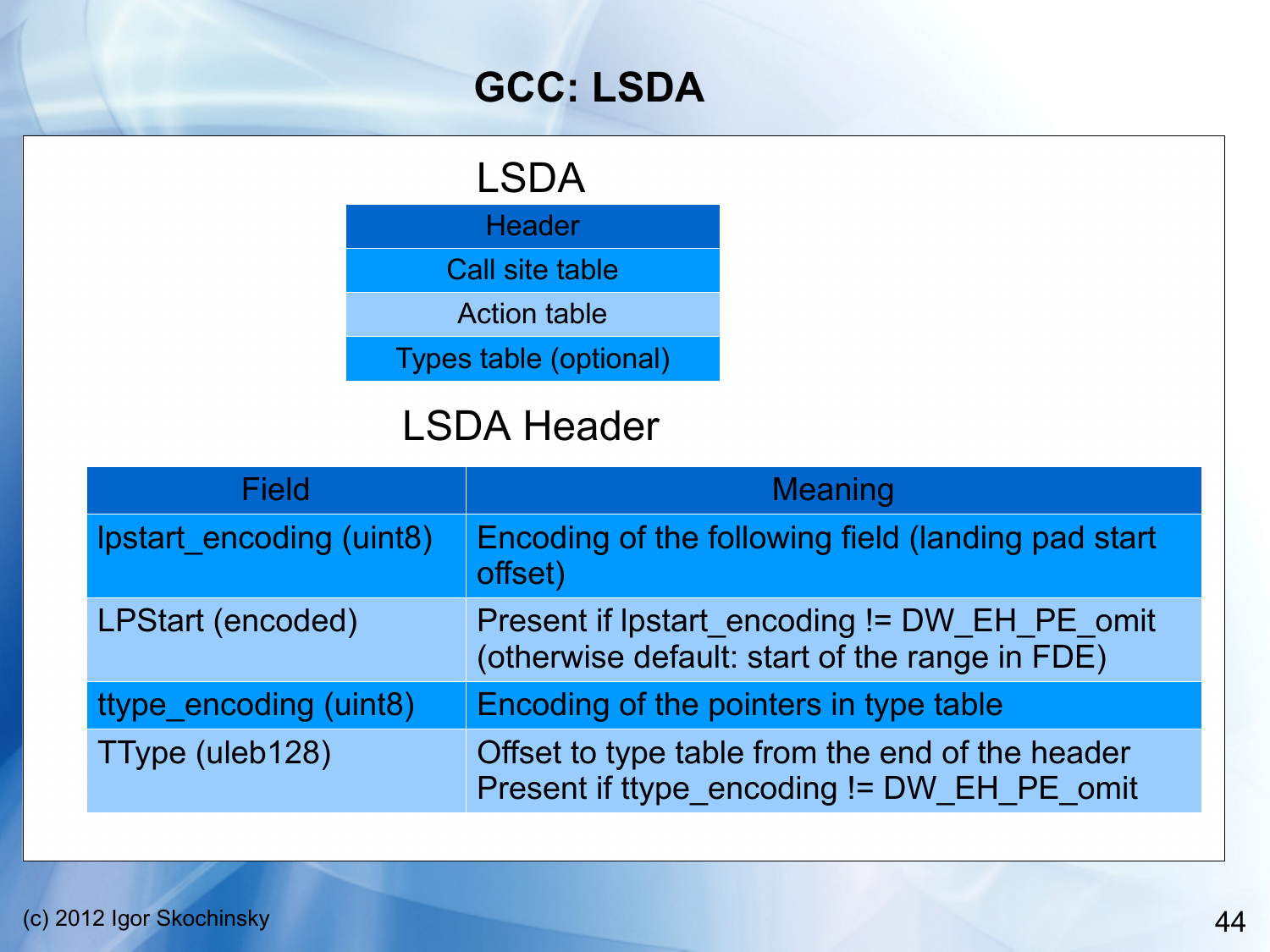# **GCC: LSDA**

# LSDA call site table header

call\_site\_encoding (uint8) Encoding of items in call site table call site tbl len (uleb128) Total length of call site table

# LSDA call site entry (SjLj)

| cs_lp (uleb128)     | New "IP" value (call_site variable)              |
|---------------------|--------------------------------------------------|
| cs action (uleb128) | Offset into action table (+1) or 0 for no action |

# LSDA call site entry (table-based)

| cs start (call site encoding) Start of the IP range |                                                  |
|-----------------------------------------------------|--------------------------------------------------|
| cs len (call site encoding)                         | Length of the IP range                           |
| cs Ip (call site encoding)                          | Landing pad address                              |
| cs action (uleb128)                                 | Offset into action table (+1) or 0 for no action |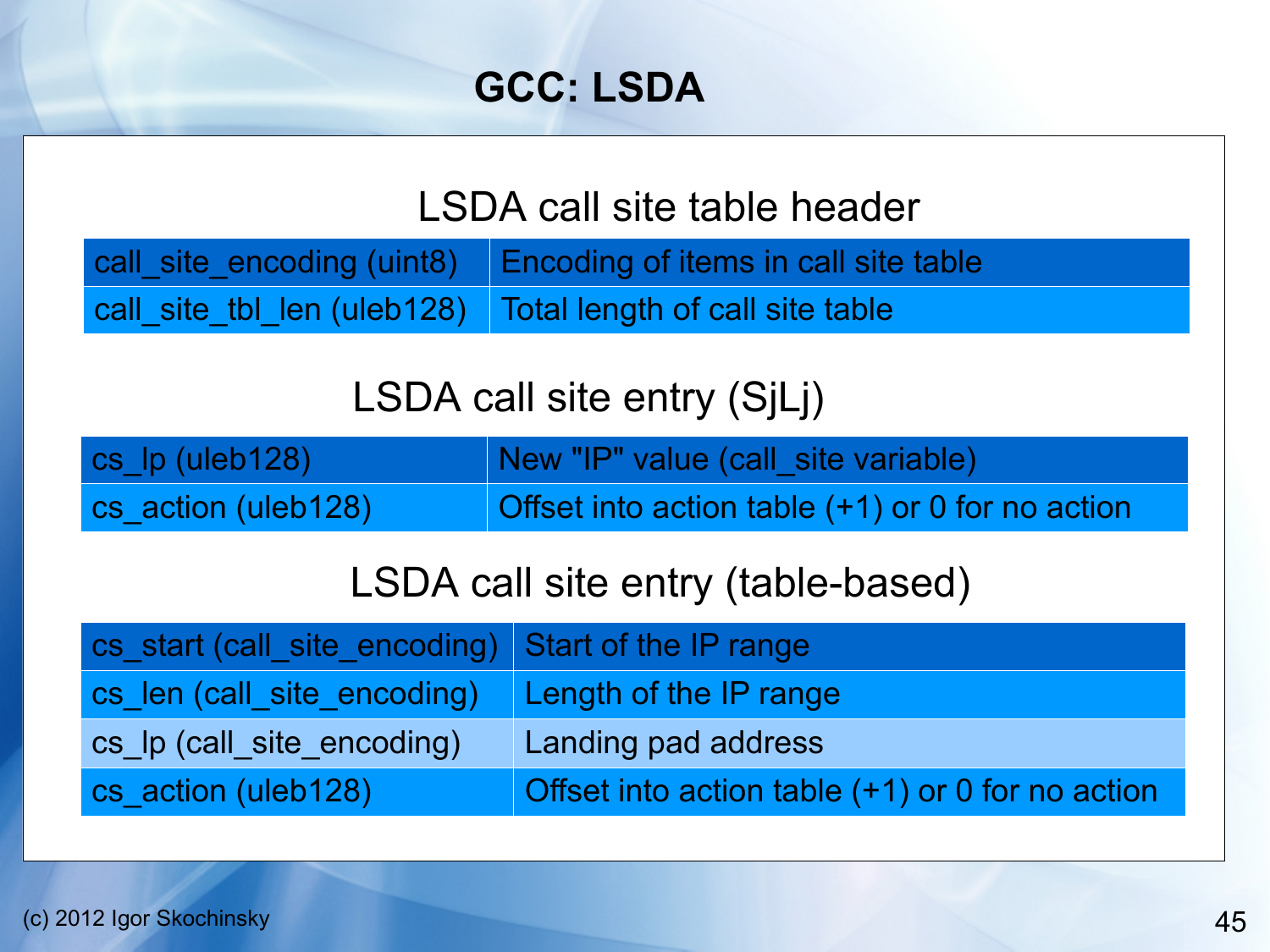# **GCC: LSDA**

# LSDA action table entry

| ar_filter (sleb128) | Type filter value $(0 =$ cleanup)                        |
|---------------------|----------------------------------------------------------|
| ar_disp (sleb128)   | Self-relative byte offset to the next action $(0 = end)$ |

# LSDA type table

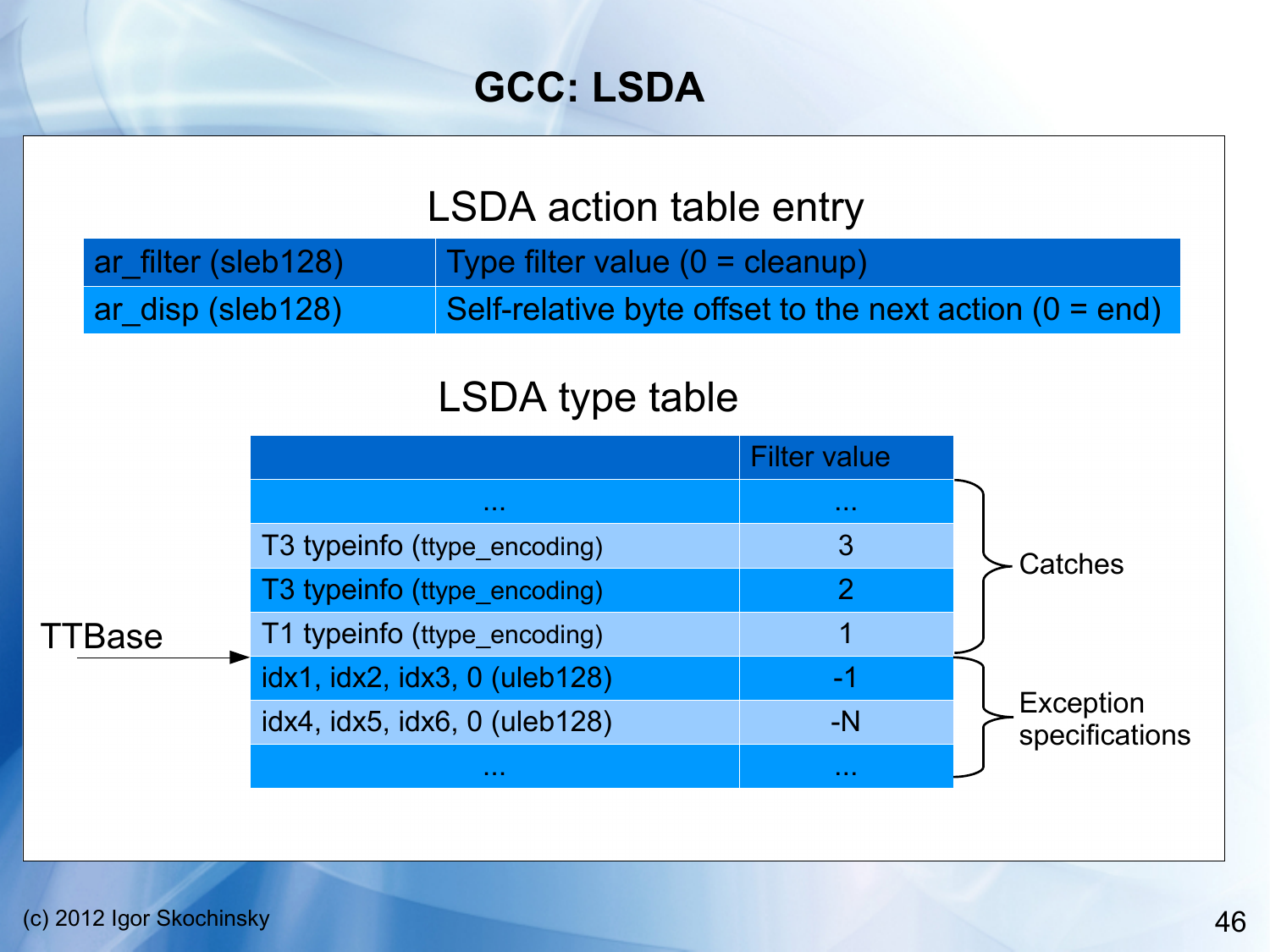# **GCC: LSDA processing**

- **•** The personality function looks up the call site record which matches the current IP value (for S<sub>ILI</sub> the **call site** variable is used)
- If there is a valid action (non-zero) then it is "executed"  $-$  the chain of action records is walked and filter expressions are checked
- **If there is a filter match or a cleanup record found** (ar filter==0) then the control is transferred to the landing pad
- For SjLj, there is a single landing pad handler so the **call\_site**  is set to the cs Ip value from the call site record
- For table-based exceptions, the specific landing pad for the call site record is run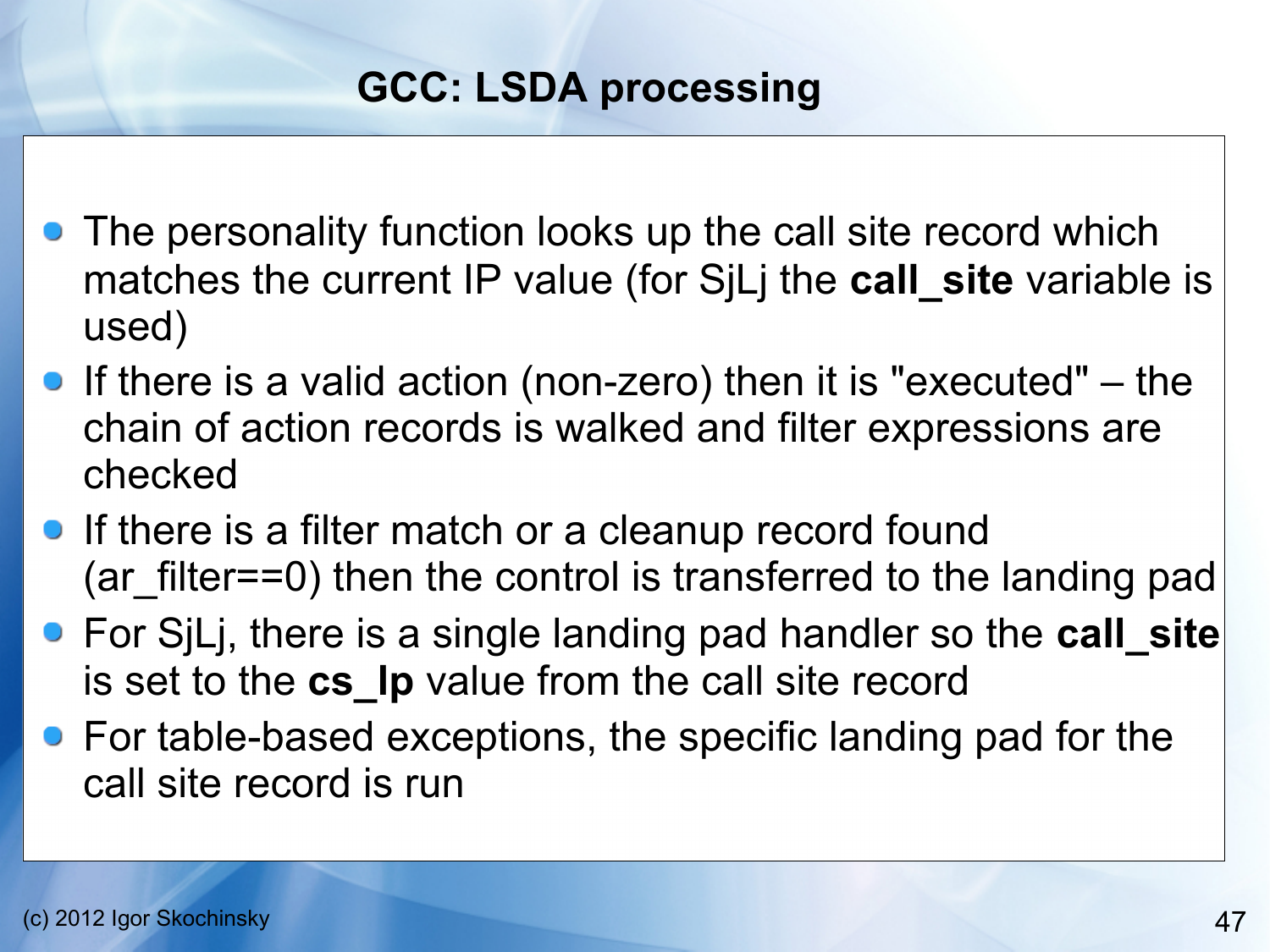# **GCC: EH optimizations**

- The eh frame structure uses variable-length encodings which (supposedly) saves space at the expense of slower look up at run time
- Some implementations introduce various indexing and lookup optimizations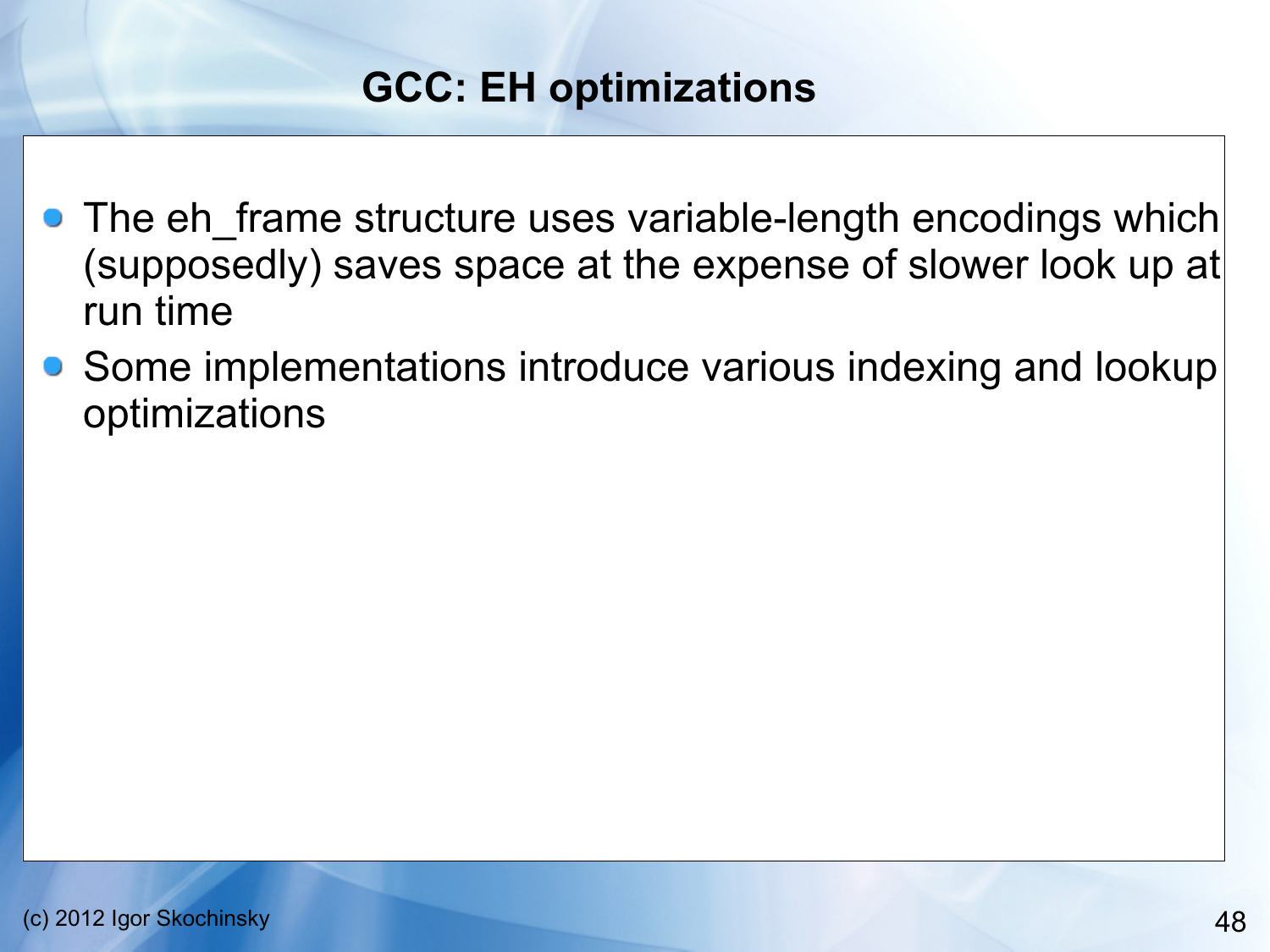# **GCC EH optimizations: .eh\_frame\_hdr**

- A table of pairs (initial location, pointer to the FDE in .eh\_frame)
- Table is sorted, so binary search can be used to quickly search
- PT\_EH\_FRAME header is added to ELF program headers

| version (uint8)          | structure version (=1)                        |
|--------------------------|-----------------------------------------------|
| eh_frame_ptr_enc (uint8) | encoding of eh frame ptr                      |
| fde_count_enc (uint8)    | encoding of fde count                         |
| table_enc (uint8)        | encoding of table entries                     |
| eh_frame_ptr (enc)       | pointer to the start of the .eh_frame section |
| fde_count (enc)          | number of entries in the table                |
| initial_loc[0] (enc)     | initial location for the FDE                  |
| fde_ptr[0] (enc)         | corresponding FDE                             |
| <b>ALC N</b>             | .                                             |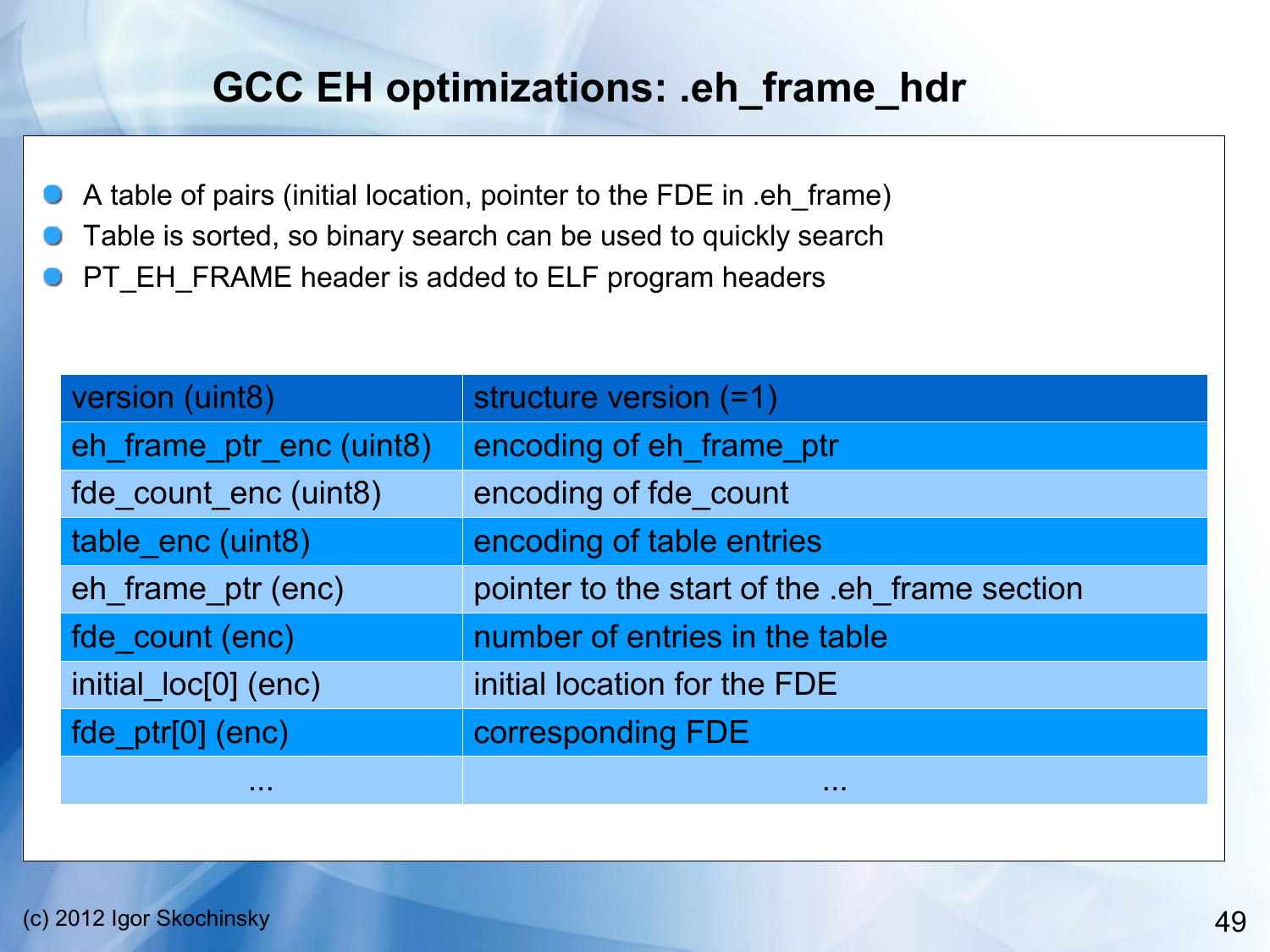# **GCC EH optimizations: \_\_unwind\_info**

- An additional section added to Mach-O binaries on OS X
- Contains entries for efficient lookup
- More info: compact unwind encoding.h in libunwind

```
struct unwind_info_section_header
\{uint32_t version; // UNWIND SECTION VERSION
    uint32_t commonEncodingsArraySectionOffset;
    uint32_t commonEncodingsArrayCount;
   uint32 t    personalityArraySectionOffset;
    uint32_t personalityArrayCount;
    uint32_t indexSectionOffset;
    uint32_t indexCount;
    // compact_unwind_encoding_t[]
    // uintptr_t personalities[]
    // unwind_info_section_header_index_entry[]
   // unwind info section header lsda index entry[]
};
```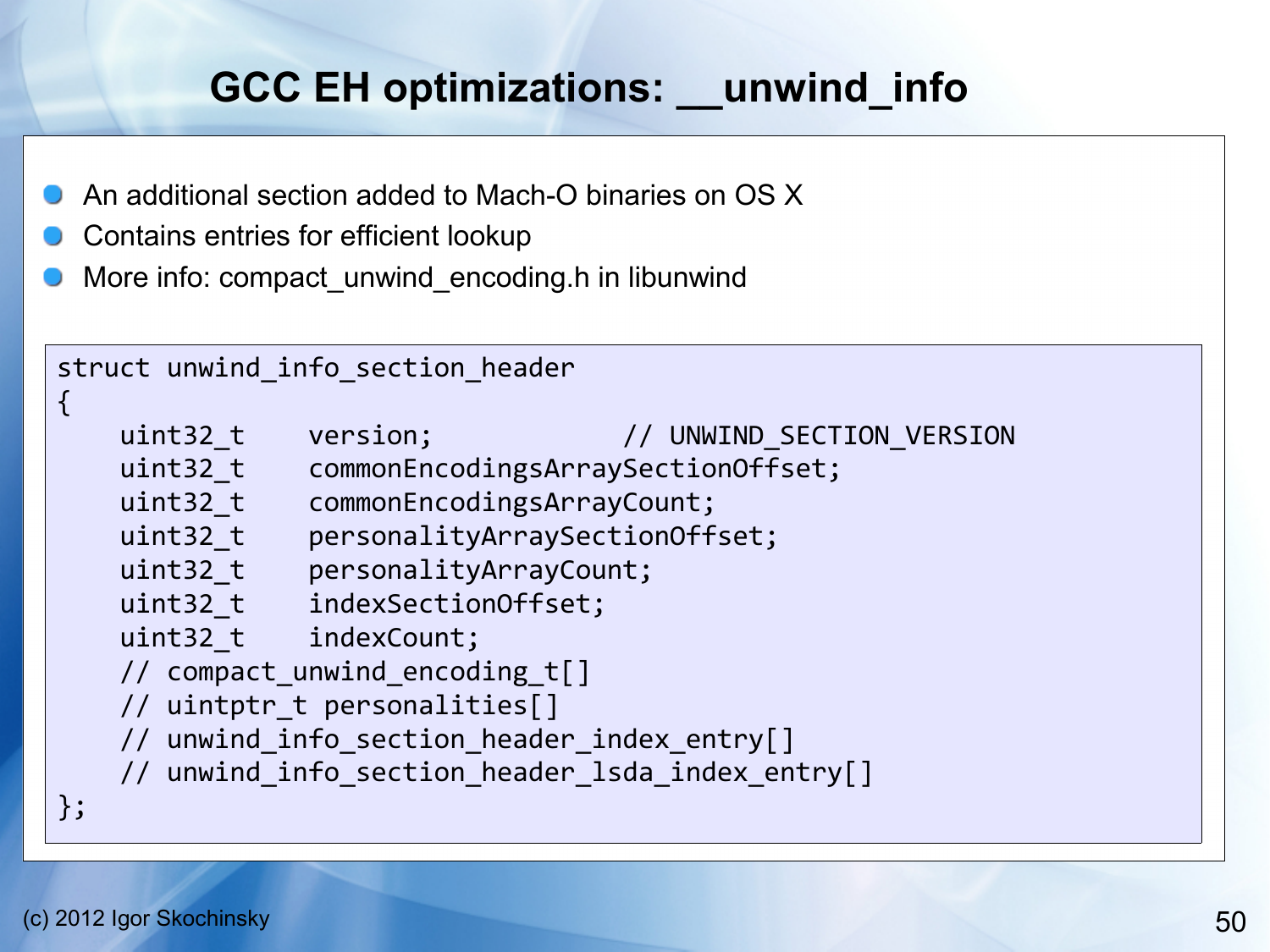# **GCC EH optimizations: ARM EABI**

- .ARM.exidx contains a map from program addresses to unwind info instead of .eh\_frame
- Short unwind encodings are inlined, longer ones are stored in .ARM.extab
- EABI provides standard personality routines, or custom ones can be used
- GCC still uses \_gxx\_personality\_v0, and the same LSDA encoding
- This kind of exception handling is also used in Symbian EPOC files

| Word 0                                                        |                                                                                                                                                  | Word 1                                                |                                           |
|---------------------------------------------------------------|--------------------------------------------------------------------------------------------------------------------------------------------------|-------------------------------------------------------|-------------------------------------------|
| prel31_offset_to_fnc  <br> 0 <br>$+ - +$<br>31 30<br>$\theta$ | EXIDX CANTUNWIND                                                                                                                                 | 31                                                    | $\cdot + - +$<br> 1 <br>-+-+<br>$1\theta$ |
|                                                               | The ex table entry itself<br>encoded in 31bit<br>prel31 offset of the start +-+-<br>of the table entry for  0  tbl_entry_offset<br>this function | $+-+-$<br> 1 <br>ex_tbl_entry<br>$+ - + - -$<br>31 30 | 0                                         |
|                                                               |                                                                                                                                                  | $+ - + - -$                                           |                                           |
|                                                               |                                                                                                                                                  | 31 30                                                 | 0                                         |

Credit: <https://wiki.linaro.org/KenWerner/Sandbox/libunwind>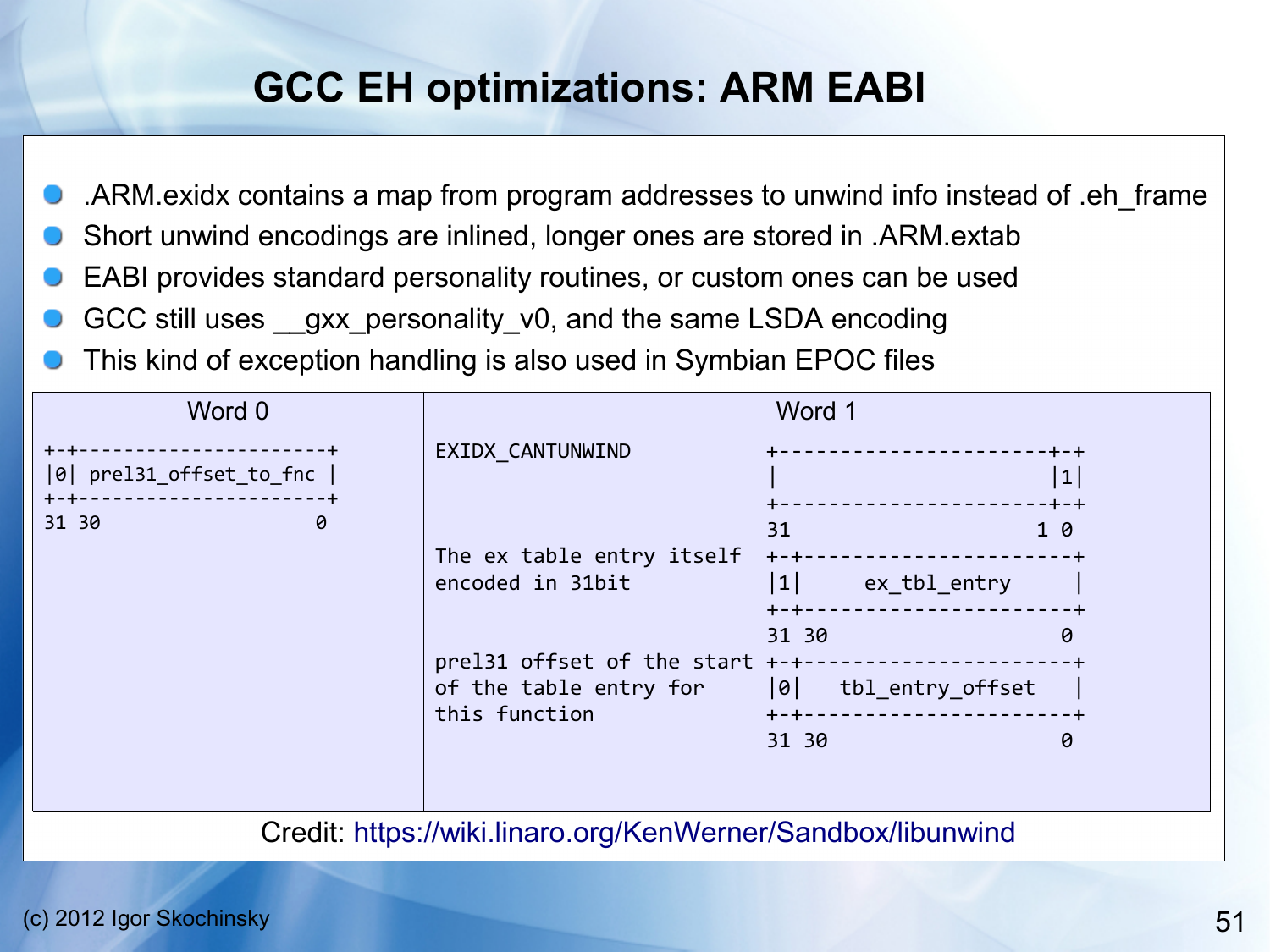# **GCC: references**

- <http://www.airs.com/blog/archives/460> (.eh\_frame)
- <http://stackoverflow.com/questions/87220/>
- apple/gcc: gcc/gcc-5493/libstdc++-v3/libsupc++/
- <http://sourcery.mentor.com/public/cxx-abi/abi-eh.html>
- <http://sourcery.mentor.com/public/cxx-abi/exceptions.pdf>
- <http://www.x86-64.org/documentation/abi.pdf>
- Exploiting the Hard-Working DWARF (James Oakley & Sergey Bratus)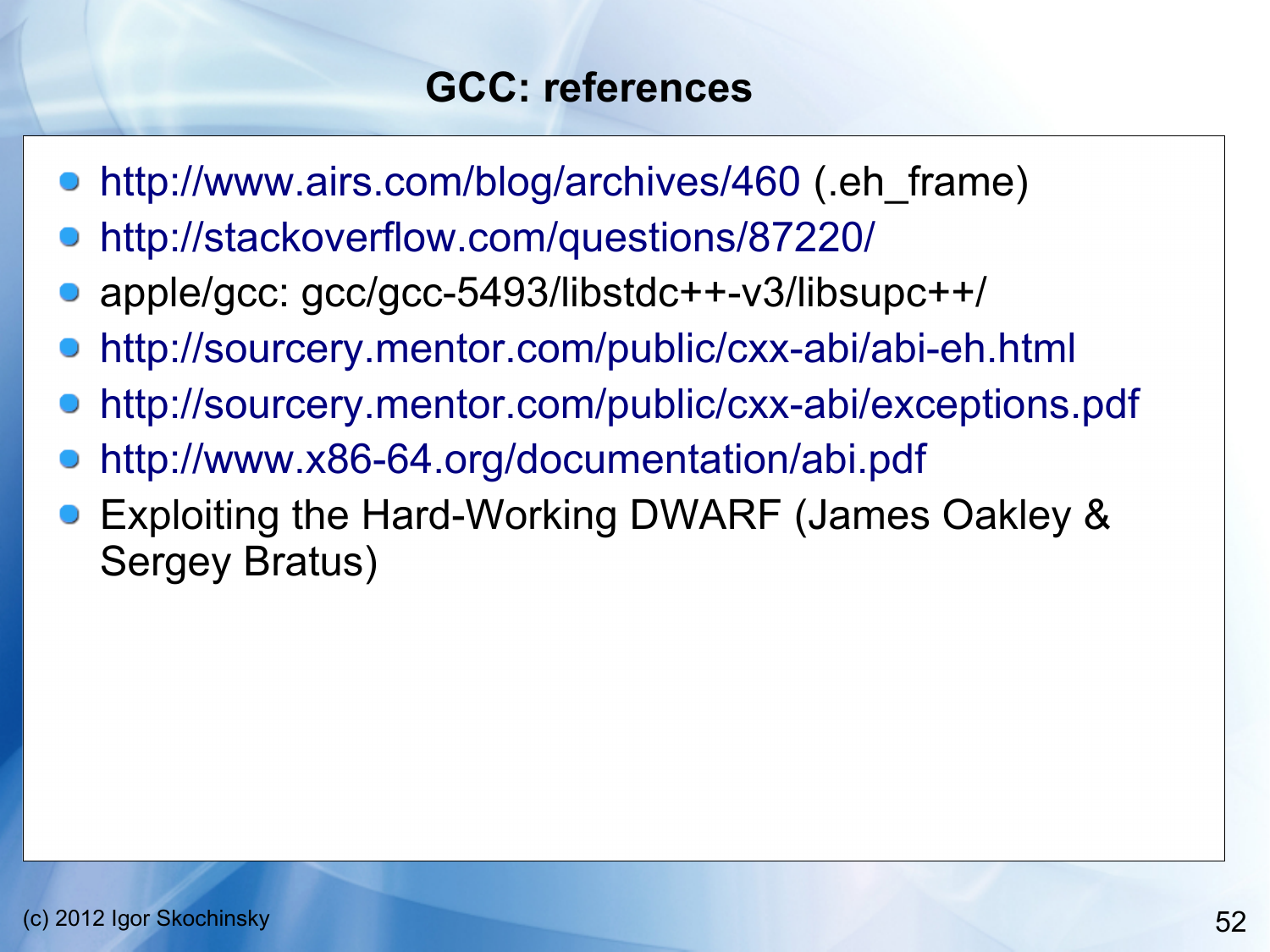# **Conclusions**

- **RTTI is very useful for reverse engineering**
- **Helps discover not just class names but also inheritance** hierarchy
- Necessary for dynamic cast, so present in many complex programs
- Not removed by symbol stripping
- Parsing exception tables is necessary to uncover all possible execution paths
- Can improve static analysis (function boundaries etc.)
- Some implementation are very complicated and are likely to have bugs – a potential area for vulnerabilities